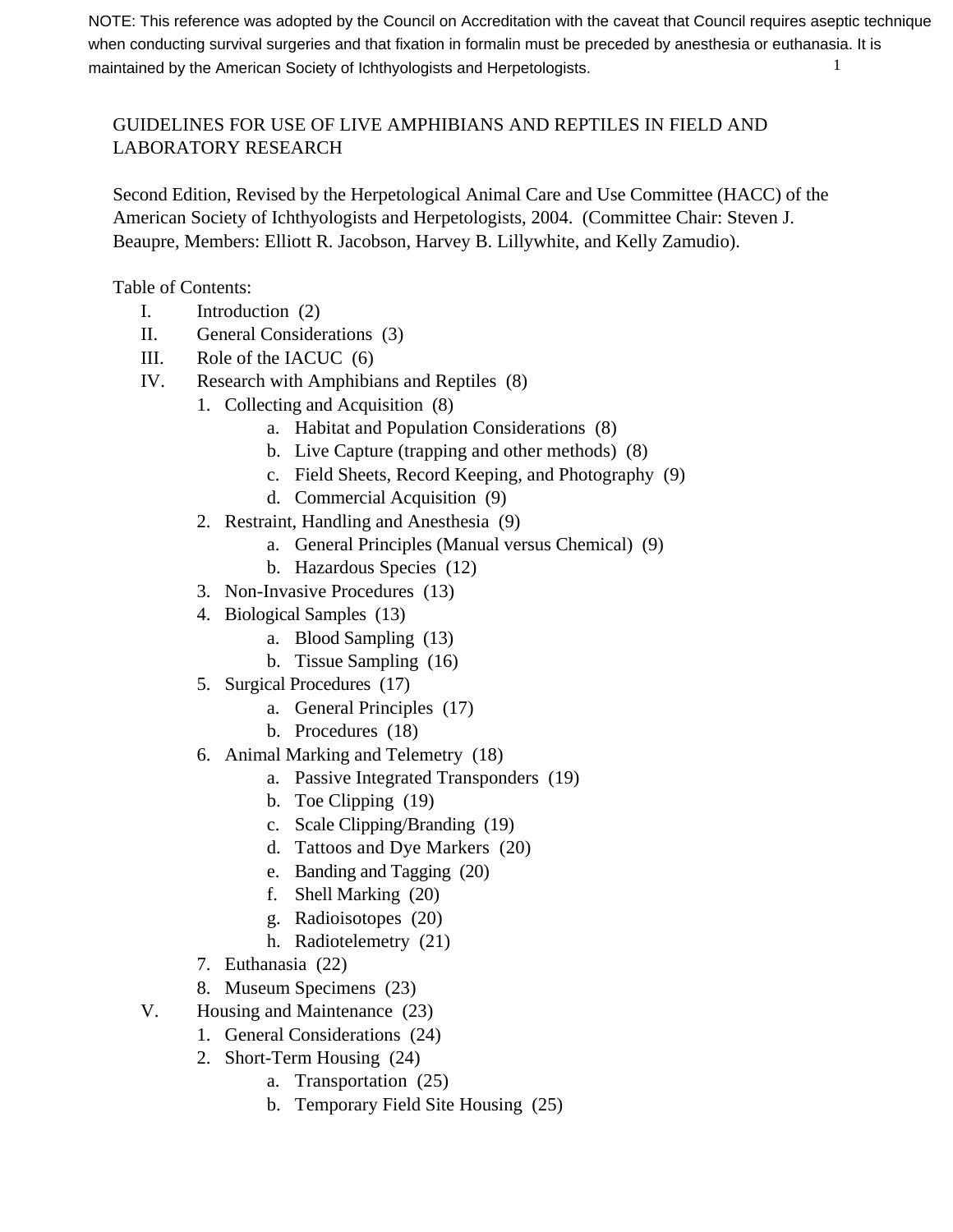- 3. Long-Term Housing (25)
	- a. Caging and Maintenance (25)
	- b. Thermal Requirements (26)
	- c. Lighting (26)
	- d. Air Changes and Humidity (26)
	- e. Food and Water (27)
	- f. Substrates (27)
	- g. Other Considerations (27)
- VI. Disposition of Ill or Dear Animals During Course of Study (28)
	- 1. Diagnosis (28)
	- 2. Treatment (28)
	- 3. Necropsy (28)
- VII. Disposition of Living Healthy Animals Following Study (29)
	- 1. Euthanasia (29)
		- a. Incineration (29)
		- b. Donation to Teaching or Museum Collections (29)
	- 2. Living Animals (29)
		- a. Transfer to Other Studies (30)
		- b. Adoption (30)
		- c. Repatriation into the Wild (30)
- VIII. Preparation and Revision of These Guidelines (31)
- IX. References (31)
- X. Appendix A: Additional Resources (41)

## **I. Introduction:**

Consistent with our long-standing interests in conservation, education, research and the general well-being of amphibians and reptiles, the ASIH, HL and SSAR support the following principles and guidelines for scientists conducting research on these animals. Successful care and husbandry of amphibians and reptiles depends on procedures different from accepted guidelines for birds and mammals commonly used in biomedical research, and the welfare of wild-caught animals often requires considerations different from those applicable to captive-bred or domesticated species. Thus, these guidelines are intended for use by researchers, educators, and resource managers from universities and colleges, zoological parks, research institutions, natural resource agencies, and consultants to private or public institutions and agencies.

Investigations involving amphibians and reptiles, their wild populations, and their habitats are of profound importance to advancement of basic scientific knowledge that is vital to the well-being of human societies as well as to the improved treatment and conservation of these vertebrates in the wild and in captivity. Although acquisition of basic scientific knowledge can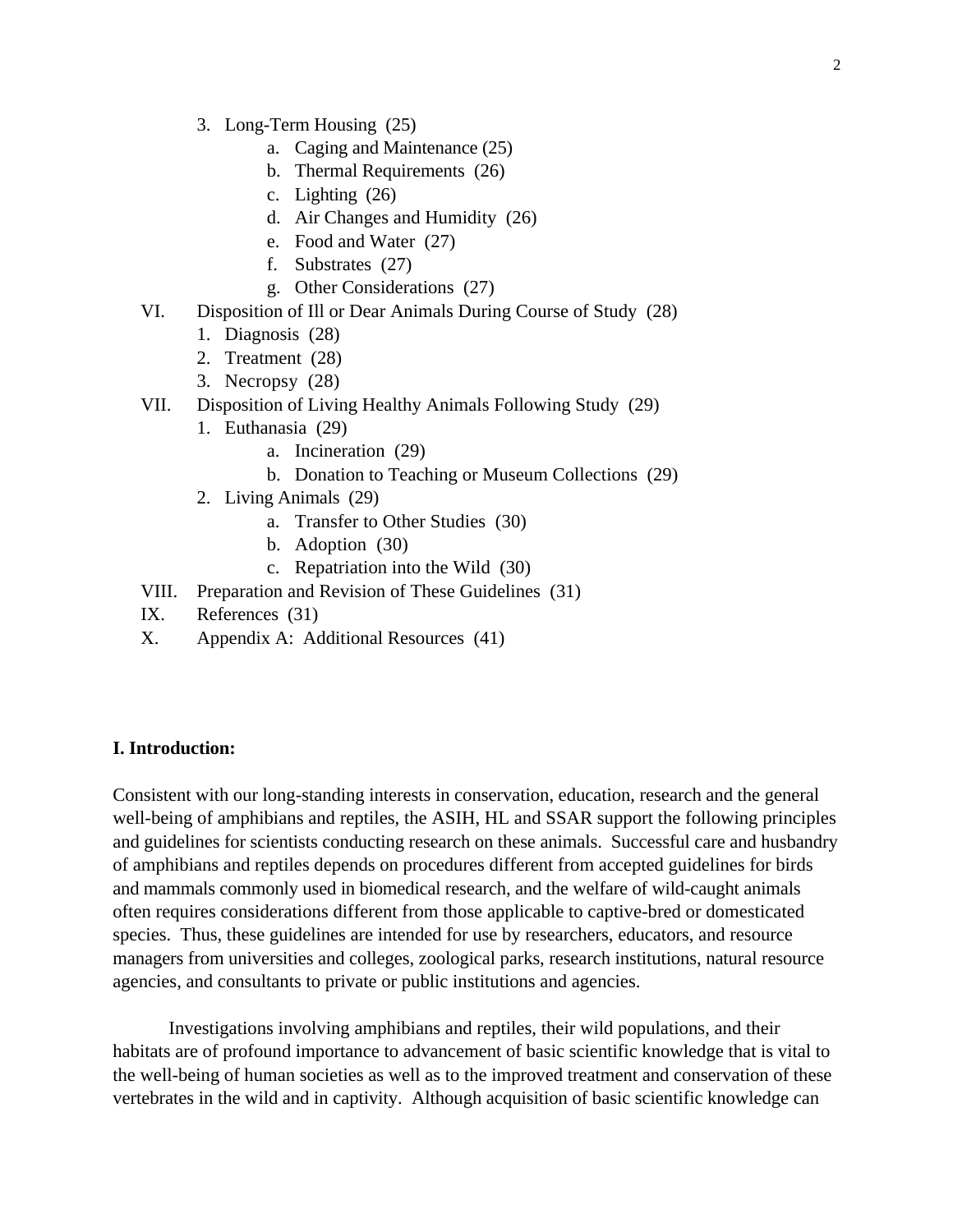justify research with amphibians and reptiles, the use of these animals in scientific research can produce effects that cannot always be predicted. Many investigations may involve simple observations of animals, while others require some form of manipulation, either in the field or in captivity. Such studies can disrupt normal activities, induce stress, or otherwise lead to abnormal behaviors that possibly place individuals at greater risk due to increased susceptibility to predation, accidents, or disease. Thus, just as with other vertebrate groups, the use of amphibians and reptiles in research and teaching raises ethical questions that must be carefully considered prior to the initiation of a project.

The humane treatment of both captive and wild vertebrates is an ethical, legal, and scientific necessity. Traumatized or stressed animals may exhibit abnormal physiological, behavioral and ecological responses that defeat the purposes of the investigation (Raney and Lachner, 1947; Pritchard et al., 1982). Humane treatment of wild-captured animals requires minimal impairment of their abilities to resume normal activities when returned to the wild. Moreover, habitats that are essential for these activities should not be rendered unsuitable during the course of capture or study efforts. Any deviation from conditions that eliminate or minimize risks to animals requires justification to an Animal Care and Use Committee.

 Growing concern for the well being and humane treatment of research animals has led several agencies and professional organizations to publish guidelines for the care and use of animals in the field and laboratory. However, due to the large range of diversity represented by the over 12,280 species of amphibians and reptiles, no concise or specific compendium of approved or required methods for field and laboratory research is practical or desirable. A blanket approach such as that applied to domesticated lines of research animals (e.g., laboratory rodents) would not work for animals as diverse as these, many of which have millions of years of independent evolution and consequently adaptations to unique environments or conditions. Rather, the guidelines presented below build on the most current information available for various groups of reptile and amphibians and are intended as a guide for the investigator (who will often be an authority on the biology of the species under study) - of the techniques that are known to be humane and effective. Ultimate responsibility for the ethical and scientific validity of an investigation, and the methods employed therein, must rest with the investigator. To those who adhere to the principles of careful research, these guidelines will simply be a formal statement of precautions already in place. We emphasize that because of the sometimes species-specific requirements of many reptiles and amphibians, the refinement of animal care and use guidelines for amphibians and reptiles will always be an evolving process.

# **II. General Considerations**

It is the responsibility of investigators to balance humane treatment and scientific discovery. Specifically, one must prioritize humane treatment while achieving valid scientific goals. Toward this end, each investigator should provide written assurance to Institutional Animal Care and Use Committees that field or laboratory research with amphibians and reptiles will meet the following criteria: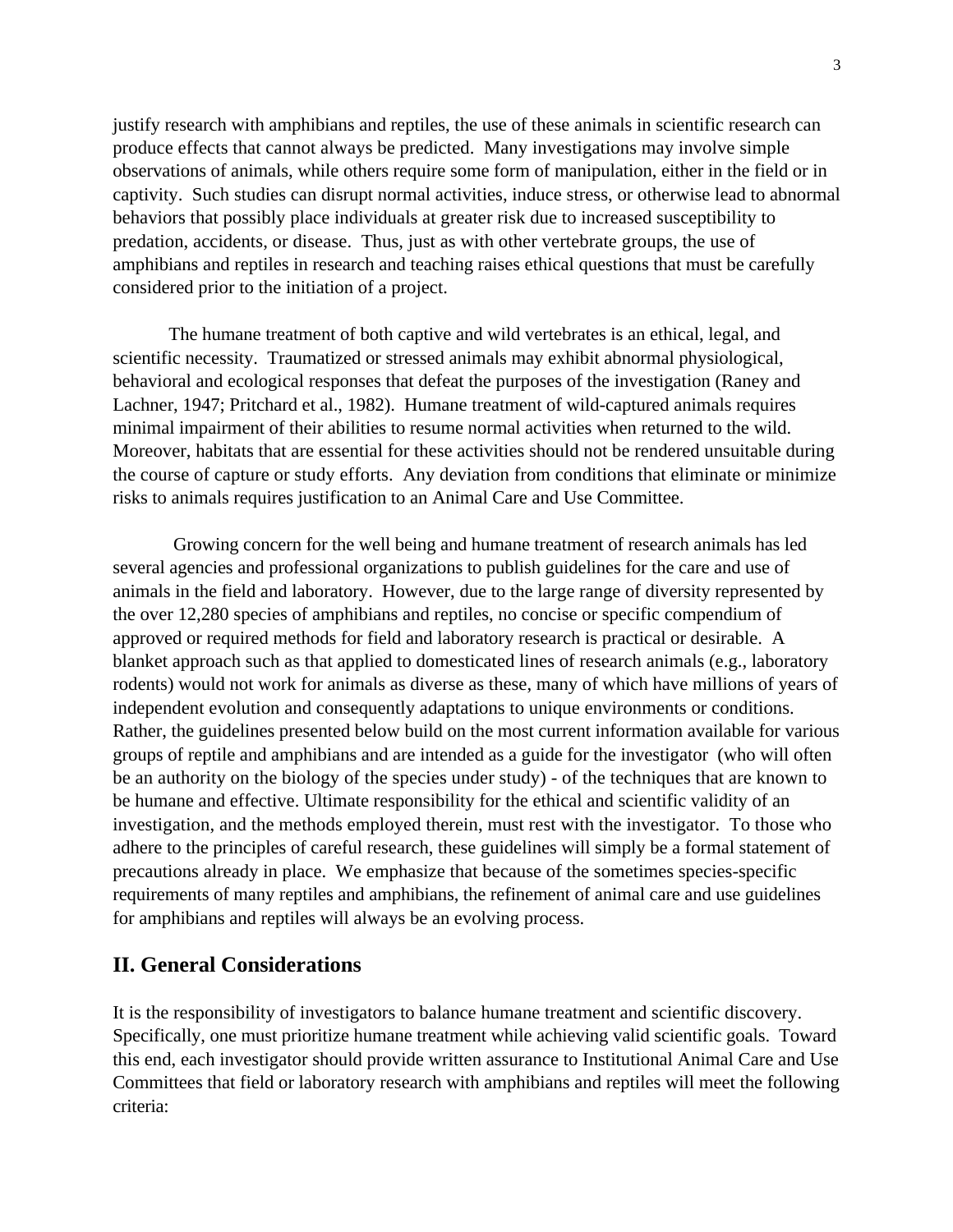- a. Procedures should avoid or minimize distress to the animals, consistent with a conceptually sound research design.
- b. Procedures do not constitute unnecessary duplications of previous work.
- c. Procedures that may cause more than momentary or slight distress to the animals should be performed with appropriate sedation, analgesia, or anesthesia, except when justified for scientific reasons by the investigator.
- d. Animals that would otherwise experience severe or chronic stress or pain that cannot be relieved should be euthanized at the end of the procedure or, if appropriate, during the procedure.
- e. Methods of euthanasia will be consistent with recommendations of the American Veterinary Medical Association (AVMA) Panel on Euthanasia (Smith et al., 1986), unless deviation is justified for scientific reasons by the investigator. However, the AVMA recommendations cannot be taken rigidly for ectothermic vertebrates; the methods suggested for endothermic birds or mammals are often not applicable to ectotherms, which have significant anaerobic capacities. Additional information on euthanasia of reptiles and amphibians can be found elsewhere (see Cooper et al., 1989; AVMA, 1993; McDiarmid, 1994; Chen and Combs, 1999).
- f. The living conditions of animals held in captivity either in the laboratory, at holding facilities, or at field sites should be appropriate for that species and contribute to their health and well being. The housing, feeding, and non-medical care of the animals will be directed by a scientist (generally the investigator) who is trained or experienced in the proper care, handling, and use of the species being maintained or studied. While recognizing that living requirements of amphibians and reptiles may differ dramatically from those conventionally assumed for laboratory mammals, the investigator should ensure that all animals are maintained in a state of cleanliness that promotes good health and a safe and stress-free environment. Feeding intervals, requirements for water, temperature, and humidity levels will vary greatly, and the departure of these parameters from mammalian norms should be carefully explained to IACUC members, attending veterinarians, or other personnel who might not be knowledgeable about the biology of amphibians and reptiles. Some experiments (e.g., competition studies) will require the housing of mixed species, often in the same enclosure. Mixed housing is also appropriate for holding or displaying certain species. Whereas considerable information is available for reptiles/amphibians in captivity in the laboratory, private, and zoological collections, little information is available for housing in the field. It is expected that the investigator working with a species will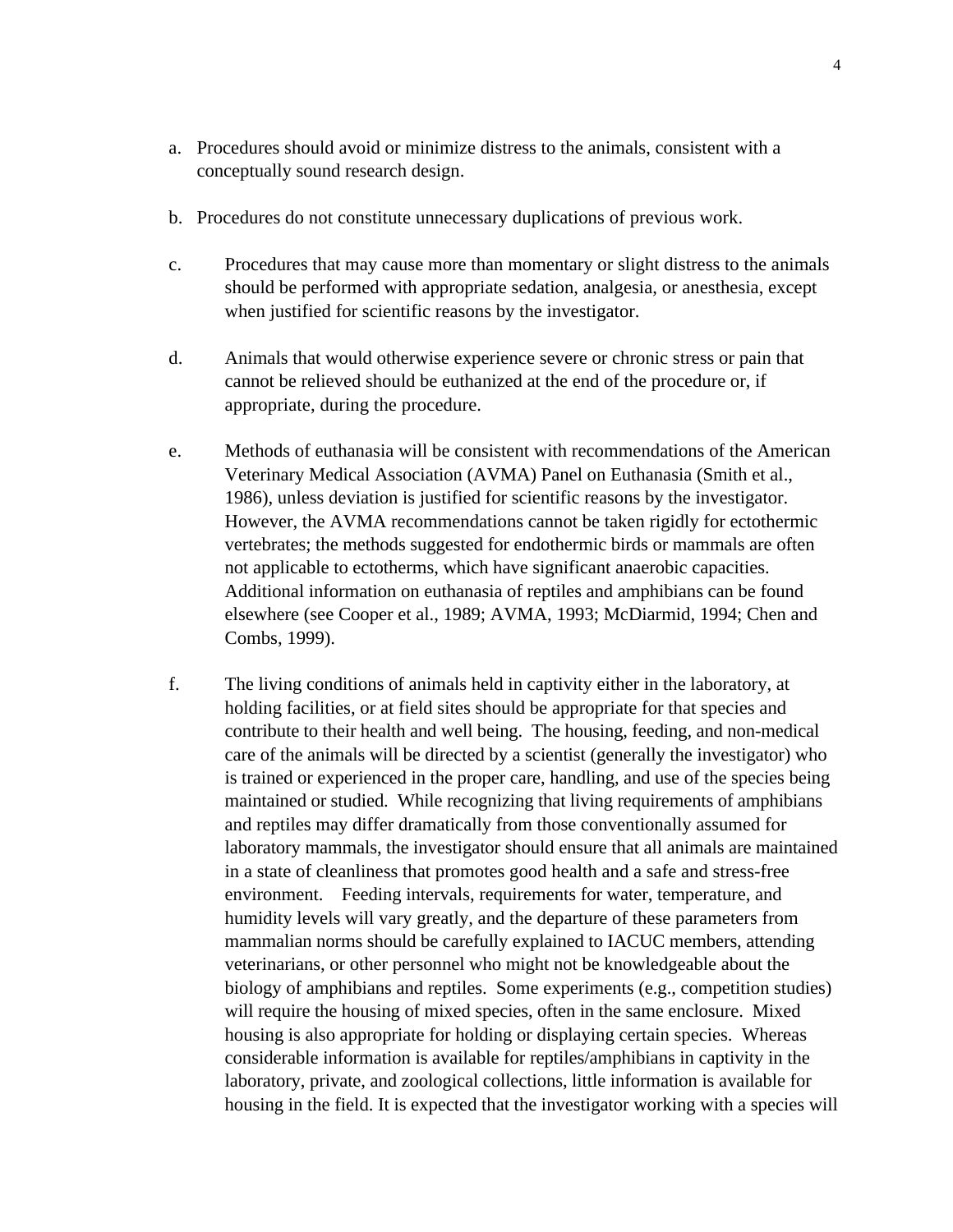have the expertise to construct enclosures suitable for the focal taxon. Enclosing areas where the species occurs naturally is one way to provide a semi-natural environment. Animals held or enclosed in the field should be monitored carefully for natural behaviors and that sufficient food resources are available, either naturally or through supplementation.

## **Additional general considerations that should be incorporated into any research project using wild amphibians or reptiles include the following:**

- g. The investigator must have knowledge of all regulations pertaining to the animals under study, and must obtain all necessary federal, state, and local permits for the proposed studies. (See the following for applicable regulations: Estes and Sessions, 1984a; Estes and Sessions, 1984b; King and Schrock, 1985; Levell, 1997; Malaro, 1998; Tompkins, 1998; Simmons 2002; and web resources listed in Appendix A). Researchers working outside the United States should ensure they comply with all wildlife regulations of the country in which the research is being performed. Work with many species is regulated by the provisions of the Convention on International Trade in Endangered Species of Wild Flora and Fauna (CITES; see "CITES" references in Estes and Sessions, 1984a; Estes and Sessions, 1984b; Malaro, 1998; Tompkins 1998; and the CITES home page lister in Appendix A). Regulations affecting a single species may vary with country and with districts or regions.
- h. Individuals of endangered or threatened taxa should not be removed from the wild nor imported or exported, except in cases involving conservation efforts that are in full compliance with applicable regulations.
- i. Before initiating field research, investigators must be familiar with the target species and its response to disturbance, sensitivity to capture and restraint, and, if necessary, requirements for captive maintenance to the extent that these factors are known and applicable to a particular investigation. Special concern should be shown for species known to remain with nests or young during certain seasons. Removal from the wild of individuals of species known to tend nests should, as a general principle, be avoided during the nesting season, unless such removal is justified for scientific reasons.
- j. Every effort should be made prior to removal of animals (if any) to understand the population status (abundant, threatened, rare, etc.) of the taxa to be studied, and the numbers of animals removed from the wild must be kept to the minimum the investigator determines is necessary to accomplish the goals of the study. This statement should not be interpreted as proscribing study and/or collection of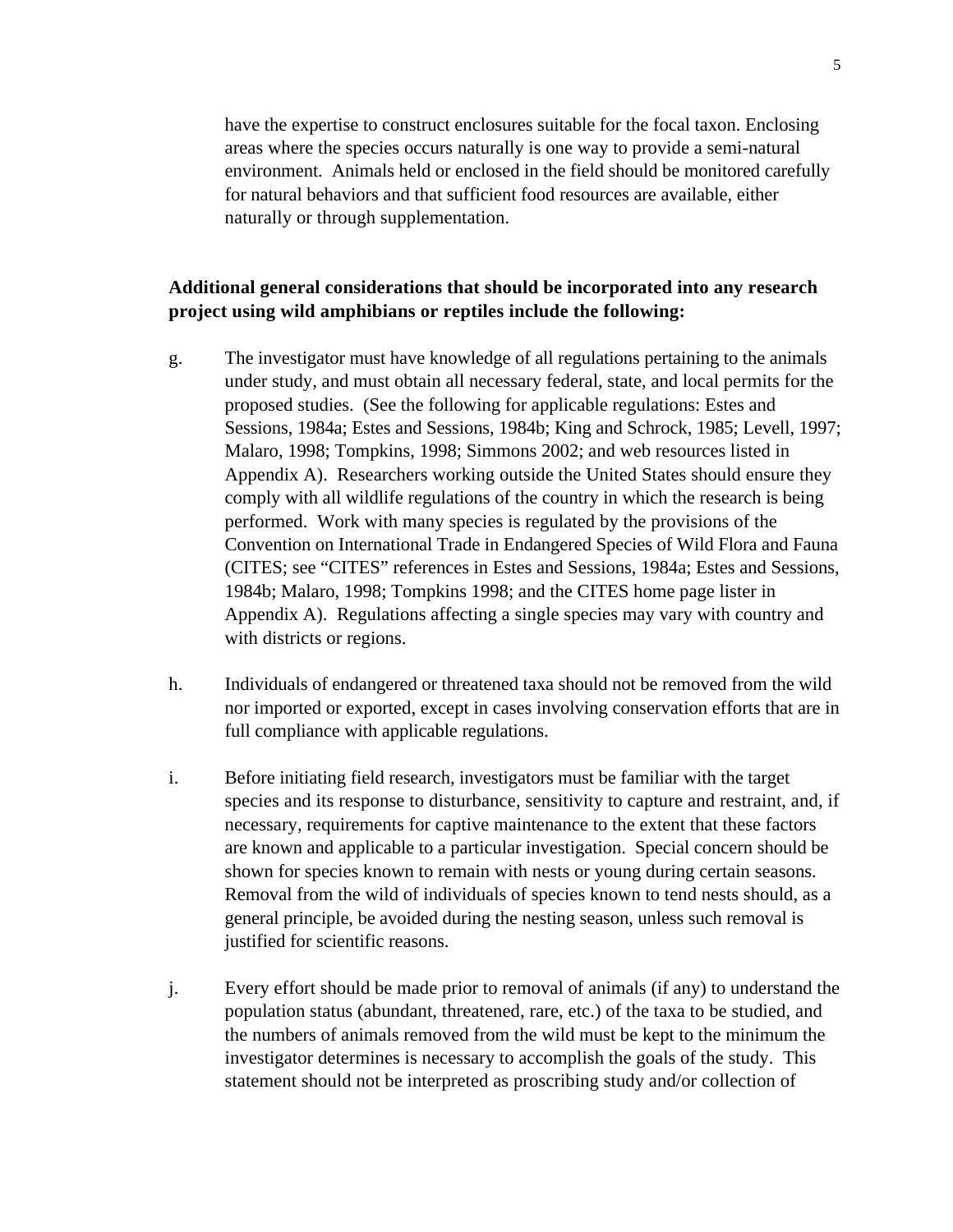uncommon species. Indeed, collection for scientific study can be crucial to understanding why a species is uncommonly observed.

k. The numbers of specimens required for an investigation will vary greatly, depending on the nature of the questions explored. Certain investigations will require collection of relatively large numbers of specimens, though the actual percent of any population taken will generally be very small. Studies should use the fewest animals necessary to answer reliably the questions being posed. Use of adequate numbers to assure reliability and statistical power is essential, as inadequate studies will ultimately require repetition and can result in wasted animal use. When appropriate, numbers of animals should be justified by specific statistical design requirements, and formal power analysis.

Numerous publications exist that will assist investigators and animal care committees in implementing these general guidelines; a number of useful publications are listed in the literature cited section and in Appendix A.

## **III. Role of IACUC**

Recognizing that the function of the IACUC is to ensure humane use of reptiles and amphibians in laboratory and field research, rather than to curtail it, the IACUC should make every effort to work with Investigators such that their research missions are supported. The role of the IACUC in approving and monitoring laboratory use of reptiles and amphibians includes responsibilities for ensuring that laboratory facilities and housing support the health and well-being of study animals. Furthermore, periodic inspection of such facilities should be the norm, as it is for other traditional research models. Field resources for the care and use of wild vertebrates are very different from laboratory resources, and the role of the IACUC necessarily is limited to considerations that are practical for implementation at locations where field research is to be conducted. Prevailing conditions may prevent investigators from following these general guidelines to the letter at all times. However, the IACUC should expect that investigators will make every effort to follow the spirit of these guidelines. The omission from these guidelines of a specific research or husbandry technique should not be interpreted as proscription of the technique.

The IACUC must be aware that whereas vertebrates typically used in laboratory research represent a small number of species with well understood husbandry requirements, the classes Amphibia and Reptilia contain at least 12,280 distinct species with very diverse and often poorly known behavioral, physiological and ecological characteristics. This diversity, coupled with the diversity of laboratory and field research situations, requires that each project be judged on its own merits. Techniques that are useful and fitting for one taxon, experiment, or field situation may, in another context be counter-productive. Therefore, in most cases, it is impossible to generate specific guidelines for groups larger than a few closely related species. Indeed, the premature stipulation of specific guidelines would "severely inhibit humane care as well as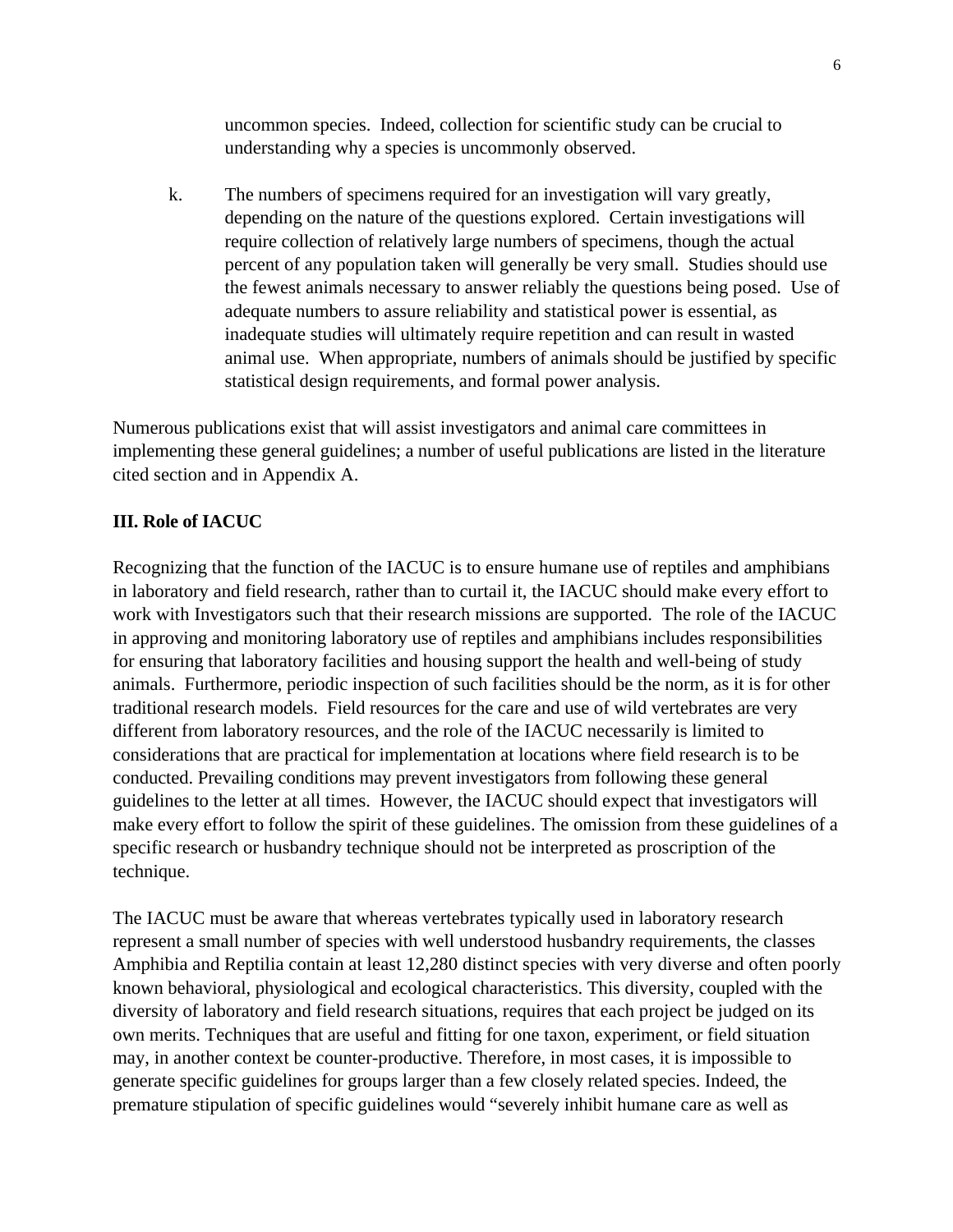research" (Guidelines for Care and Use of Lower Vertebrates, 1986). The IACUC must note the frequent use of the word "should" throughout these guidelines, and be aware that this is in deliberate recognition of the diversity of animals and situations covered by the guidelines. Investigators, on the other hand, must be aware that the use of the word "should" denotes the ethical obligation to follow these guidelines whenever realistically possible.

Laboratory studies are generally conducted under relatively controlled circumstances with the purpose of testing specific hypotheses within the framework of a broader scientific investigation. Under such circumstances, the IACUC should reasonably assume that investigators can provide defensible estimates of the numbers of animals required for a study, and outline in detail the conditions under which animals will be housed and manipulated. As practicing herpetologists, we recognize the importance of reptiles and amphibians as model systems for teaching basic biological principles in the classroom laboratory. We also note the social and conservation benefits of public outreach using captive amphibians and reptiles. Therefore, the IACUC should be prepared to approve the humane use of reptiles and amphibians for educational purposes, including both routine use in University teaching laboratories, and maintenance of captive animals for the purposes of general public education. As in laboratory research, the use of reptiles and amphibians in teaching laboratories should be described in sufficient detail to justify numbers and procedures. Of particular importance is the Instructor's assurance that procedures using animals in teaching laboratories yield real pedagogical benefits that cannot be obtained by alternative means (e.g., computer simulations). Collections of animals maintained for educational purposes will vary, but they will be usually field-collected and will likely vary in species composition. The IACUC should be willing and prepared to accept "blanket" protocol applications that involve the short- to long-term captivity of several taxonomically diverse species for the purposes of public outreach as well as exploratory research.

Field investigations very commonly involve studies of interactions among many related or sympatric species, of which a large proportion may be poorly known. There is sound scientific merit in exploratory work, and ample reason for investigators to propose studies of a rather general nature, where opportunity and the flexibility to pursue unanticipated observations may become crucial to the success of the undertaking. New species continue to be discovered in this fashion, and the discovery of novel attributes of known species is to be expected as a consequence of the investigation. The IACUC should recognize that the acquisition of such new knowledge constitutes a major justification for any investigation, and that a corollary of this approach is that protocols may list a large number of individual species, or may refer to taxa above the species level.

When laboratory or field studies on wild vertebrates are to be reviewed, the IACUC must include personnel who can provide an understanding of the nature and impact of the proposed investigation, the housing of the species to be studied, and knowledge concerning the risks associated with maintaining certain species of wild vertebrates in captivity. Each IACUC should therefore include at least one institution-appointed member who is experienced in zoological field investigations. Such personnel may be appointed to the committee on an ad hoc basis to provide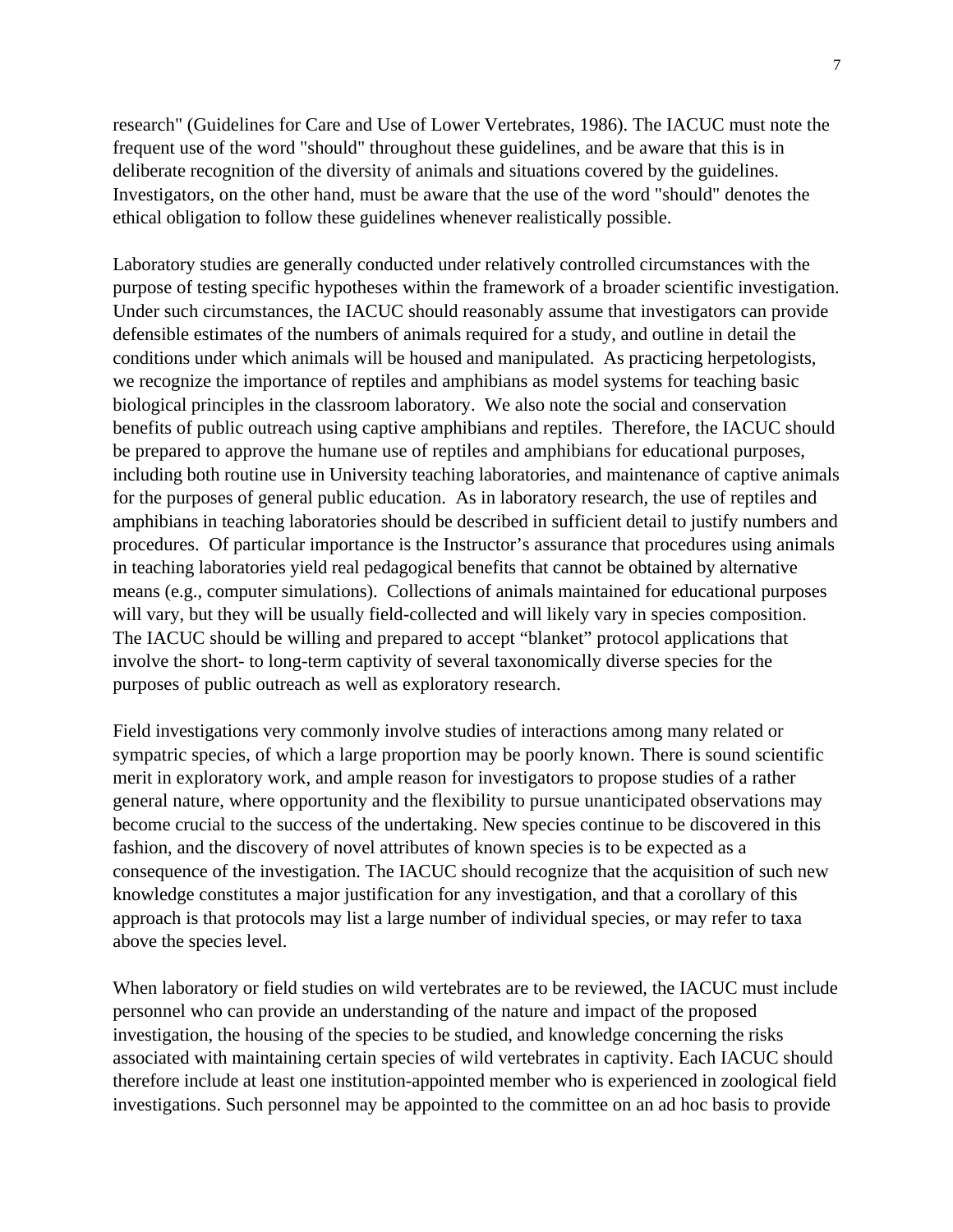necessary expertise. When sufficient personnel with the necessary expertise in this area are not available within an institution, this ad hoc representative may be a qualified member from another institution. Alternatively, when the IACUC lacks the expertise to evaluate and approve specific procedures there are several potential remedies including, but not limited to, educational demonstrations by the principle investigator and external review by expert. We note however, that external review can be time consuming and should not cost legitimate field researchers opportunities to conduct seasonally-sensitive research. The IACUC should be sensitive to the importance of timing in field research with amphibians and reptiles and make every effort to approve legitimate protocol applications.

Field research on native amphibians and reptiles requires permits from state and/or federal wildlife agencies. These agencies review applications for their scientific merit and their potential impact on native populations, and issue permits that authorize the taking of specified numbers of individuals, the taxa and methods allowed, the period of study, and often other restrictions which are designed to minimize the likelihood that an investigation will have deleterious effects on natural populations. Legal permission to conduct field research rests with these agencies, and the IACUC should seek to avoid infringement on their authority to control the use of wildlife species. Conversely, the IACUC may reasonably require evidence of proper permits from relevant agencies.

## **IV. Research with Amphibians and Reptiles**

## **1. Collecting and Acquisition**

Laboratory and field research with amphibians and reptiles frequently involves capture of specimens, whether for preservation, data recording, marking, temporary or long-term confinement, or relocation. We treat each of the general research activities for field and laboratory separately.

## **a. Habitat and Population Considerations**

Whether collecting for permanent laboratory use, future release, or museum preparation, each investigator should observe, and require of students and co-workers, a strict ethic of habitat conservation. In general, collecting should always be conducted so as to leave habitat as undisturbed as possible, especially for species dependent on highly specialized habitat or for which essential details of life history and population biology or poorly known. Permanent removal of large numbers of animals from any breeding or hibernation aggregation should be avoided unless justified in writing for scientific reasons by the investigator. The judgment of what constitutes "large numbers" is subjective, but may be informed by some knowledge of population size. Similarly, destructive sampling of large numbers of gravid females from any population should be avoided unless justified for scientific reasons. When permanent, destructive human alteration of habitat is imminent (construction, water impoundment, etc.), removal of entire populations may be justified. Systematists should investigate extant collections for suitable specimens before conducting fieldwork. However, under some circumstances (e.g., field studies of competition), permanent removal of animals may be part of a valid experimental design, and should be allowed with proper justification.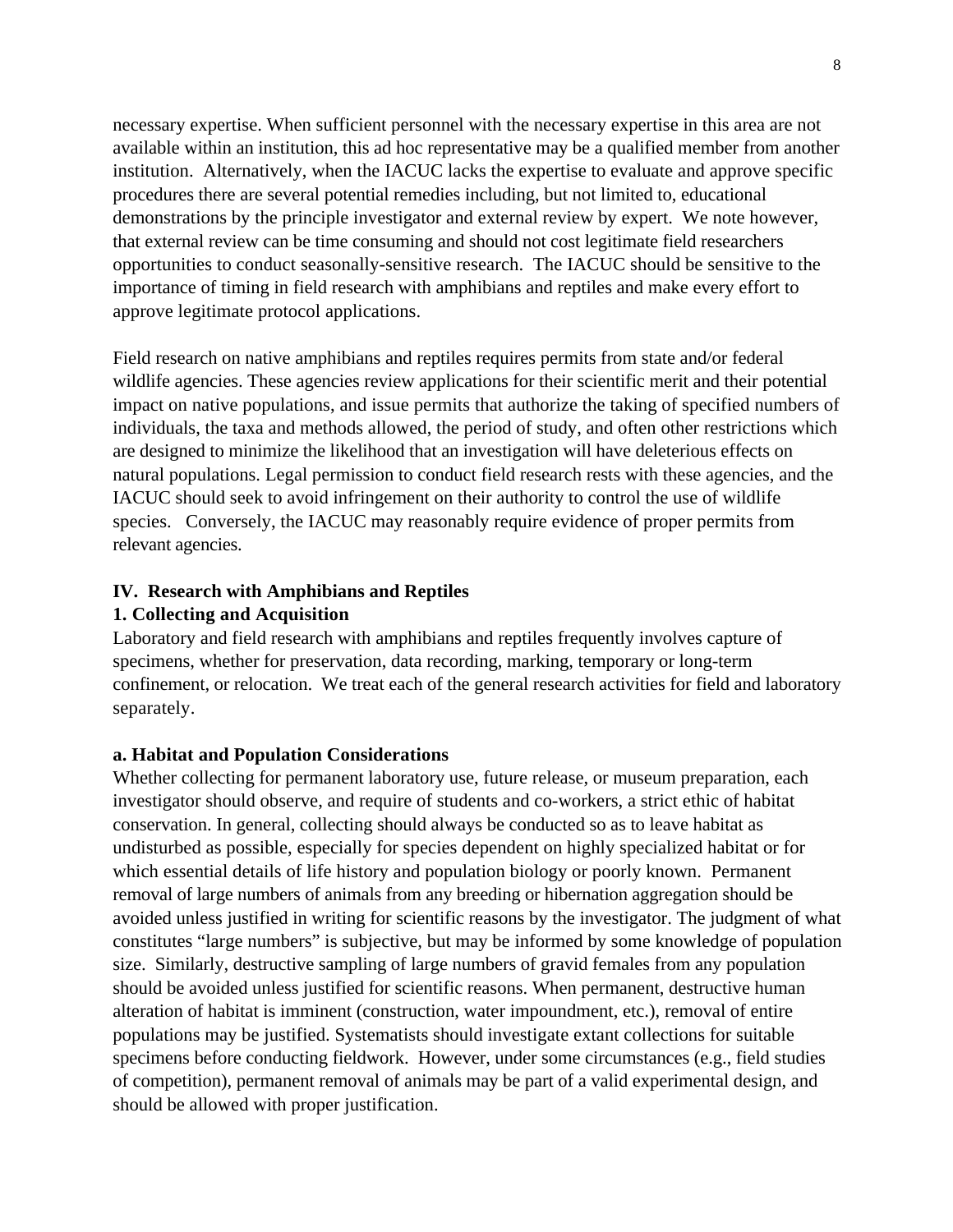## **b. Live capture, (trapping and other methods)**

Live Capture. - Investigators should be familiar with herpetological capture techniques (Dunham et al., 1988; Heyer et al., 1994; Brown, 1997; Simmons, 2002) and should choose a method suited to both the species and the study. Live-capture techniques should prevent or minimize damage to the animal. In addition, live-capture techniques for venomous or otherwise hazardous species should be carefully chosen so as to minimize risk to animals and researchers.

Trapping. - Traps of various kinds are often necessary to obtain unbiased samples of secretive, nocturnal or infrequently active species (Corn, 1994). The interval between visits to traps should be as short as possible, although it may vary with species, weather, objectives of the study, and the type of trap. Traps should be checked daily when weather conditions threaten survival of trapped animals. Investigators must make every effort to prevent trap deaths from exposure, drowning, cardiogenic shock, or capture myopathy (Young, 1975). Traps should be sheltered from environmental extremes and care should be taken to reduce predation in pitfall traps (Gibbons and Semlitsch, 1981). Pitfall traps set during extremely dry or wet periods should be equipped so as to prevent desiccation and/or drowning of captured reptiles and amphibians (Corn, 1994). Traps should be tightly covered between sampling periods and removed at conclusion of a study.

## **c. Field sheets, record keeping, and photography**

Whenever an animal is handled and samples are collected, all information that relates to the animal and sample should be thoroughly described and entered into either a field notebook or on specific forms that have been developed to record this information. Information should be as detailed as possible. As much pertinent information should be collected and recorded as possible including species, weight, morphometric measurements, and sex. Weather conditions should be noted. When practical, images should be collected of each animal handled and digital cameras have made this process very easy. While one can always eliminate excess information, it is impossible to go back and retrieve information that is forgotten or has been missed. Health assessment forms have been developed for the desert tortoise, *Gopherus agassizii* (Berry and Christopher, 2001), and can serve as a model for other reptiles and also amphibians.

If an animal dies or is euthanized and is necropsied, necropsy forms should be used to record information. These forms vary between institutions, and their application is especially important when researching species of special conservation concern. An example of one such form has been developed for sea turtles and is available on line

(http://www.vetmed.ufl.edu/sacs/wildlife/seaturtletechniques/index.htm). The times at start and finish of the necropsy should be noted. For captive animals, a summary of the clinical course of each animal should be recorded. For wild animals found dead in the field, the stranding data sheet should be attached to the necropsy report. Photographs should be taken of the entire carcass, both dorsally and ventrally, and of any lesions recognized.

### **d. Commercial acquisition**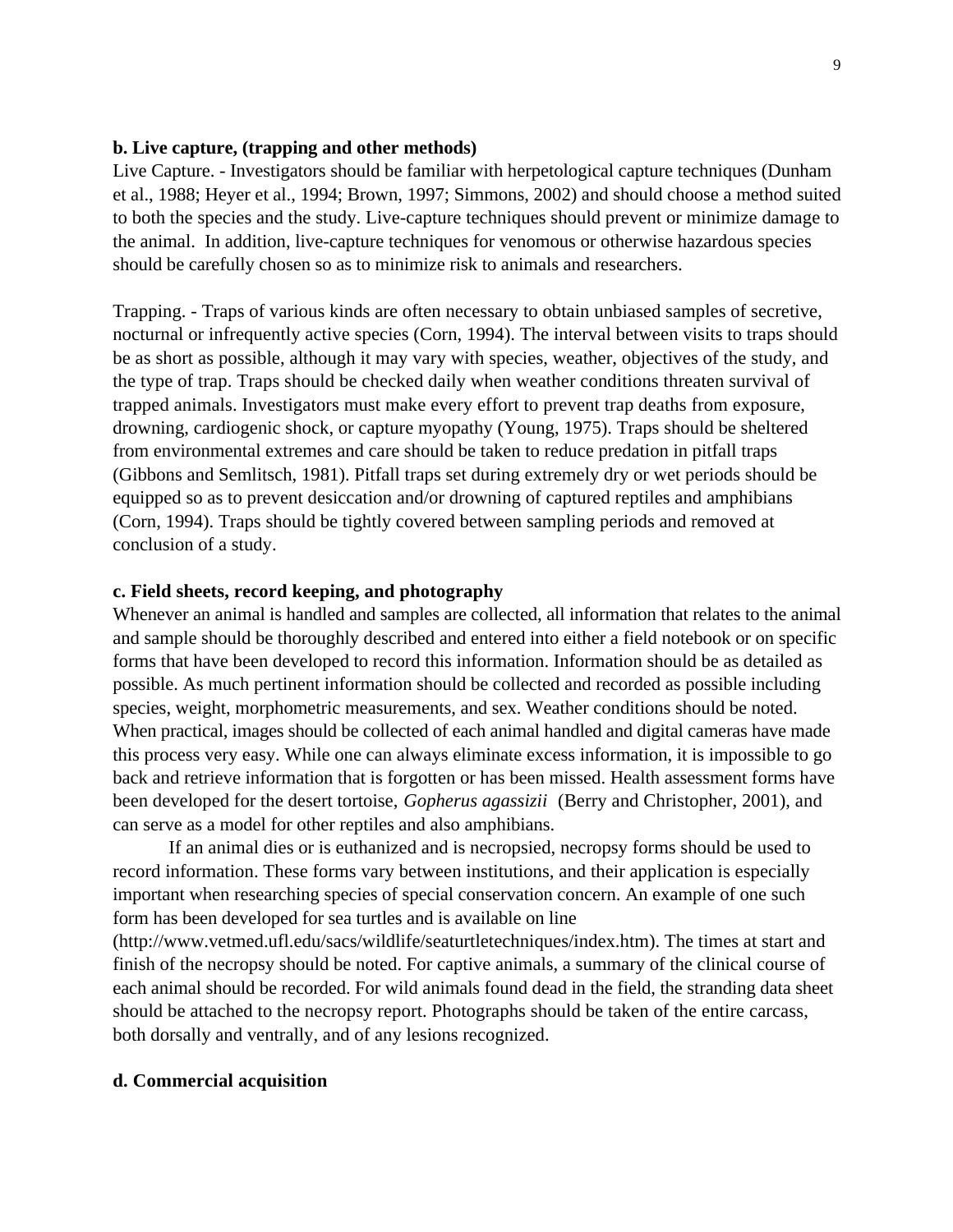Under some circumstances, study animals may be acquired through commercial suppliers for laboratory studies and teaching applications. Generally speaking, licensed amphibian and reptile dealers acquire their specimens through field capture, trade, or captive breeding. Upon receipt of commercial specimens, and prior to introduction to any existing laboratory colonies, commercial specimens should be subjected to careful inspection for potential health problems or known pathogens. If feasible, a quarantine period may be advisable.

## **2. Restraint, Handling, and Anesthesia**

## **a. General principles: manual versus chemical**

The decision to use physical or chemical restraint of wild amphibians or reptiles should be based upon design of the experiment, knowledge of behavior of the animals, and availability of facilities. Investigators should determine and use the least amount of restraint necessary to do the procedure in a humane manner. Because amphibians or reptiles, especially venomous or toxic species (including those with toxic skin secretions), may be capable of inflicting serious injury either on themselves or those handling them, some form of restraint often is prudent. The wellbeing of the animal under study is of paramount importance; improper restraint, especially of frightened animals, can lead to major physical or physiological disturbances that can result in deleterious or even fatal consequences.

Animals are best handled quietly and with the minimum personnel necessary. Slightly darkened conditions tend to alleviate stress and quiet the animals and are recommended whenever appropriate. When handling large reptiles, netting, maneuvering or dropping them into a bag it is preferable to the use of hooks, tongs, etc., to reduce struggling and damage or stress to the individual. Work with venomous species should never be done alone. Plastic tubes may be used when handling venomous snakes (Murphy and Armstrong, 1978). Snakes are guided into the tubes using a snake stick and when in the proper location, researchers can secure the animal by grasping the end of the tube (at the junction with the snake's body), thus impeding forward or backward movement of the snake.

Details on the use of tranquillizers, sedatives, and anesthetics have been reviewed elsewhere for amphibians (Fellers et al., 1994; Wright, 2001a) and reptiles (Heard, 2001; Fleming, 2001). The selection of the particular chemical that will aid the investigator when restraint is needed will depend upon the species being studied and the experience of the investigator or the consulting veterinarian. No single chemical is ideal for all reptiles and amphibians in all situations. Administration of a tranquilizer or sedative to an animal that is restrained in a body squeeze may prevent injury to the animal and/or persons working with it. Special procedures are needed for venomous reptiles (Gillingham, 1983).

In some cases, administration of general anesthesia for restraint in the field may be advisable. If so, the anesthetic chosen should be a low-risk one that permits rapid return to normal physiological and behavioral state. The animal must be kept under observation until complete recovery occurs. The relatively unpredictable and potentially delayed response of some ectotherms to immobilants or anesthetics may contraindicate use of these chemicals under field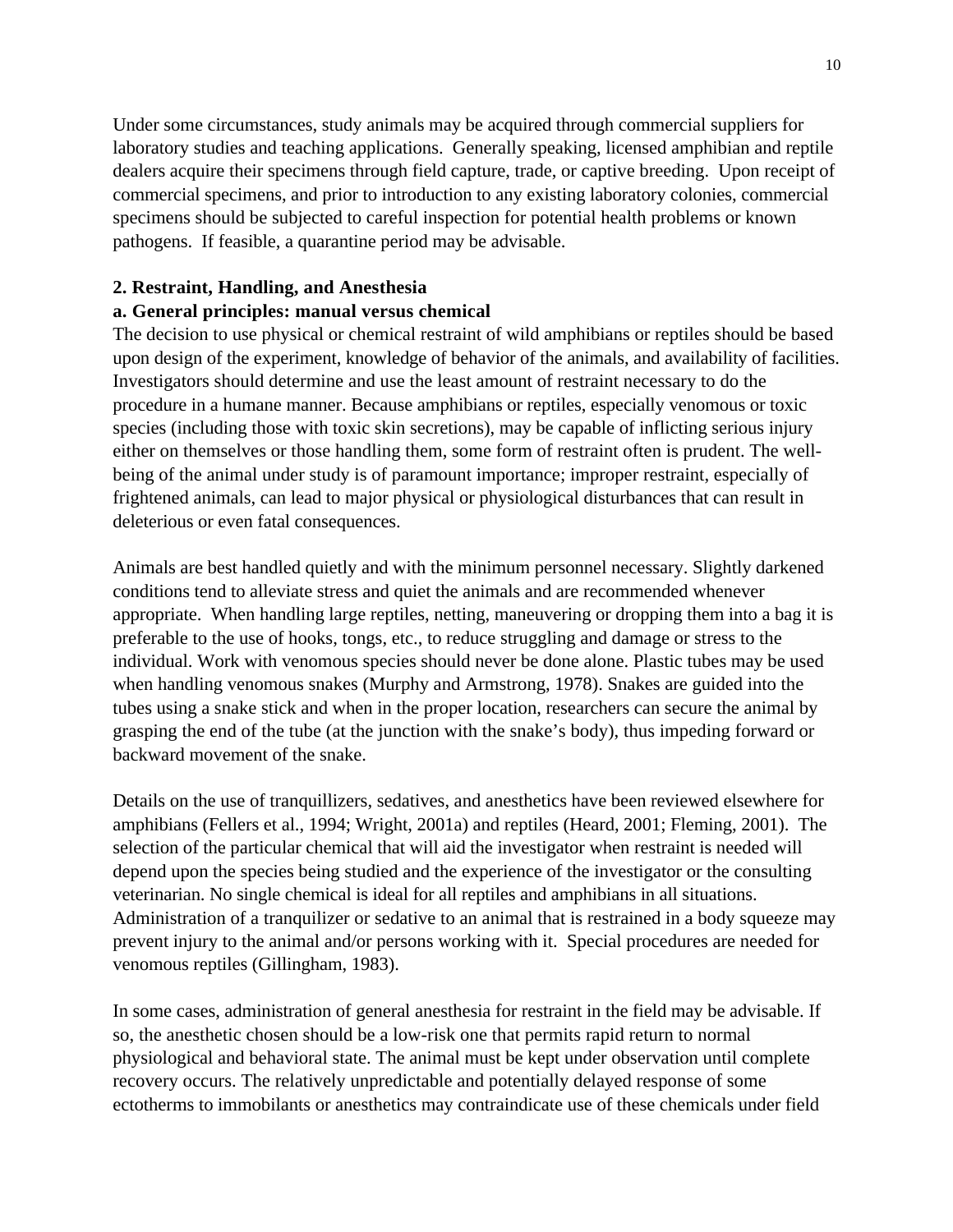conditions. Investigators must understand the specific action of restraint chemicals on the taxa studied. The investigator also should be prepared, if necessary, to hold the animal overnight until recovery is complete. A partially recovered animal may be at risk for injury, overheating, freezing, or predation.

Chemical Restraint. - Many chemicals used for restraint or immobilization of amphibians or reptiles are controlled by the Federal Bureau of Narcotics and Drugs. Permits are generally required for purchase or use of these chemicals. Extensive information on these substances and their use is available (Code of Federal Regulations, 1980; Marcus, 1981; Wallach and Boever, 1983), and permit application procedures are available from regional DEA offices.

For vertebrates in general, an appropriate chemical should usually be used whenever a procedure will cause pain or discomfort. The issue of pain in lower vertebrates can be traced back to 1900 (Dearborn, 1900). The author of this early study concluded that between the "maximum and minimum of developed life, all animal life has place and has accordingly, from this theoretical point of view, some degree or other of what, for want of a better term, is called pain." In a recent review of analgesia in fish, amphibians and reptiles (Machin, 2001), the author notes that the ability of an animal to perceive pain and distress is related to its taxonomic position in the Animal Kingdom, with mammals having a greater capacity than other vertebrates (Stevens, 1992). However, evidence is slowly accumulating to support presence of pain perception in amphibians and reptiles. In amphibians the smallest unmyelinated axons respond to painful stimulation (Spray, 1976). The endogenous opioid system that modulate the central processing of noxious stimulation in mammals are also present in amphibians (Stevens, 1988). While there are relatively few studies on the mechanism of pain perception in reptiles, the presence of nociceptor neurons in the oral mucosa and facial skin of crotaline snakes (Liang and Terashima, 1993), the effects of low dosages of opioids on the response of crocodilians to painful stimuli (Kanui and Hole, 1992), the presence of anatomic pathways that register noxious stimuli (Ten Donkelaar and de Boer-van Huizen, 1987), and behavioral response to noxious stimuli (Chrisman et al., 1997), all support pain perception in a wide variety of reptiles. Investigators should assume (unless proven otherwise) that any invasive procedure will cause pain in their research animal. The behavioral response to pain may be expressed differentially across taxonomic groups and nuances characteristic of a group will need to be appreciated. We note, however, that pain is an adaptive response in the sense that it reduces use of injured parts during the healing process. Such information should probably not be withheld from post-operative animals released into the field (e.g., after radio transmitter implant).

In order to reduce or eliminate pain, various chemicals that are used for this purpose in mammals also have application in reptiles. This includes the use of analgesics, sedatives, tranquilizers and anesthetics (Fleming, 2001; Heard, 2001; Machin, 2001). Because of the uncertainty of chemical actions on ectotherms, certain minor procedures may in the long run, be less traumatic to animals when anesthetics are not used. It is noteworthy that the elimination of pain by chemical means may impose increased handling and recovery time and consequent increases in stress. Therefore, there is an inherent trade-off between the severity and duration of pain, use of anesthetics, and stress produced by handling. In cases where the ultimate objective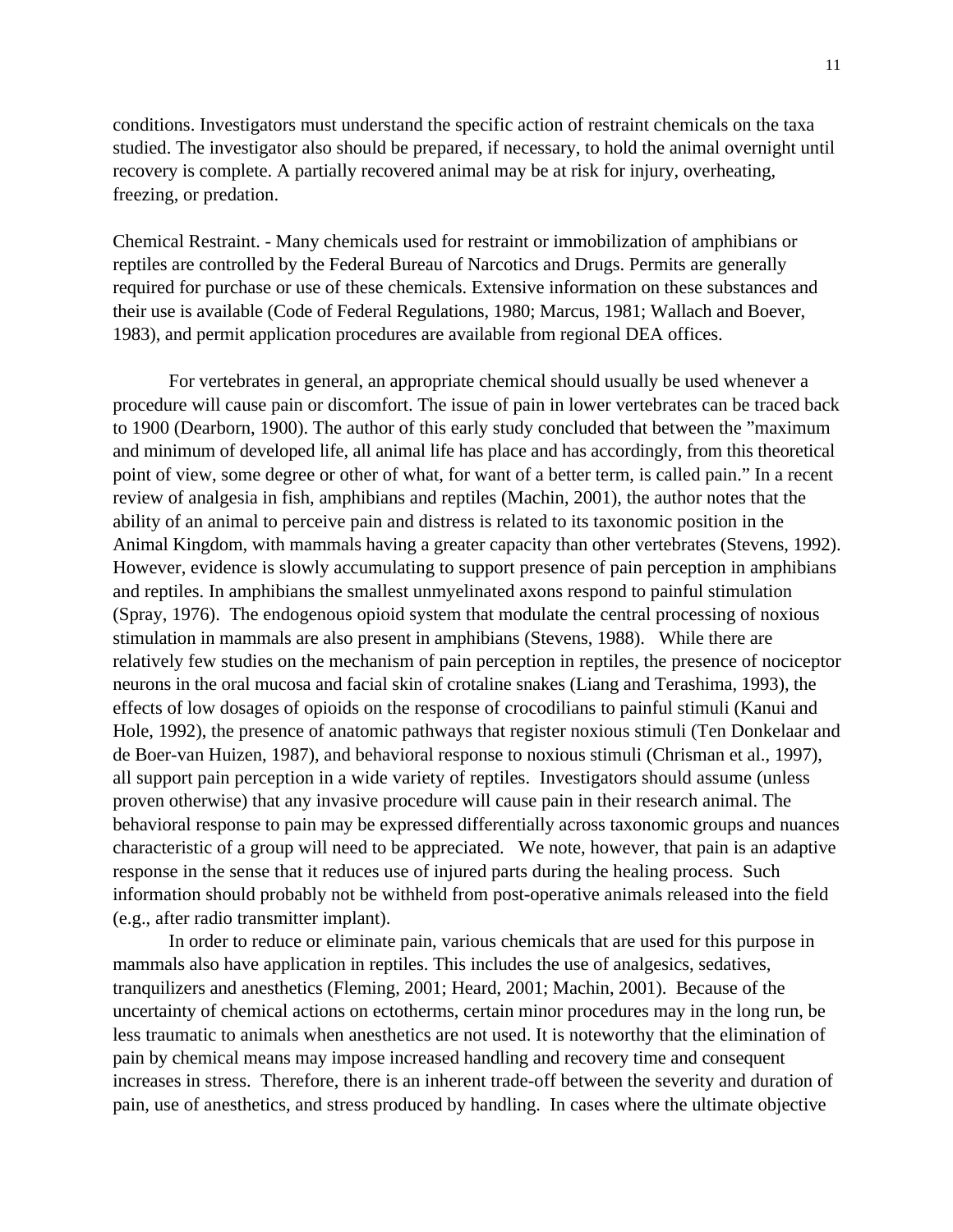is to minimize disturbance for observing natural behavior, the use of anesthetics may be undesired in order to minimize handling time. The IACUC should be receptive to reasonable justification of such procedures (e.g., toe-clipping, venipuncture).

The potent drugs available for wildlife immobilization when properly used are relatively safe (with the exception of succinylcholine) for target animals, but can be extremely dangerous if accidentally administered to humans. Succinylcholine has been used for immobilization of crocodilians and large chelonians. While capable of immobilizing an animal through its depolarizing effects at neuromuscular junctions, this chemical belongs to a class of drugs that have no analgesic properties at all. They should never be used as a means for collecting biopsies or performing any painful procedures. More effective chemicals are available for immobilizing most amphibians (Fellers et al., 1994; Wright, 2001a) and reptiles (Heard, 2001). The degree of danger varies according to the drug, and users must be aware of the appropriate action to take in the event of accident (Parker and Adams, 1978). Several common local anesthetics (e.g., Tetracaine, Lidocaine, Piperocaine, etc.) can be used for collecting biopsies. Lidocaine has been used most commonly and is generally infiltrated around the biopsy site. In small species these drugs may have systemic effects and animals treated with these drugs should be observed before release to the wild to be certain that behavior approximates normal. Investigators should choose the chemical for immobilization with consideration of the effects of that chemical on the target organism and in consultation with researchers that have relevant experience.

#### **b. Hazardous Species**

Venomous snakes and lizards, certain large non-venomous lizards and snakes, some colubrid snakes (McKinstry, 1983), highly poisonous frogs, crocodilians, and some large turtles are potentially dangerous, and require special methods of restraint and handling as a compromise between potential injury to handlers and injurious restraint of the animal. The particular method chosen will vary with species and the purpose of the project. There are three elements to successful and safe handling of hazardous species; attention, equipment, and distance. Investigators should never rely on any one of these three elements alone, safety can only be achieved by the simultaneous application of all three.

**(**1) Attention: Hazardous wild animals are unpredictable. Investigators should always maintain concentration, and their attention on the animal while handling. Never work with hazardous species under distracting circumstances.

(2) Equipment: Using equipment such as tongs, tubes and squeeze boxes (Quinn and Jones, 1974) places a barrier between the investigator and the animal. A barrier is critical to keeping the investigator safe, but should never be trusted completely. For example, the use of heavy leather welding gloves to handle small venomous snakes is a technique that has resulted in some cases of accidental envenomation when fangs penetrate the glove. Gloves give researchers a false sense of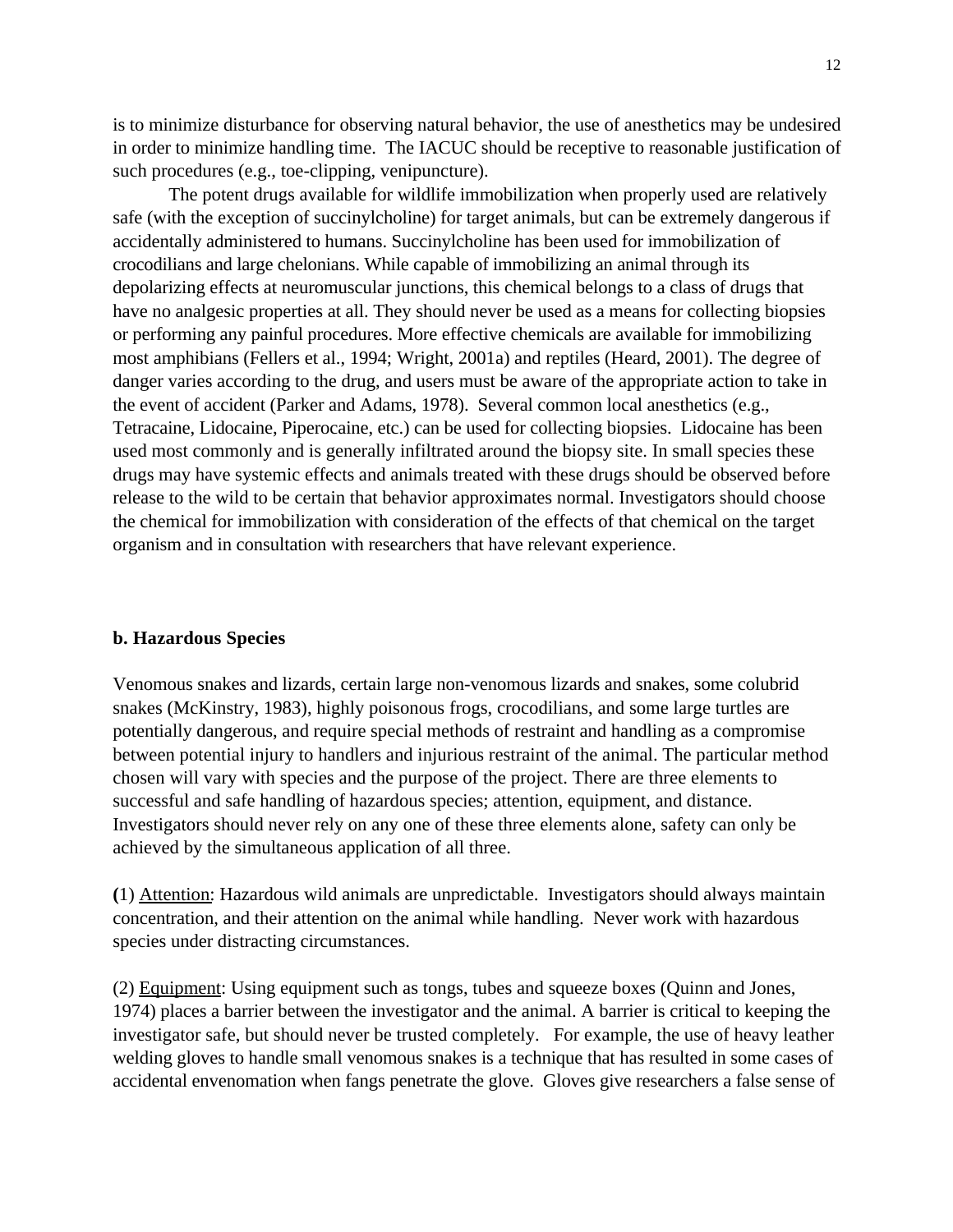security (which causes lapse of attention), and if they fail, the investigator is not protected by attention or distance.

(3) Distance: Attention and equipment cannot prevent accidents if they lapse; however, distance is sure to prevent injury. Investigators should always keep hazardous species at a safe distance from body and extremities, even when they are controlled by equipment.

Adherence to the following general guidelines is recommended when housing and working with hazardous species (Gans and Taub, 1964):

- a. Procedures chosen should minimize the amount of handling time required, and reduce or eliminate contact between handler and animal. For example, bare-handing venomous snakes is a practice that is entrenched in some areas of herpetological research and husbandry despite the fact that injury to snakes and their handlers are common. The availability of tongs, tubes, and other handling devices renders direct contact between investigators and the head or neck of a venomous snake unnecessary. There are few, if any, legitimate circumstances where venomous snakes must be handled with the investigator's bare hand at the head or neck.
- b. Those handling venomous snakes or lizards should be knowledgeable concerning the proper methods and tools for handling these animals. A training plan should be in place that emphasizes safe procedures and responsibility.
- c. Animal technicians should be aware of emergency procedures to be instituted in case of accidental envenomation. Location of a nearby hospital with a supply of antivenin and of a physician with knowledge of envenomation treatment should be ascertained in advance. At a minimum, emergency procedures should include first aid measures, an evacuation plan (for field and laboratory), the logging of relevant data (species, time of envenomation, circumstances), and contact numbers for relevant medical professionals (personal physicians, nearest Poison Control Center). We also recommend the use of cell phones for both field and laboratory activities.
- d. One should avoid working alone. A second person, knowledgeable of capture/handling techniques and emergency measures, should be present whenever possible.
- e. Prior consultation with workers experienced with hazardous species, and review of the relevant literature, is of particular importance because much of the information on handling dangerous species is not published, but is passed simply from one investigator to another. Laboratories that work with hazardous species often have handling protocols written in formal manuals that can be obtained by request (e.g., Beaupre, 1999). Some institutions may require written handling protocols for hazardous species.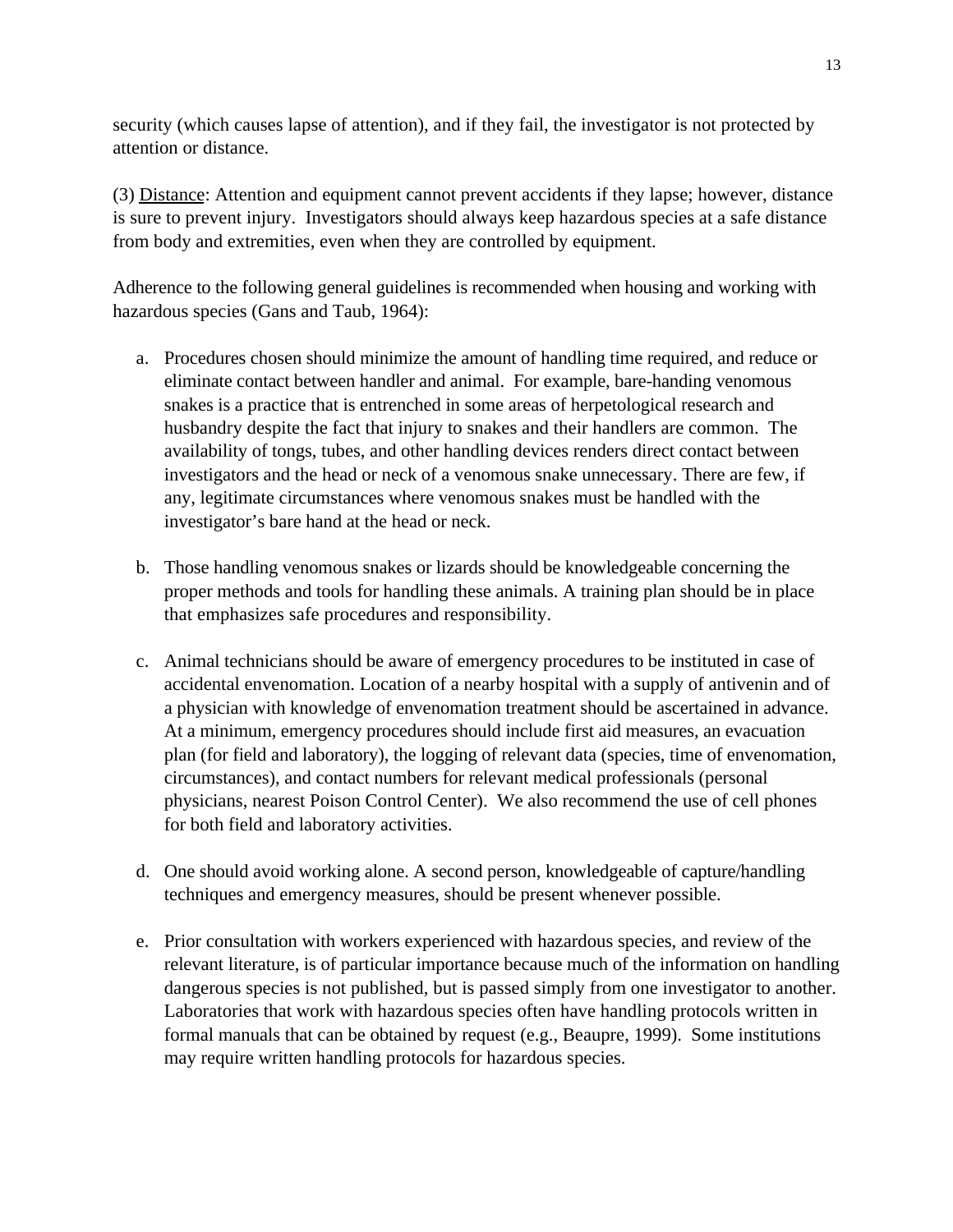f. Housing of hazardous species requires special care to avoid escape. Hazardous species should be kept in locking cages (i.e., cages with locking mechanisms that do not rely on weighted lids), which should in turn be isolated in locked, escape-proof rooms. Such rooms should be inspected carefully and any potential routes of escape (including air vents, drains, exposed fixtures, or cracks under doors) should be blocked.

#### **3. Non-Invasive Procedures**

A variety of diagnostic techniques have some application for field use. Most of these procedures entail various forms of imaging. Portable X-ray machines can be used in the field and have been used most commonly to determine presence of eggs in the coelomic cavity of chelonians. This has also been used to evaluate density of the skeletal system and therefore provide information on the nutritional status of the animal. Field workers need to be instructed in proper use of this equipment to reduce exposure to radiation. Radiation exposure badges should be used and monitored. Lead lined gloves and an apron should be used. Ultrasound devices also have been used to evaluate the reproductive status of female reptiles in the field. Imaging procedures such as CAT scans and MRIs, while technically feasible, have not been adapted to field use. While mobile machines are available from private companies, the cost of using these machines is a major factor limiting their use in the field. Pulse oximiters that have been developed for measuring oxygen saturation of blood and pulse rate of mammals, also have been used for monitoring reptile patients. However the data provided by such devices has not been validated for the oxygen dissociation curves of reptiles.

## **4. Biological Samples a. Blood Sampling**

The total amount of blood that can be safely withdrawn from a reptile or amphibian depends upon the animal's size and health status. The total blood volume of reptiles varies between species but as a generalization is approximately 5 to 8% of total body weight (Lillywhite and Smits, 1984; Smits and Kozubowski, 1985). Thus, a 100 g snake has an estimated blood volume of 5 to 8 ml. Healthy reptiles can lose 10% of their blood volume without any detrimental consequences, thus, from a snake weighing 100 g, 0.7-ml of blood can be withdrawn safely. Much larger volume percentages of blood can be removed over an extended period of time (Lillywhite et al., 1983). However, this practice is limited to experimental animals under controlled laboratory conditions.

## Anurans and Urodeles:

Several sites can be used depending upon size and species being sampled (Wright, 2001b). Urodeles can be sampled from the heart, abdominal vein and ventral tail vein. A cannulation technique has been described for the mudpuppy, *Necturus macuolosus*, and for the bullfrog (*Rana catesbiana* (Copeland and DeRoos 1971; Herman et al., 1978). Frogs can be sampled from a lingual venous plexus, ventral abdominal vein, and tail vein.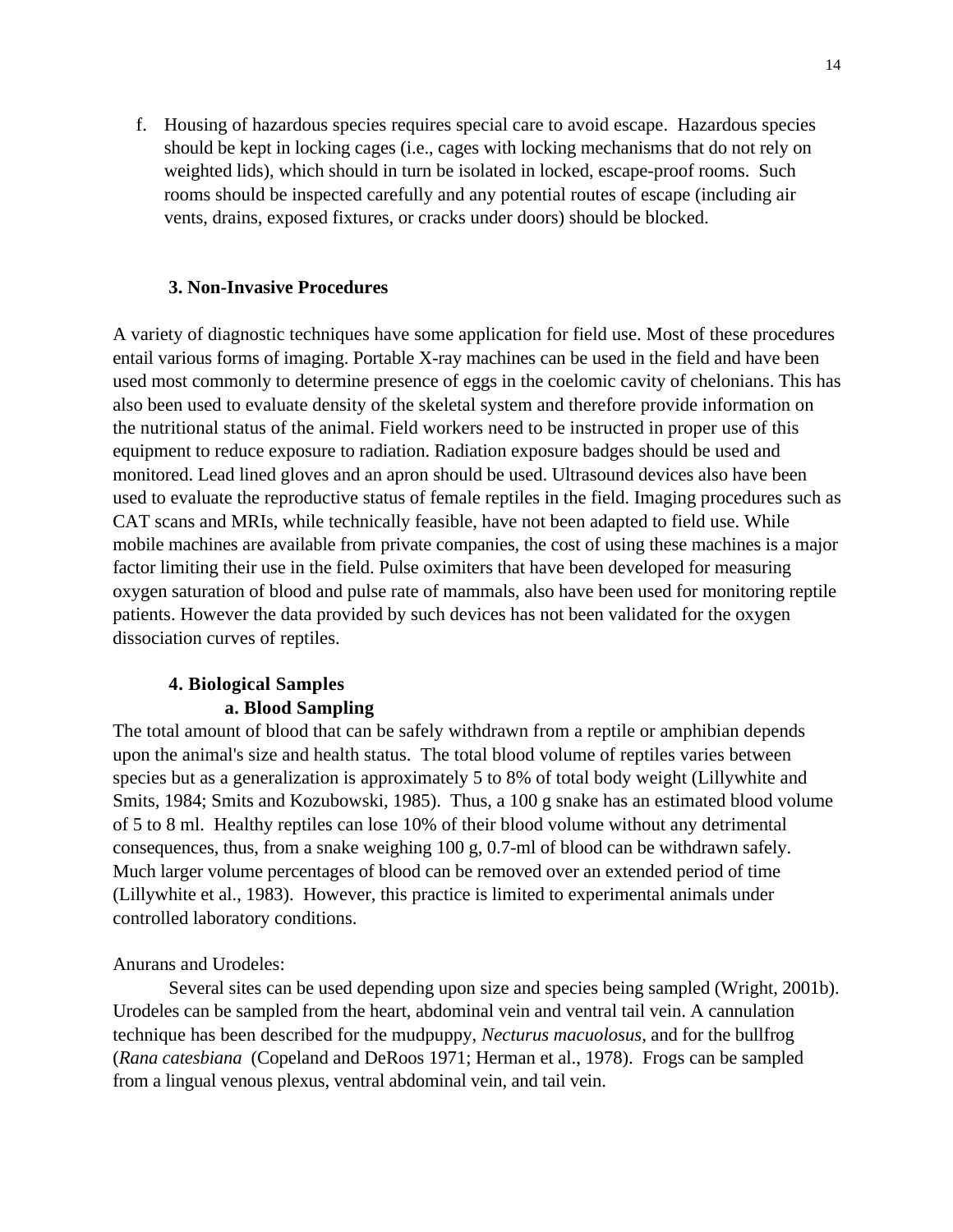Chelonians (turtles and tortoises)

Several sites can be used in obtaining blood from chelonians, each having advantages and disadvantages. Sites include the heart, jugular vein, brachial vein, ventral coccygeal vein, orbital sinus, and trimmed toenails (Gandal, 1958; Dessauer, 1970; McDonald, 1976; Maxwell, 1979; Taylor and Jacobson, 1981; Rosskopf, 1982; Stephens and Creekmore, 1983; Avery and Vitt, 1984; Nagy and Medica, 1986; Jacobson, 1987).

Cardiac sampling, although not recommended, has been utilized. In young chelonians, before the shell has calcified, a needle can be passed through the plastron into the heart. Older tortoises with calcified shells requires either drilling a hole through the plastron over the heart, or using a spinal needle for percutaneous sampling through soft tissue in the axillary region at the base of the forelimbs. In all situations, a sterile technique is necessary since contamination of the pericardial sac with bacteria and other potential pathogens can lead to pericarditis and death of the turtle. A sterile drill bit should be used to create a hole, and the hole should be sealed with an appropriate sealant such as bone wax (Johnson and Johnson Co., Somerville, N.J., USA) and a methacrylate resin (Cyanoveneer, Ellman International Mfg., Inc., Hewlett, N.Y. USA).

In turtles and tortoises orbital sinus sampling can be used for collecting small volumes of blood in capillary tubes (Nagy and Medica, 1986). However, in order to prevent damage to periocular tissues and possible trauma to the cornea a moderate amount of care must be taken when using this technique. The end of the capillary tube is placed into the lateral canthus of the orbit and utilizing a gentle twisting motion blood can be collected. A further problem with this technique is that dilution of the blood sample with extravascular fluids and secretions may alter composition of plasma and effect volume percentages of cellular components. Blood samples are also commonly obtained from the scapular vein, brachial vein and brachial artery of chelonians (Rosskopf, 1982; Avery and Vitt 1984). However, vessels associated with limbs can rarely be visualized through the skin, and sampling is usually blind. In addition, since lymphatics are well developed in chelonian forelimbs (Ottaviani and Tazzi, 1977), obtaining blood samples from these vessels may result in hemodilution with lymph. At times pure lymph may be obtained.

One of the authors (E. Jacobson) has found that the only peripheral blood vessels which can be consistently visualized in many small and moderate sized tortoises is the jugular vein and carotid artery (Jacobson et al., 1992). The major problem encountered when sampling from these vessels is that manual extension and restraint of the head of the tortoise beyond the margins of the plastron is required, which at times may be difficult or impossible. One method is to push in or lightly touch the rear limbs, which usually causes the tortoise to extend its head from the shell, and allows the sampler to restrain the tortoise's head. Once grasped, the head is pulled out with one hand, and while sitting, the sampler positions the tortoise between the knees, with the tortoise's head pointing toward the sampler's body. The jugular vein and carotid artery are well developed on both right and left sides of the neck. Once the head is extended, the jugular can often be seen as a bulge through the cervical skin, coursing caudal from the level of the tympanic membrane to the base of the neck. The carotid artery is deeper and more difficult to visualize and is located ventral and parallel to the jugular vein. Once either vessel is identified, the skin over the puncture site should be cleaned with 70% ethanol and a 23 or 25 gauge butterfly catheter can be used for obtaining the sample. With the cap removed from the end of the tube, blood will flow down the tube once the needle is inserted into the vessel. The technique described above can be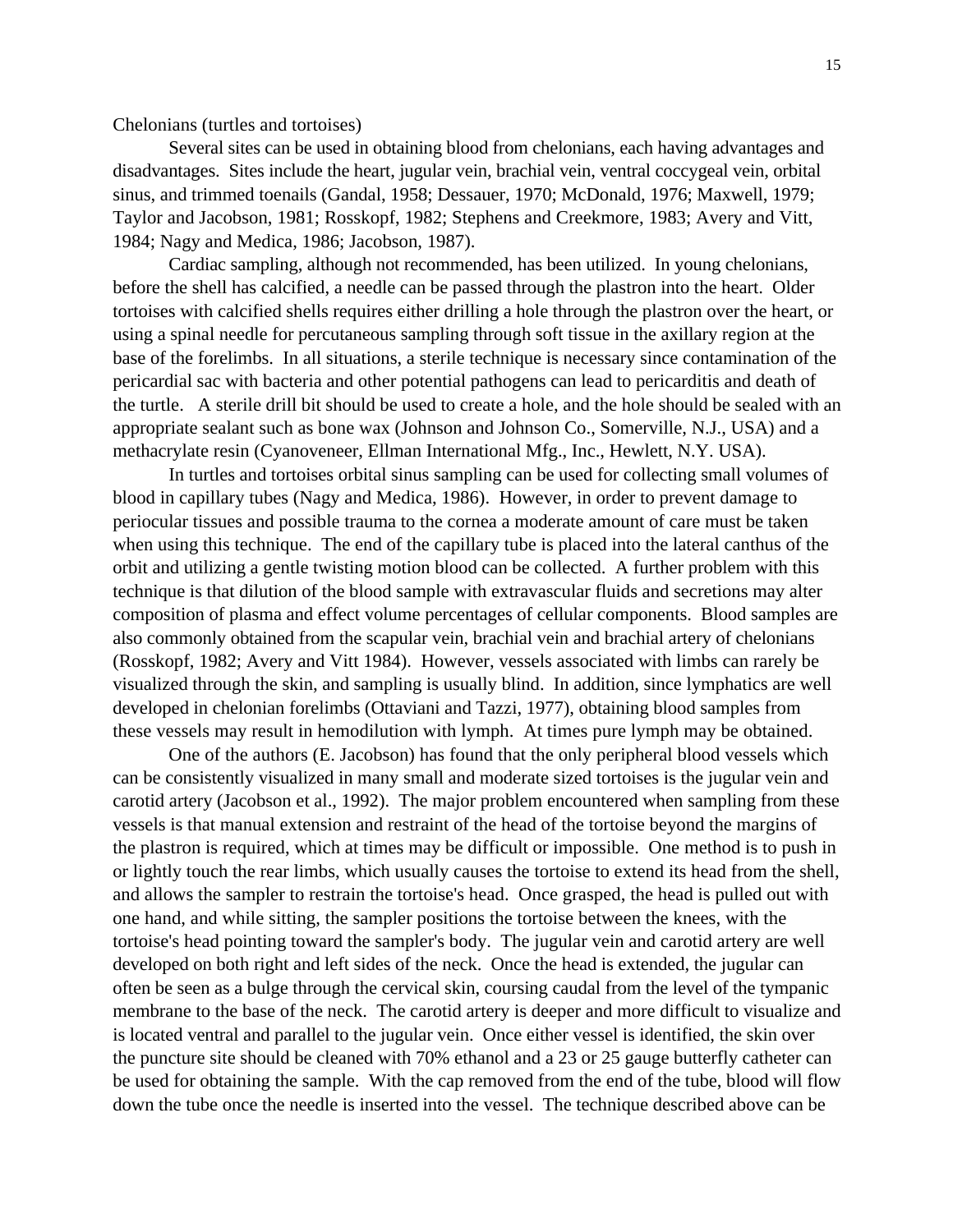used in Mediterranean tortoises (*Testudo* spp.), but is not always successful (E. Jacobson, pers. obs).

#### Crocodilians (crocodiles, alligators, gharial)

Blood samples can be obtained from the supravertebral vessel located caudal to the occiput and immediately dorsal to the spinal cord (Olson et al., 1975). The skin behind the occiput is cleansed with an organic iodine solution and 70% ethanol. A 3.75-cm, 22- or 23-gauge needle is inserted through the skin in the midline directly behind the occiput and is slowly advanced in a perpendicular direction. As the needle is advanced, gentle pressure is placed on the plunger. If the needle is passed too deep, the spinal cord will be pithed. Other sites of blood collection that are commonly used include the heart (via cardiocentesis) and ventral coccygeal vein (Jacobson, 1984). The heart is located in the ventral midline, approximately 11 scale rows behind the forelimbs. In collecting blood from the coccygeal vein, the crocodilian is placed in dorsal recumbency and the needle is inserted through the skin toward the caudal vertebrae.

#### Lizards

Blood samples can be obtained from several sites. In large lizards, blood is easily obtained from the ventral tail vein (Esra et al., 1975). Toenails can be clipped, and blood can be obtained in a microcapillary tube (Samour et al., 1984). Microcapillary tubes also can be used to obtain blood samples from the orbital sinus (LaPointe and Jacobson, 1974), in a similar fashion for collecting blood from mice.

#### Snakes

Blood samples can be obtained from a variety of sites, including the palatine veins, ventral tail vein, and via cardiocentesis (Olson et al., 1975; Samour et al., 1984). Some prefer heart puncture to other methods, and as long as the heart is not excessively traumatized with multiple attempts at sampling, the procedure is safe and effective. This method should be limited to those snakes over 300 grams (Jackson, 1981). Essentially, the heart is located either directly by seeing it beating through ventral scales or by palpation. The heart is relatively moveable within the coelomic cavity and is easy to move manually several scale rows both cranially and caudally. Once the heart is located, it is stabilized by placing a thumb at its apex and forefinger at its base. A 23- or 25-gauge needle attached to a 3- to 6-ml syringe is advanced under a ventral scale, starting at the apex and aiming toward the base. With gentle suction, a sample can be obtained. Sometimes a clear fluid is withdrawn, representing the pericardial fluid. In such cases, the needle should be withdrawn, a new syringe and needle secured, and the procedure repeated.

#### **b. Tissue Sampling**

Biopsies are often collected for diagnosing disease problems in amphibians (Wright, 2001c) and reptiles (Jacobson, 1992) and for biological studies such as DNA analyses. Procedures for the collection and preparation of tissues for biochemical analysis have been extensively reviewed (Dessauer and Hafner, 1984; Dessauer et al., 1990; Jacobs and Heyer, 1994). When the samples are collected for pathologic studies, multiple samples should be obtained for: 1) histopathology; 2) electron microscopy; 3) cytology; and 4) microbiology. While biopsies of internal organs also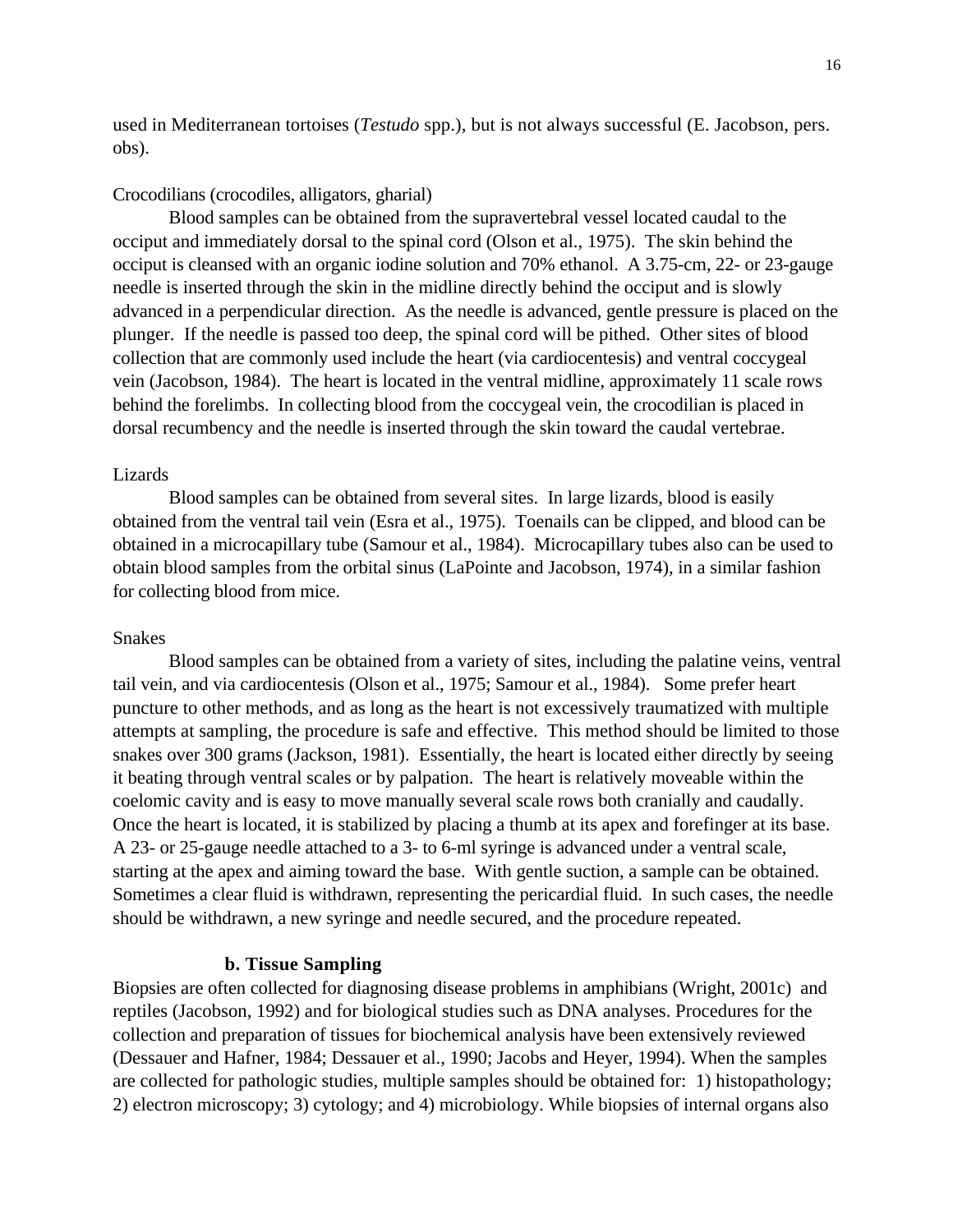can be collected, these are more often collected for disease studies rather than biologic studies. The focus here will be skin biopsies.

#### Amphibians

Skin biopsies are easy to obtain in most species. Lidocaine can be used as a ring block around the biopsy site. The portion of skin is elevated with a forceps and a fine surgical scissor should be used for cutting the tissue. Wound glue or an appropriate suture material (see below) should be used to close the incision.

### Chelonians

Of all the reptiles, chelonians present the greatest challenge for biopsy, especially when lesions involve the shell. The reptile shell is a very hard biological structure that makes biopsy somewhat difficult. While under anesthesia, a rotary power saw (Dremel Mototool, Dremel Mfg. Co., Racine, Wisconsin, USA) or bone trephine can be used to cut a wedge out of the shell. Ideally, the biopsy should include normal tissue along with the diseased component. A piece should be fixed in neutral buffered 10% formalin for histopathological evaluation and a piece (with the most superficial contaminated portion removed) submitted for microbial culture. For initial attempts at isolation, the author often uses a broth such as tryptic soy broth. The defect created in the shell should be filled with calcium hydroxide dental paste (Root-Cal, Ellman International Mfg., Inc., Hewlett, New York, USA) and covered over with a methacrylate resin (Cyanoveneer, Ellman International Mfg., Inc., Hewlett, New York, USA). This technique is routinely used in repair of the chelonian shell.

For biopsy of soft tissue, a 2% xylocaine block is satisfactory and can be infiltrated around the biopsy site and the skin cleaned with 70% ethanol and allowed to dry. If the sample is to be cultured, sterile saline is used instead of ethanol. If there is epidermal involvement, a biopsy punch can be used for collecting the sample. Following punch biopsy, the skin may require a single suture for closure. Monofilament nylon is routinely used. If a subcutaneous mass is present, fine-needle aspiration can be performed. This is a rapid method, resulting in minimal trauma to the patient. A 22-gauge needle is inserted into the mass and using a 6 to 12 ml syringe, full negative pressure is developed by quickly pulling back on the plunger. While maintaining negative pressure on the syringe, the needle is moved throughout the mass in multiple planes. After several passes through the mass, the plunger is released and the needle removed from the mass. Negative pressure should not be applied to the plunger while removing the needle from the mass since this will cause the sample to be aspirated into the syringe barrel. The specimen may then be used in culture, cytological preparations, or histopathology (Jacobson, 1992).

### Crocodilians and Lizards

A full-thickness biopsy may be difficult in those areas of the crocodilian integument having osteoderms. Small crocodilians and most lizards can be manually restrained, whereas large crocodilians and large monitors must be chemically immobilized. The area around the biopsy site should be infiltrated with 2% xylocaine and a full-thickness skin incision taken with a biopsy punch. As with chelonians, a minimum of two biopsies should be taken, one for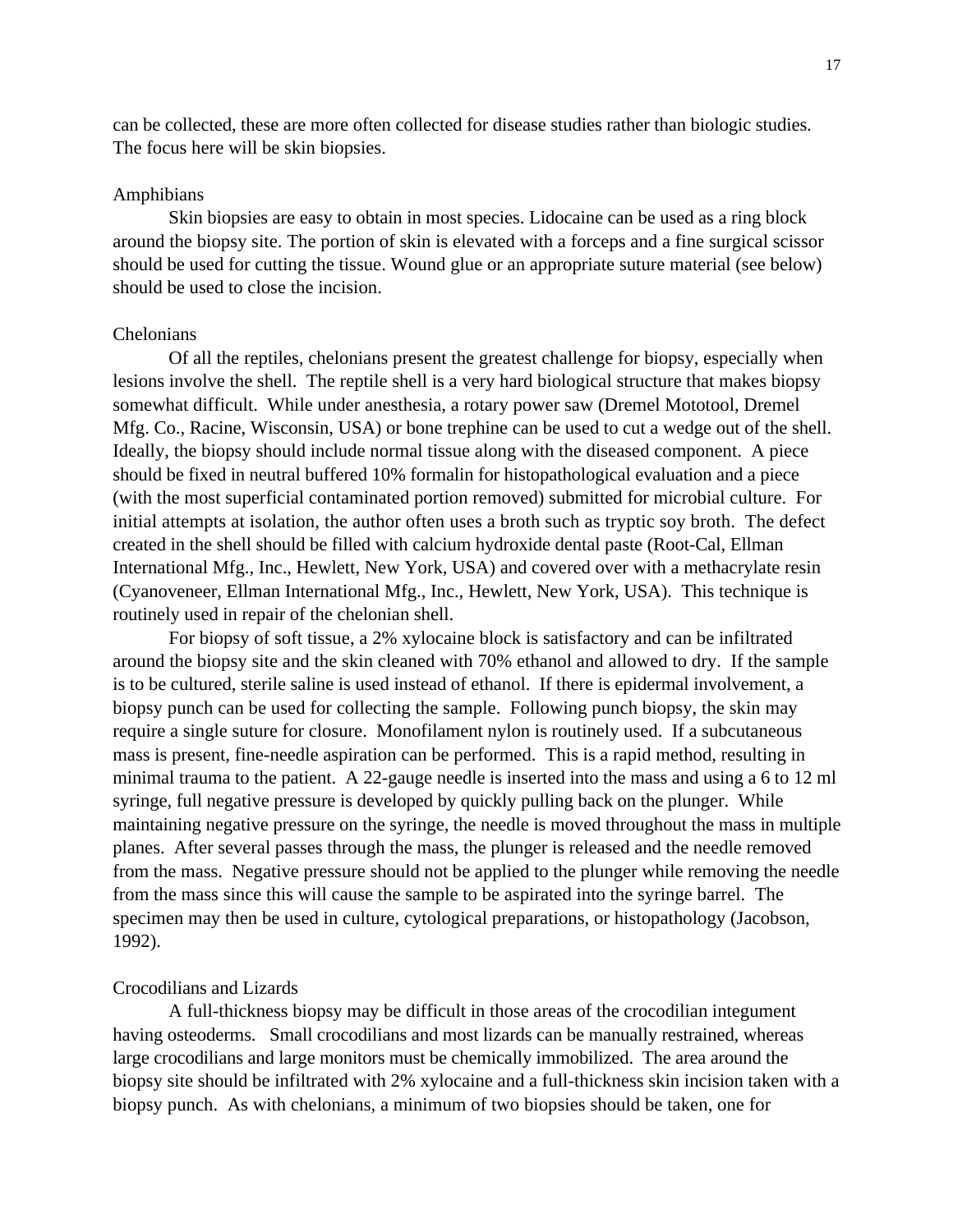histopathology and one for microbiology. For microbial culture, the lesions can be ground in a sterile tissue grinder and samples applied to appropriate media. This appears to be particularly important for isolation of fungi from reptile skin lesions. The author has had more success in isolating fungi when the skin is ground prior to attempts at isolation (E. Jacobson, pers. obs.).

## Snakes

Snakes are ideally suited for skin biopsy. Harmless species can be manually restrained, and venomous species can be guided into a plexiglass tube for restraint or anesthesia. Affected scales can be removed with a scalpel blade, or a sterilized one-hole paper punch can be utilized for biopsies of individual scales. In such cases, the area around the lesion should be infiltrated with 2 per cent xylocaine hydrochloride. In certain skin diseases, such as vesiculating skin lesions, larger samples may be needed. Similarly, for sampling subcutaneous masses, 2 per cent xylocaine can be infiltrated subcutaneously around the mass. Once removed, the mass should be split into several portions for various diagnostic evaluations.

### **5. Surgical Procedures**

**a. General principles.** With any invasive procedure, standard aseptic technique (Powers, 1985) is essential. Amphibians, because of the structure of the skin, may need special considerations. For instance, prior to preparation of the surgical site, a commercially available artificial slime can be used to coat the skin (Wright, 2001c). While most liquids used in preparation of the surgical site are not absorbed by reptile skin, amphibian skin is permeable, and will be affected by most topical applications. Surgical scrubs and organic iodines, both solutions and soaps, are routinely used in reptiles. But in amphibians they are toxic and therefore must be avoided. In amphibians the two most commonly used disinfectants are chlorhexidine and benzalkonium chloride. While reptile skin is easily draped using either cloth drapes or plastic drapes, amphibian skin needs special attention. First, since amphibians are often anesthetized in a solution of MS222, this chemical needs to be applied to the skin of amphibians throughout the procedure. Aquatic amphibians having gills can be placed on a Styrofoam board with a section cut out for the head, and with the board floating in a solution of MS222, the head is placed in the solution. Sterile cloth soaked in an anesthetic solution of MS222 can be used to cover the animal's body (except for the surgical site). A plastic drape then can be used to completely cover the amphibian.

1. Equipment. The surgical equipment used will depend on the size of the animal. Standard surgical equipment can be used for mid-sized to large sized reptiles. Microsurgical equipment, while expensive, is preferred for use in small reptiles and amphibians (Bennett, 2000a, 2000; Wright, 2001c). If the procedure involves entering the coelomic cavity, retractors can be used to allow maximum visualization. Magnification is recommended for surgery on small amphibians and reptiles and is achieved using binocular loupes and telescopes. These magnification systems often come with a focal light source. Dexterity and manipulation of small structures are significantly improved when using this equipment.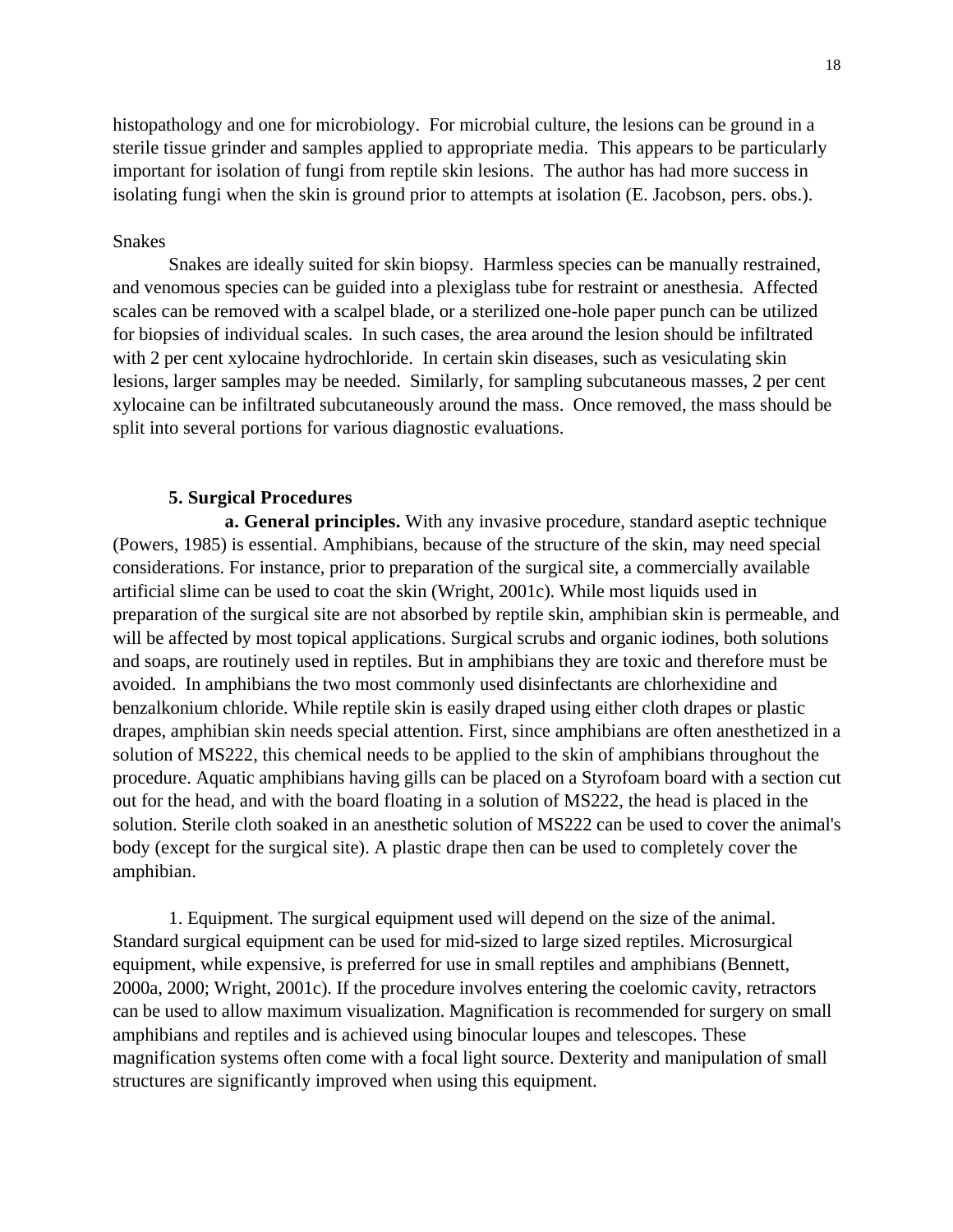2. Suture material. Suture material used in mammals and birds are used for similar procedures in amphibians and reptiles. The size of the material used will depend upon the size of the patient. For most small amphibians and reptiles, the size will range from 4-0 to 8-0. Larger sized material is available for large animals. Absorbable material such as polyglycolic acid and polydioxanone, are absorbed at a slower rate compared to birds and mammals. If used for closing skin, it may have to be removed following healing of the incision site. Nylon is most commonly used for closing skin. Gut suture material, especially chromic gut is to be avoided since it induces a major inflammatory response in amphibians and reptiles (Jacobson et al., 1985; Bennett, 2000a).

**b. Procedures**. A wide variety of surgical procedures have been described for amphibians (Wright, 2001c, Wright, 2000) and reptiles (Bennett, 2000a,b; Lock, 2000). In amphibians the most common minor surgical procedures are toe clipping or placement of subcutaneous or intracoelomic passive integrated transponder (PIT) tags (discussed below). Major surgical procedures in amphibians include placement of intravascular catheters for chronic blood sampling, laparoscopy, celiotomy, ovariectomy, and organ biopsy. In reptiles, toe clipping also has been used for identification, particularly in lizards, and the same principles discussed below similarly apply. PIT tags are also commonly used for identification. Radio transmitters (discussed below) have been surgically implanted in snakes, lizards, and crocodilians for tracking studies. These are generally implanted into the coelomic cavity following surgical procedures used for celiotomies in general (Bennett, 2000b). Other surgical procedures include implantation of intravascular catheters for chronic blood sampling and blood pressure recording studies, laparoscopy, endoscopy, ovariectomy, ovariosalpingohysterectomy (removal of the ovary, ovidict, shell gland, uterus), orchidectomy, and organ biopsy (Lock, 2000).

### **6. Animal Marking and Telemetry**

Marking animals for laboratory or field recognition is an essential technique in biological research. Important considerations in choosing a marking technique concern effects on behavior, physiology, and survival of the animal. The utility of any technique varies with the species under study; tissue-removal techniques may pose less long-term survival threat to some species than certain tagging methods. Marking techniques for amphibians and reptiles have been reviewed extensively (Ferner, 1979; Dunham et al., 1988; Donnelly et al., 1994). Although field observation indicates that individual wild animals can survive extensive tissue damage from natural causes (Brunson, 1986), the effect of most tissue-removal marking techniques on survival and fitness is not adequately known and is a topic worth investigating.

When choosing an acceptable marking technique, investigators must consider the nature and duration of restraint, the amount of tissue affected, whether pain is momentary or prolonged, whether the animal will be at greater than normal predation risk, whether the animal's ability to mate is reduced, and whether the risk of infection is minimal. Careful testing of unproven marking techniques on captive animals before use on free-ranging animals may reveal potential problems and is recommended. It may be desirable to use redundant techniques to assure accuracy during a study.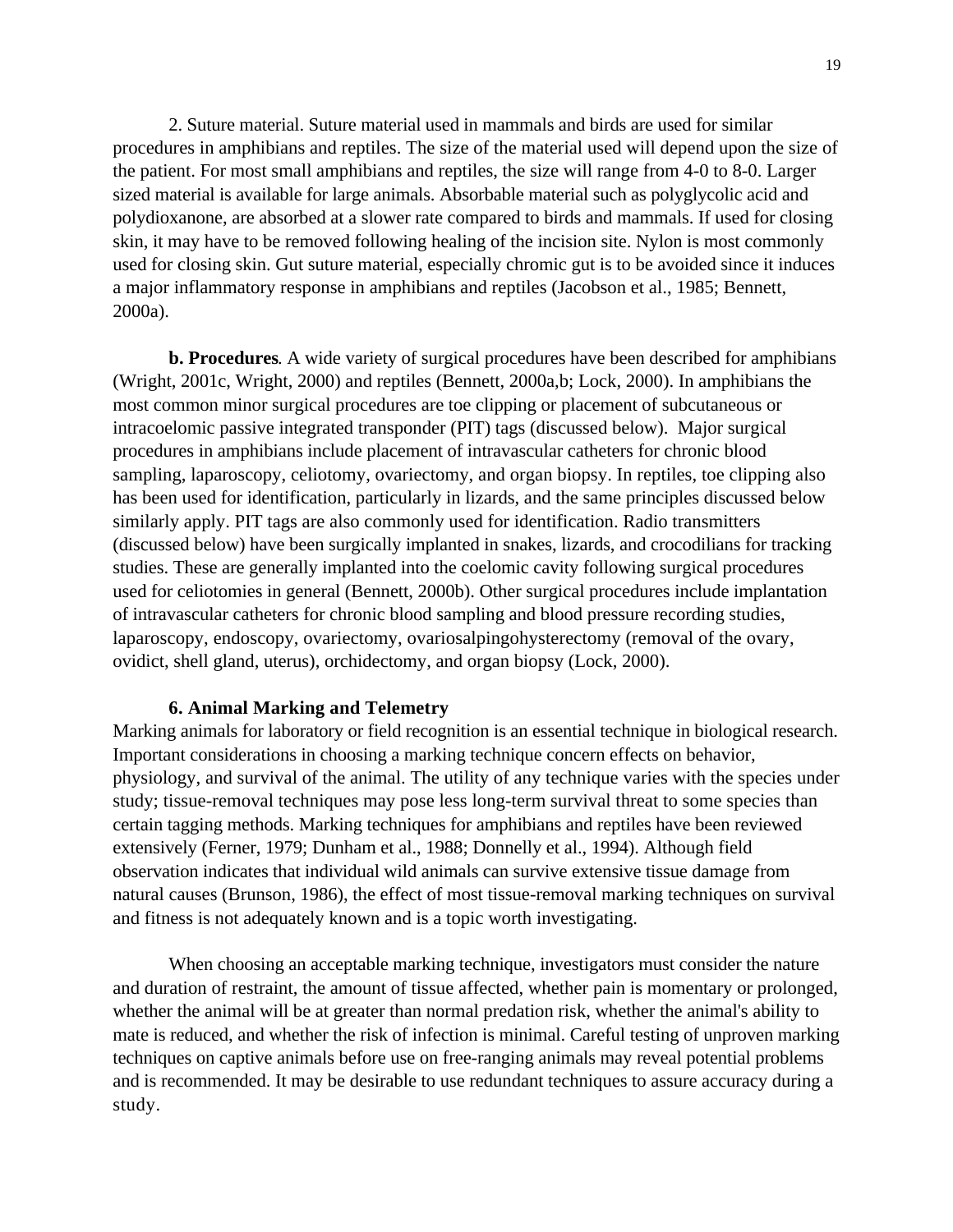## **a.** Passive Integrated Transponders. -

Passive integrated transponders (or PIT tags) represent a recent advance in animal marking techniques (Camper and Dixon, 1988). The tag itself is a small cylinder that can be injected into the animal either subcutaneously or intraperitoneally. The tags are read by a scanning device that provides electromagnetic energy to the tag, which then reflects a unique series of numbers and/or letters. The injection of the tag is a relatively simple procedure, however, aseptic procedures are needed. Surgical glue can be used to cover the site where the trochar (used for insertion of the PIT tag) is inserted through the skin. Studies that assess the impact of PIT tags on behavior, growth and survival are rare, however, available data suggests no strong evidence for lasting detrimental effects in frogs (Brown, 1997), salamanders (Ott and Scott, 1999) or snakes (Keck, 1994; Jemison et al. 1995). In some cases, PIT tags are not retained as reliably as other marking techniques (Germano and Williams, 1993; Ott and Scott, 1999), and the high cost of individual tags (approximately \$5.00 each) and tag readers may render this technique uneconomical for some research programs. In addition, although tags are small, they are clearly inappropriate for small species.

**b.** Toe Clipping. - Toe clipping, a ubiquitous technique (Dunham et al., 1988), may be used for general marking of free-ranging animals when toe removal is not judged (by observation of captives or of a closely-related species) to impair the normal activities of the marked animal. Toes essential to animals for activities such as burrowing, climbing, amplexus, or nest excavation, should never be removed. Removal of more than two non-adjacent toes per foot should be avoided. If behavior or survival of the animal is likely to be seriously impaired, alternate marking techniques should be employed. Aseptic technique should be maintained to avoid infection. Surgical equipment needs to be disinfected prior to each animal being clipped. If a scissor is used, the instrument can be dipped in alcohol and flamed. The impact of toe clipping on survival of marked amphibians has been discussed (Golay and Durrer, 1994; Reaser, 1995). Clarke (1972) reported adverse effects of toe-clipping on survival of *Bufo woodhousei*. Further work is needed to determine the impact that toe clipping may have on differential mortality, growth, or reproduction. However, the high incidence of natural toe loss among small lizards suggests that for small species at least, toe clipping, when prudently applied, may result in only minimal impact. The most important point to realize is that toe clipping is potentially a painful procedure and can result in infection if aseptic procedures are not followed.

**c.** Scale Clipping / Branding. - Removal of subcaudal or ventral scutes according to a standardized numerical code provides a good permanent marking system for snakes, which does not appear to increase mortality or impair locomotion (Blanchard and Finster, 1933). The scute is removed with small surgical scissors, or by rapid cauterization; healing usually is rapid, and infection is rare. Again, aseptic technique should be employed. Electrocauterization of a number or letter on the skin, in which deep layers of skin are cauterized to prevent regeneration, is comparable. Brand marks may not be visible in amphibians after a few months. The use of a local anesthetic (aerosols containing benzocaine, such as Cetacaine, may be applied) with branding or electrocauterization is complicated. Permeable skin of amphibians renders all topical applications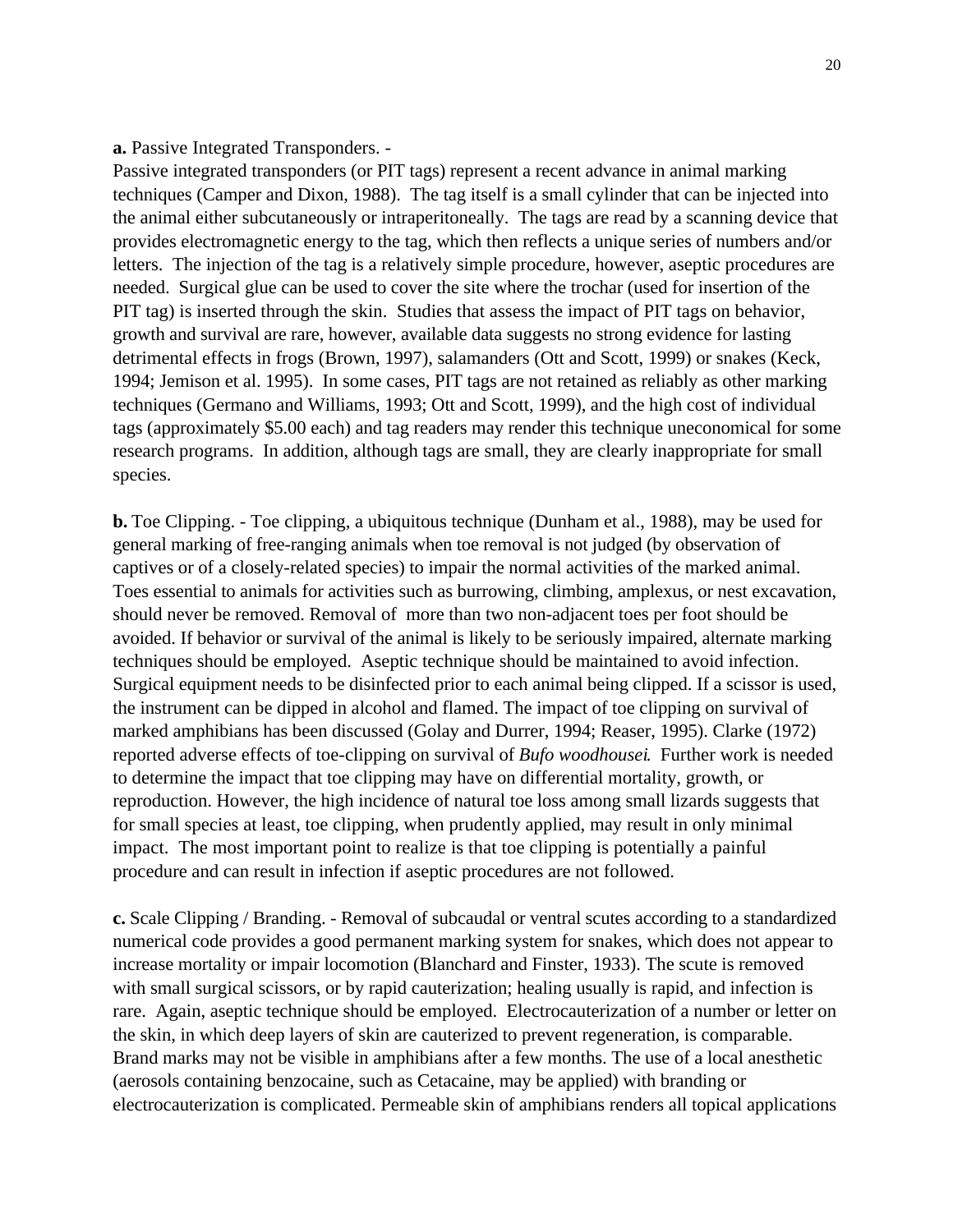risky. Conversely, the less permeable skin of reptiles may reduce the effectiveness of topical products.

**d.** Tattoos and Dye Markers. - Tattooing has been used with success on both amphibians and reptiles. Two potential problems should be resolved prior to tattooing: 1) selection of a dye which will contrast with the normal skin pigmentation; and 2) loss of legibility due to diffusion or ultraviolet degradation of the dye. Paint should not be used to mark the moist and permeable skin of amphibians. Reptile skin permeability is quite variable, and paint or paint solvents may be absorbed and cause death of the animal. Paints with non-toxic pigments, bases, and solvents must be used. When toxicity is unknown, laboratory trials, even if limited, should be done before field use. Very tenacious paints may, if applied across shell sutures, severely distort ' the normal shell growth of turtles, especially sub-adults. Paint should not be applied to sutures of turtle shells. Two procedures for tagging amphibians for individual identification have recently been evaluated, or applied to large-scale field studies. Both procedures involve marking different regions of the body of amphibians with colored dyes; the combination of location and color provides a large number of potential unique identifiers. Of these, the most promising seems to be visible implant fluorescent elastomers (VIE) that are injected sub-cutaneously and either visualized with the naked eye (in lighter skinned animals) or with a black light that causes the dyes to fluoresce (Anholt and Negovetic, 1998; Jung et al., 2000; Nauwelaerts et al., 2000). A second method uses pressurized application of inert fluorescent powder (Nishikawa and Service, 1988; Schlaepfer, 1998). Both methods have been used successfully to mark caudates and anurans.

**e.** Banding and Tagging. - The size, shape and placement of tags should be appropriate to permit normal behavior of the animal marked. Bands and tags projecting from the body may produce physical impairment or enhance the risk of entanglement in undergrowth or aquatic cover. Brightly colored tags also may compromise an animal's camouflage. Raney and Lachner (1947) documented growth cessation in jaw-tagged toads. Graham (1986) cautioned that Petersen discs may cause mortality when used on freshwater turtles; they therefore must be used with great care in this application. Their use on marine turtles less exposed to the hazards cited by Graham may be less risky. Colored mylar ribbon tags 2-5 cm long may prove an acceptable alternative for freshwater turtles. Colored discs and tags conceivably could function as predator attractants.

**f.** Shell Marking. - In most species of turtles, the bony shell can be marked by cutting notches or small holes in the marginal scutes of the carapace. In addition, disc-type tags and clamp-on ear-type tags (see cautionary remarks above) have been applied to those soft-shelled turtles that lack bony scutes and to sea turtles.

**g.** Radioisotopes. - The use of radioisotopes as markers in natural systems is valuable, and may be the only means of adequately gathering data on movements of very small species; the technique, however, should be undertaken with caution. Special training and precautions are required of researchers by federal and, frequently, state law (Code of Federal Regulations, 1984). A license, which specifies safety procedures for laboratory use, is required for release of isotopes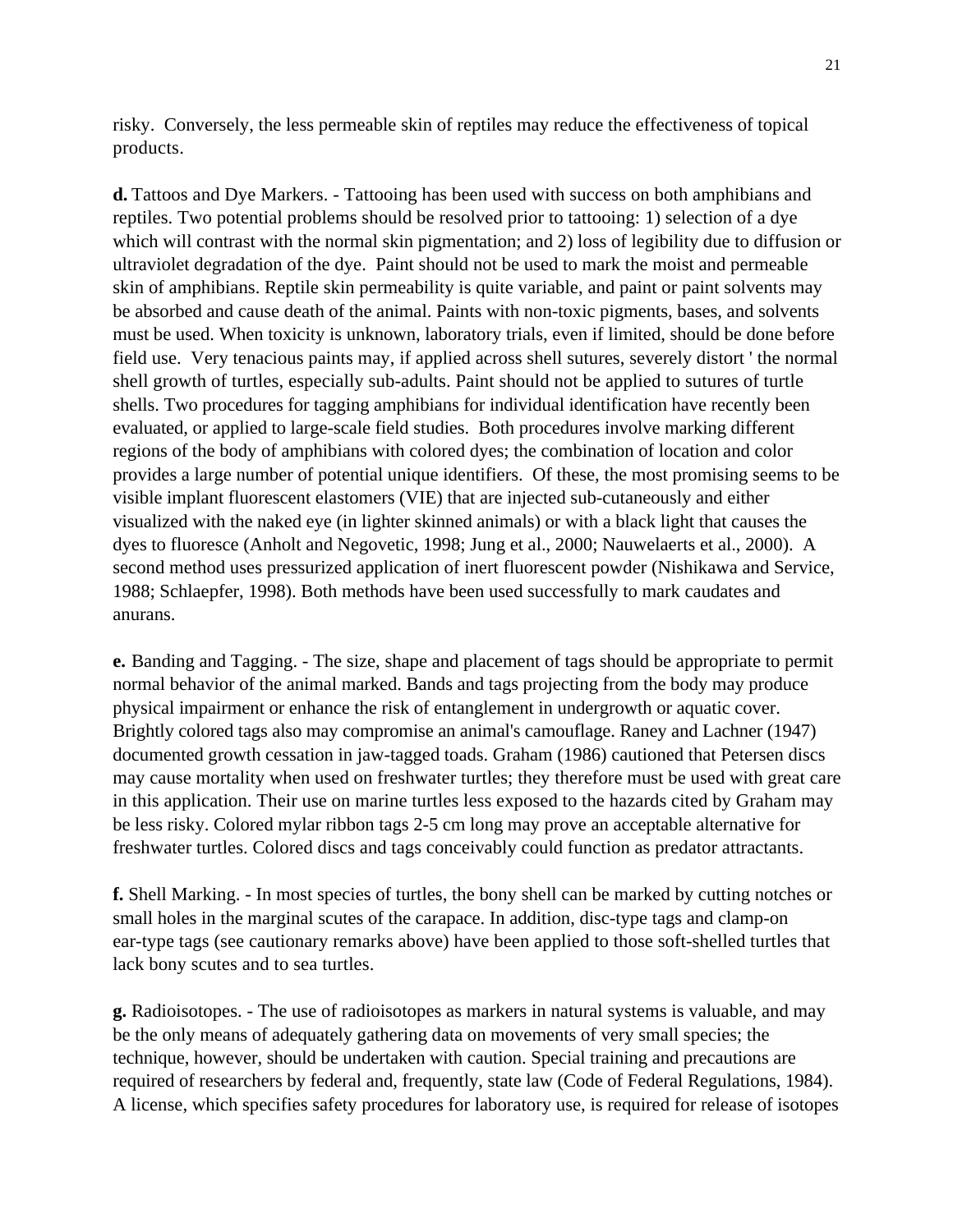into natural systems and for disposal of waste material. The pros and cons of using strong emitters must be assessed in terms of possible deleterious effects on the animal, to predators that might ingest isotope-labeled animals, and potential hazard to the public.

### **g. Radiotelemetry**

Radiotelemetry is a specialized form of animal marking, and the same general caveats apply. Transmission is regulated by the Federal Communications Commission, and investigators should inquire about the availability of the frequencies they plan to use. General telemetry techniques are summarized in (Amlaner and MacDonald, 1980), and new ones become available continually. In general, each group of organisms poses unique problems for transmitter attachment or surgical implantation. For example, the body form of lizards limits most telemetry to species of relatively large size. However, the body form of snakes facilitates telemetry by being elongate (which allows subcutaneous extension of an antenna), by usually being in contact with the substrate (which provides additional support for the transmitter), and by being distensible to a larger degree (the large meals relative to body size that snakes ingest are accommodated by additional room in the body cavity) than in most lizards. Some turtles, on the other hand, may require external attachment of transmitters due to limited access to the peritoneal cavity through limb openings in the shell. In addition the probability of post-surgery infection may depend on species and environment. For example, aquatic or semi-aquatic species may pose greater infection risk than terrestrial species. Although there are several publications regarding surgical techniques for transmitter implantation in snakes (Reinert and Cundall 1982; Weatherhead and Anderka, 1984; Hardy and Greene, 1999), and lizards (Wang and Adolph, 1995), the best source of information for any particular species probably lies with specific researchers that have relevant experience. As discussed above under surgical techniques, aseptic but not necessarily sterile procedures should be employed. It is reasonable for the local IACUC to require evidence of research into species-specific techniques, or taxon-specific training from experienced individuals.

There are differences of opinion regarding maximum recommended ratios for transmitter weight to animal weight. Most agreement seems to settle around a maximum of 10%, and most of this weight will be battery where long transmitter life is necessary; in practice, component miniaturization allows ratios of about 6% to 1% for many applications with larger animals. Smaller (and hence shorter-lived) batteries presently are the only means of achieving these ratios with small animals. Researchers intending to use radiotelemetry on amphibian or reptilian species should consider the following guidelines and comments:

 1. Force-Fed Transmitters. - Force-fed packages, most commonly used in snakes, should be small enough to pass through the gut without greatly impairing the passage of food. Force-fed or implanted packages should be coated with an impervious, biologically inert material before use. Force-fed packages should not be secured within the animal by suturing the gut. If secured within the animal via body-band, the band should be removed periodically to allow resumption of feeding.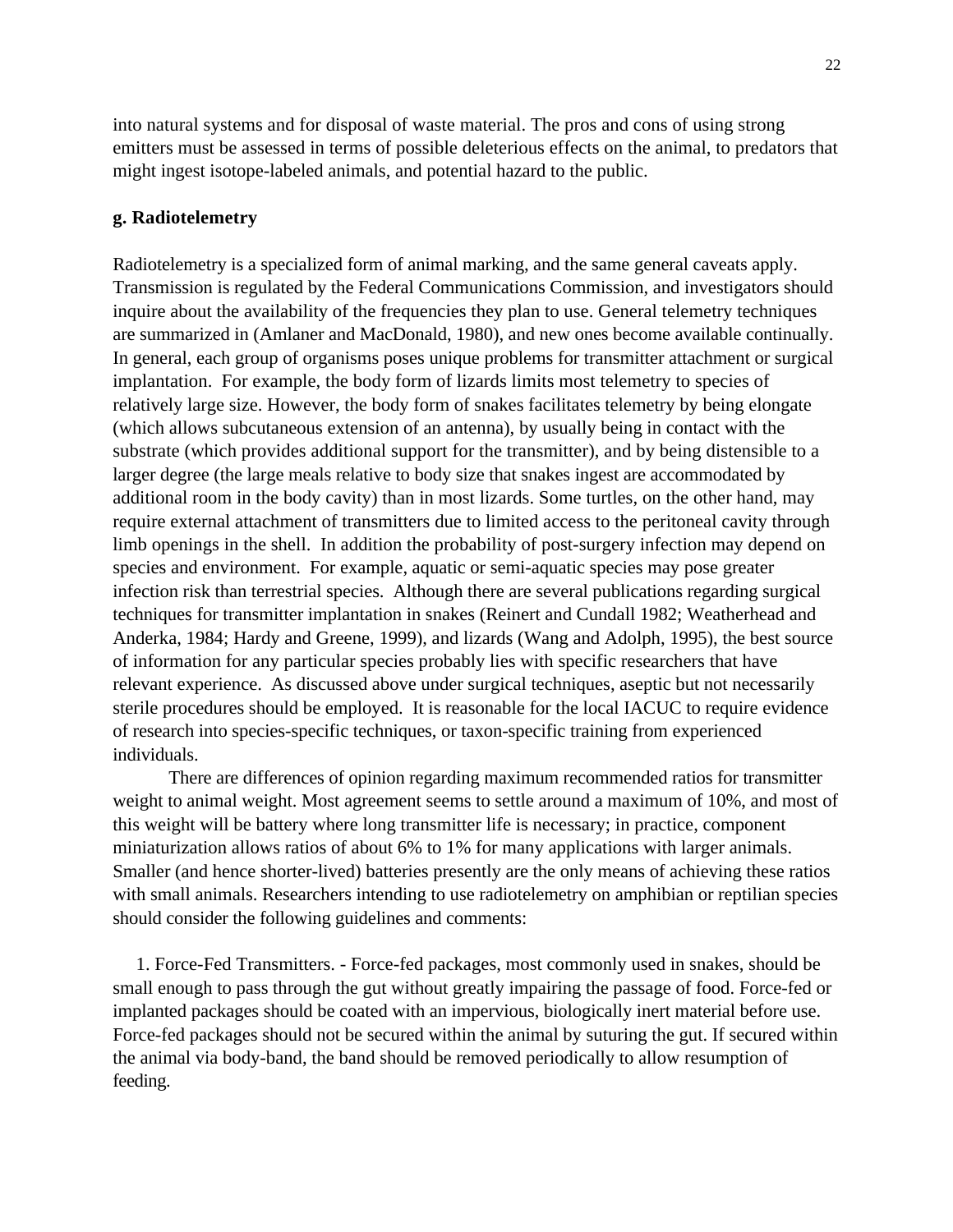2. Implanted Transmitters. - The size and placement of implanted transmitters should not interfere with the function(s) of the organs surrounding them or with normal behavior. For intracoelomic or subcutaneous implants, suturing the transmitter package in place may be necessary to prevent its movement or interference with vital organs. Implants should be done in aseptic conditions.

 3. Externally Attached Transmitters. - Radiotransmitter attachment to small reptiles (such as lizards) can also be achieved by means of a harness constructed to fit the study species (Fisher and Muth, 1995). In the case of externally mounted radiotransmitters, care should be taken to ensure that the transmitter poses no risk of entanglement (such as in arboreal or fossorial species). Consideration must be given to the effect of the package on behavioral interactions between tagged animals and other individuals. For example, the transmitter should neither conceal nor enhance the appearance of behaviorally important dorsal crests or gular flaps. Transmitter attachments that can be expected to greatly impair reproduction, locomotion or other normal activity of the animal should be avoided.

 Most amphibians and reptiles, including adults, may continue to grow throughout life. External transmitters must be removed or designed to be lost after a time, or they may constrict or irritate the animals. External transmitters can be attached to crocodilians and turtles by collars, clamps, or adhesives. Rigid adhesives and paints extensively applied across sutures of shells of young turtles may impair normal growth if left in place over several years. Special consideration must be given to soft-shelled species to prevent abrasion (Eckert and Eckert, 1986).

### **7. Euthanasia**

Euthanasia is the act of bringing about death in the most humane way as possible. The AVMA Panel on Euthanasia (AVMA, 1993) was expanded over the previous report to include poikilothermic vertebrates. Additional information on euthanasia of amphibians and reptiles can be found elsewhere (Cooper et al., 1989). Adult amphibians (A) and reptiles (R) may be painlessly killed by use of a chemical anesthetic such as sodium pentobarbitol (R), hydrous chlorobutanol (A), MS-222 (A) (Tricaine methane sulfonate, marketed as Finquel(tm) by Ayerst, Inc.), urethane-ethyl-carbamate (A) (referred to hereafter as urethane), 10% ethanol (A) or similar anesthetics. In addition, amphibians can be euthanized by ventral application of Oragel, a 20% benzocaine gel, available over the counter world-wide (Chn and Combs, 1999). The euthanasia agent T-61 (National Laboratories) is very effective on reptiles (J. Johnson, pers. comm.). Use of such chemicals requires little additional time and effort, adds little to the bulk or weight of collecting equipment, and allows for preparation of better quality specimens. Urethane is carcinogenic, and caution should be observed with its use and field disposal. Other anesthetics may also be acceptable, especially since new agents are frequently developed. Gunshot is an acceptable and often necessary collecting technique, and is also recognized for euthanasia (Smith, 1986). The euthanasia procedure selected will depend upon the disposition of the carcass. For instance, while intracoelomic barbiturates are commonly used in the euthanasia of amphibians and reptiles, these chemicals are very destructive to tissues. If histologic studies of internal organs are to be conducted, then intracoelomic injection of barbiturates should be avoided. When special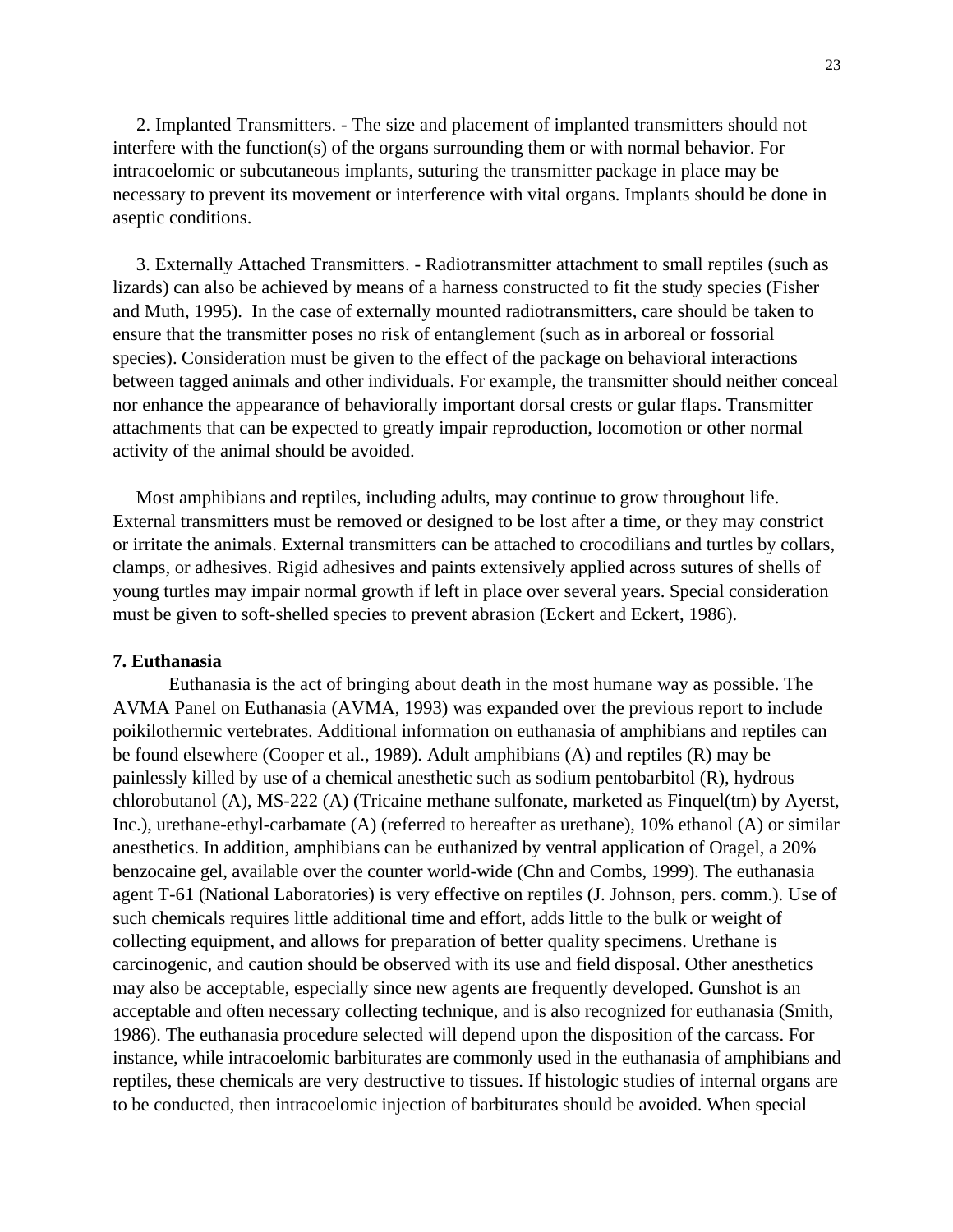circumstances require that specimens (very small or larval animals, for example) be formalin-fixed without prior anesthetic killing, prior light anesthetization with an anesthetic such as MS-222 is recommended (Fowler, 1986).

#### **8. Museum Specimens**

The collection of samples for museum preparation from natural populations is critical to: 1) understanding the biology of animals throughout their ranges and over time; 2) recording the biotic diversity, over time and/or in different habitats; and 3) establishing and maintaining taxonomic reference material essential to understanding the evolution and phylogenetic relationships of amphibians and reptiles. The number of specimens collected should be kept to the minimum the investigator determines necessary to accomplish the goal of a study. Some studies (e.g., diversity over geographic range or delineation of variation of new species) require relatively large samples (Reynolds et al., 1994).

Museum Specimens and Other Killed Specimens. - The collection of live animals and their preparation as museum specimens is necessary for research and teaching activities in Systematic Zoology. Such collections should further our understanding of these animals in their natural state and do not serve merely as tools for teaching specimen preparation techniques. Herpetological collecting techniques and representative practices of collection management have been compiled (Simmons, 2002), as have references to field techniques (Thomas, 1977). Whenever amphibians or reptiles are collected for museum deposition, specimens should be fixed and preserved according to accepted methods (McDiarmid, 1994; Jacobs and Heyer, 1994; Simmons, 2002) to assure the maximum utility of each animal and to minimize the need for duplicate collecting. In principle, each animal collected should serve as a source of information on many levels of organization from behavior to DNA sequence. Whenever practical, blood and other tissues should be collected for karyotypic and molecular study prior to formalin fixation of the specimen.

Formalin fixation of dead specimens is acceptable practice; however, killing unanesthetized specimens by immersion in a formalin solution is unacceptable, unless justified for scientific reasons. Formalin immersion of unanesthetized animals may, however, be the only way to adequately fix certain details of morphology critical to the successful completion of research.

#### **V. Housing and Maintenance**

Because the biological needs of each species and the nature of individual projects vary widely, only the most general recommendations on housing wild reptiles and amphibians can be made. When dealing with unfamiliar species, testing and comparing several methods of housing to find the method most appropriate for the needs of the animal and the purposes of the study may be necessary. Restraint and ease of maintenance by animal keepers should not be the prime determinant of housing conditions; however, many times researchers can infer from knowledge of the biology of their animals, what the requirements are for a particular species to thrive. Such information should be incorporated whenever possible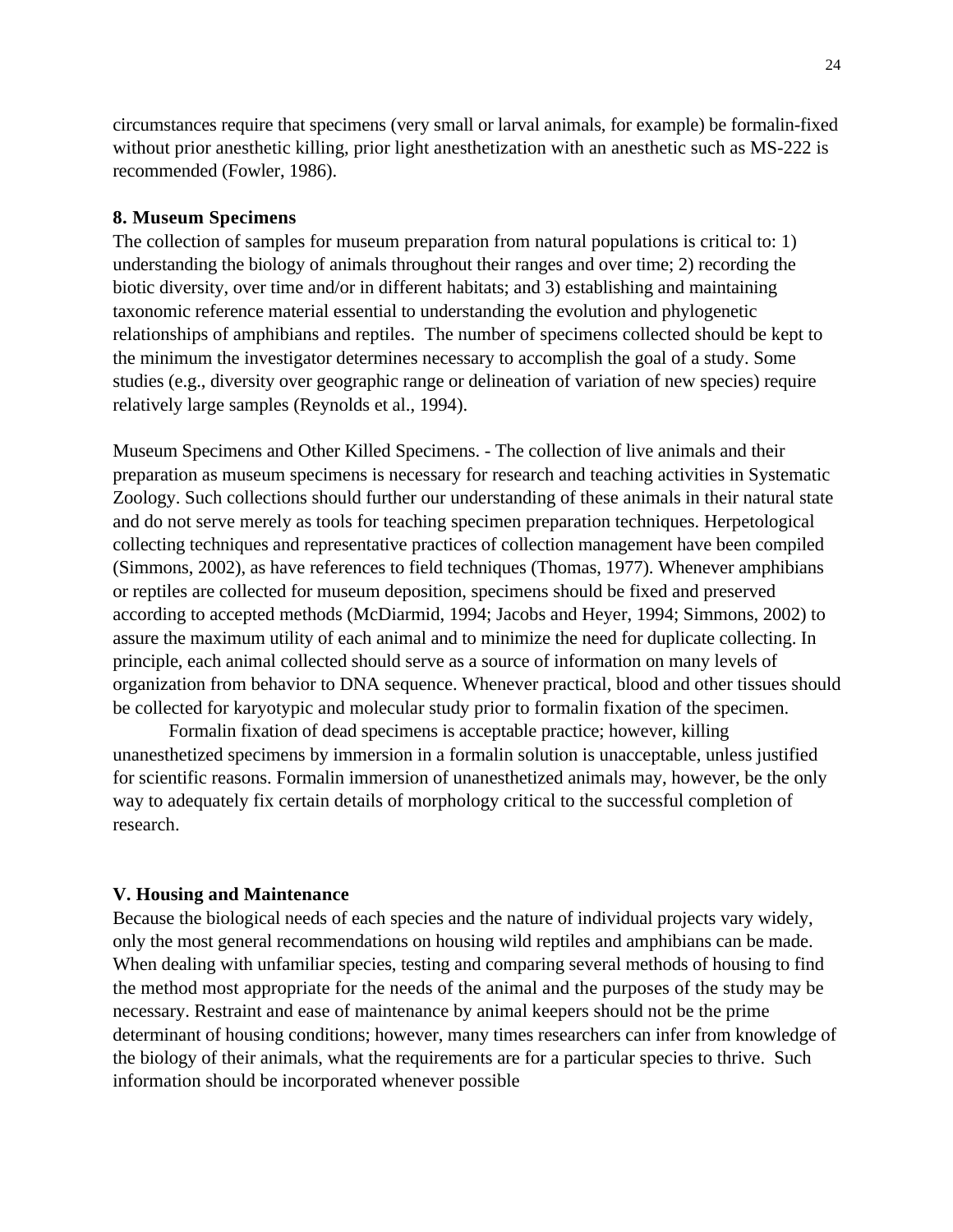Normal field and laboratory maintenance should incorporate, as far as possible, those aspects of natural habitat deemed important to the survival and well-being of the animal. Adequacy of maintenance can be judged, relative to the natural environment, by monitoring a combination of factors such as changes in growth and weight, survival rates, breeding success, activity levels, general behavior, and appearance. Consideration should be given to providing an environment that includes features such as natural materials, refuges, perches, and water baths. Natural foods should be duplicated as closely as possible, as should natural light and temperature conditions unless alterations of these are factors under investigation.

Frequency of cage cleaning should represent a compromise between the level of cleanliness necessary to prevent disease, and the amount of stress imposed by frequent handling and exposure to unfamiliar surroundings and bedding. Applied knowledge of animal ethology can assist the investigator to provide optimum care and housing.

#### **1. General Considerations**

Husbandry has been discussed at length for both amphibians and reptiles (Nace et al. 1974; Frye, 1991; Pough, 1992; Schaeffer et al., 1992; Greene, 1996; Wright and Whitaker, 2001b; Zimmerman 1986). A particularly excellent resource, which provides taxon-specific (e.g. salamanders, frogs, crocodilians, lizards, snakes and turtles) information on housing and maintenance can be found in Schaeffer et al. (1992). Our goal is not to reiterate the detail found in these other sources, but rather to summarize major considerations, and provide access to relevant literature for both researchers and local IACUC. What follows is a general synthesis of information found in the references cited above.

The diversity of reptiles and amphibians makes it impractical to provide strict recommendations for housing and maintenance. It is always in the best interest of the principal investigator to ensure the welfare of animals in their care. Failure to do so will likely result in unreliable experimental or observational results. It is reasonable for the local IACUC to require evidence that husbandry protocols for any particular species are appropriate to that species. Likewise, under most circumstances, the principal investigator is usually an authority on the proper care of the focal species, and the IACUC should be receptive to well supported deviations from what might be considered standard procedures for other research organisms.

As Pough (1992) points out, reptiles and amphibians require special considerations because of their diversity and ectothermy. The latter of these two features sets reptiles and amphibians apart from more traditional endothermic organisms (mammals and birds) used in biomedical or agricultural research. As ectotherms, reptiles and amphibians are relatively low energy systems with minimal gas exchange requirements, and therefore, they can usually be fed infrequently and housed at relatively high density in rooms with fewer air changes per unit time. There are several physical and biological factors that must be considered when housing and caring for reptiles and amphibians, including; temperature, light, humidity, availability of water, refuges, behavioral or social interactions, cage substrates, and nutrition. Some attention should be paid to each of these factors to ensure that the requirements for physical, social, and physiological function are met. Research on amphibians and reptiles may require both short-term (days to weeks) and/or long-term (months to years) confinement, and the degree to which conditions must be maintained will vary depending on duration.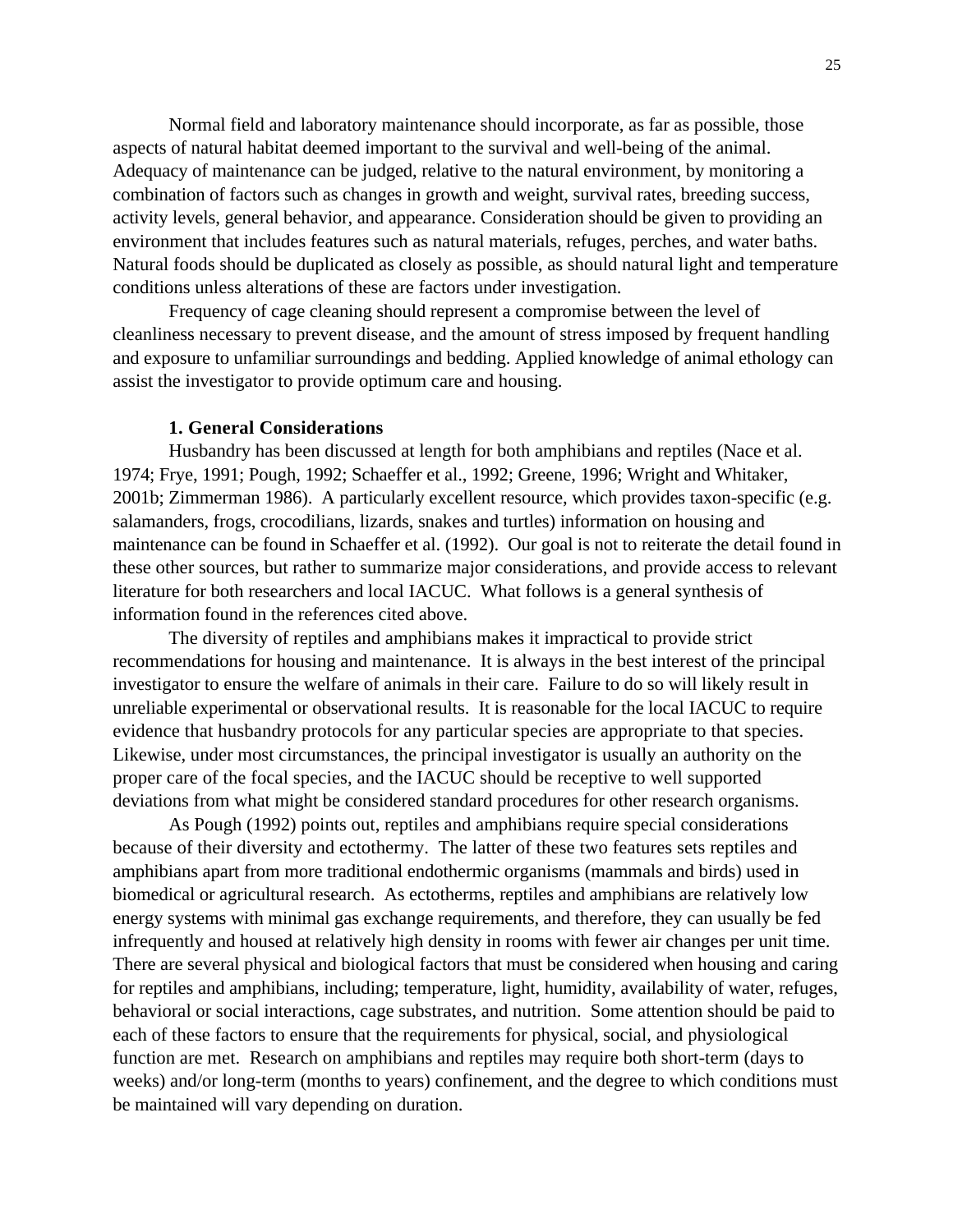## **2. Short-term housing**

Many research programs require the capture of amphibians and reptiles from the field and transportation to field stations, laboratories, or other facilities. In many cases, animals will be held for short periods while they are marked and measured, and may have tissue samples collected, or minor surgical procedures such as radio transmitter implantation. Housing during these short periods of captivity can focus specifically on minimal requirements for short-term survival, including temperature, moisture and light conditions. Specifically, these three parameters should be maintained within ranges that facilitate the short-term comfort and wellbeing of the species in question.

## **a. Transportation**

Animals collected in the field should be confined and transported in a way that does not compromise them from extremes of temperature, moisture, or overcrowding. Some species should be contained independently of others to minimize negative interactions such as predation or disease vectoring.

## **b. Temporary field site housing**

If manipulation of parameters of the natural environment (daylength, etc.) is not part of the research protocol, field housing for wild vertebrates being held for more extended periods of time (e.g. weeks) should approximate natural conditions as closely as possible, while adhering to appropriate standards of care (e.g., Nace et al., 1974; National Institutes of Health Guide for Grants and Contracts, 1985a, 1985b; Frye, 1991; Schaeffer et al., 1992). Caging and maintenance should provide for the safety and well-being of the animal, while adequately allowing for the objectives of the study.

## **3. Long-term and colony housing**

Many research programs require the long-term housing, and possibly the propagation of amphibians and reptiles in captivity. Unlike temporary housing, long-term captivity requires greater attention to details that promote the health and well being of research animals.

## **a. Caging and maintenance**

Recommendations for cage characteristics have been discussed at length for both amphibians (Nace et al., 1974) and reptiles (Frye, 1991; Pough, 1992; Schaeffer et al., 1992). In general, containers should be large enough to promote comfort and normal growth, as well as facilitate the provision of other requirements listed below. Most researchers that utilize reptiles and amphibians will work with wild animals that are prone to escape. Cages should be chosen or designed to be escape-proof for the species under consideration. This is a crucial consideration and responsibility for principal investigators that conduct research on venomous or otherwise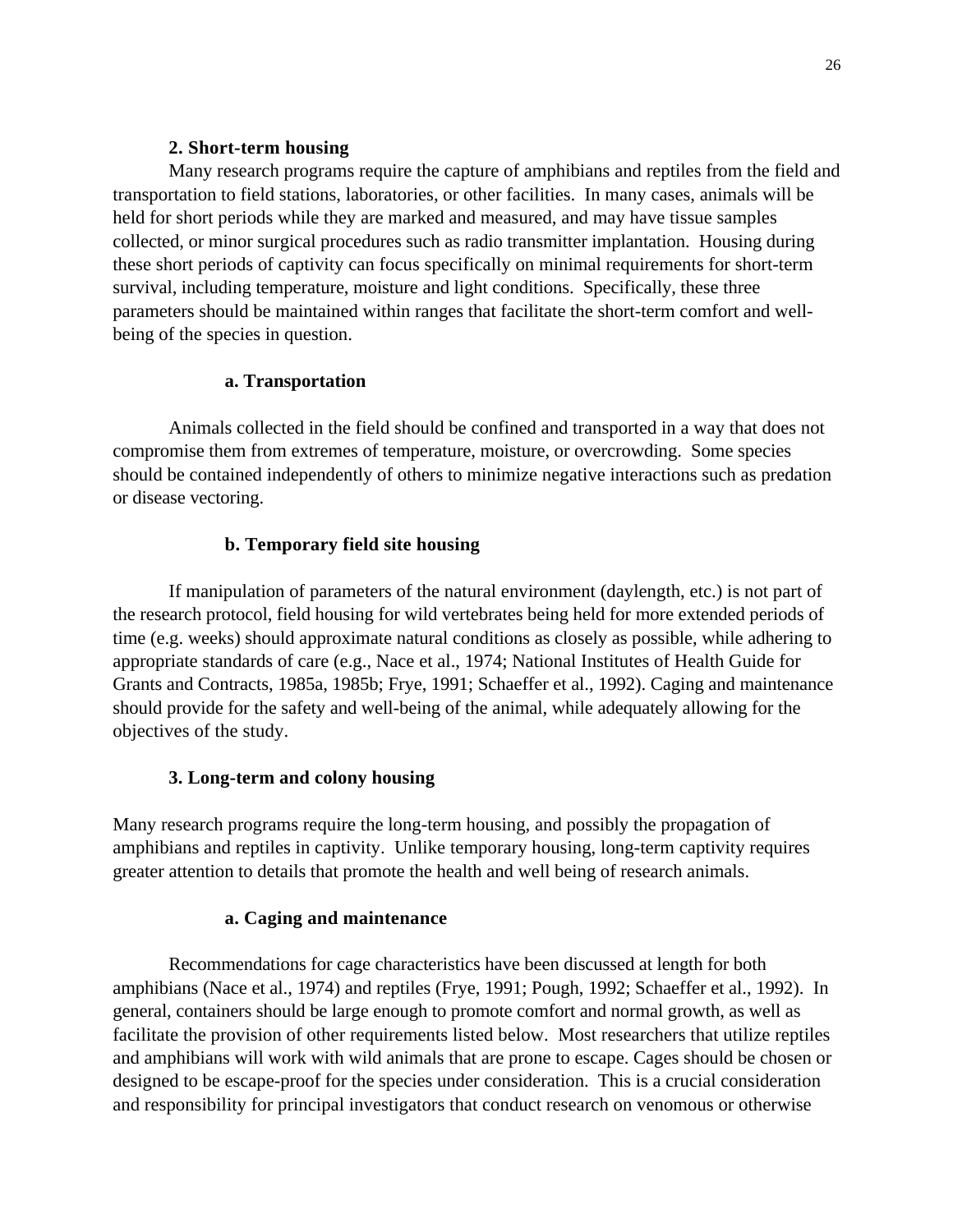dangerous species. We recommend locking containers that do not rely on weighted lids or other hastily constructed alternatives. Cages should be constructed of materials that do not absorb water so that they can be easily cleaned, disinfected and dried when appropriate. Likewise, caging materials should not present hazards such as rough edges or surfaces that can damage animals as they search for escape routes. Cages for dangerous species should be transparent so that the position of the animal can be visually assessed.

Schedules of cage cleaning should represent a tradeoff between cleanliness and disturbance. In some cases, small amounts of fecal material and pheromones deposited in the cage may be beneficial to behavior and stress levels (reviewed in Pough 1992; and taxon-specific chapters in Schaeffer et al., 1992, Greene, 1996).

#### **b. Thermal requirements**

Because of their ectothermic nature, thermal considerations are paramount to the health and well-being of amphibians and reptiles (Frye, 1991; Pough, 1992). Taxon-specific ranges of preferred temperature can be obtained from primary literature (reviewed in Frye, 1991; Pough, 1992). Frye (1991) provides general guidelines for estimating preferred temperature ranges based on characteristics of natural habitat. Every effort should be made to ensure that caging environment provides thermal conditions that enhance behavioral and physiological function. Pough (1992) recommends cage designs that provide thermal gradients and ample opportunity for animals to behaviorally thermoregulate by choosing from diverse microenvironments. Such caging arrangements may require heat lamps or tapes, and a diversity of perch and retreat sites. For some larger or more eurythermic species, providing such a diversity of thermal microhabitats may be both unnecessary and/or impractical. In such circumstances, adequate control over room temperature can be substituted. Most sources recommend that captive reptiles and amphibians be subjected to thermal cycles around the "preferred" temperature. Where possible, such cycles should be based on natural thermal variation during the normal active season of the organism (provided that natural variation does not exceed the critical thermal limits of the animal).

#### **c. Lighting**

Photoperiod is another important factor that must be considered for captive reptiles and amphibians. Many reptiles obtain physiological cues from light:dark cycles. In addition, many species (especially lizards, and some amphibians), but not all (e.g., most snakes) require an ultraviolet light source for normal calcium metabolism and Vitamin D synthesis (reviewed in Pough, 1992). Principal investigators should research their organisms to determine if UV or fullspectrum lighting is required (reviewed by Pough, 1992). Constant light (or dark) environments should be avoided because they may induce stress (Frye, 1991).

## **d. Air changes and humidity**

As previously indicated, and reviewed in detail by Pough (1992), ectotherms are generally small, have low metabolic rates, and therefore, low rates of gas exchange and waste production. Thus,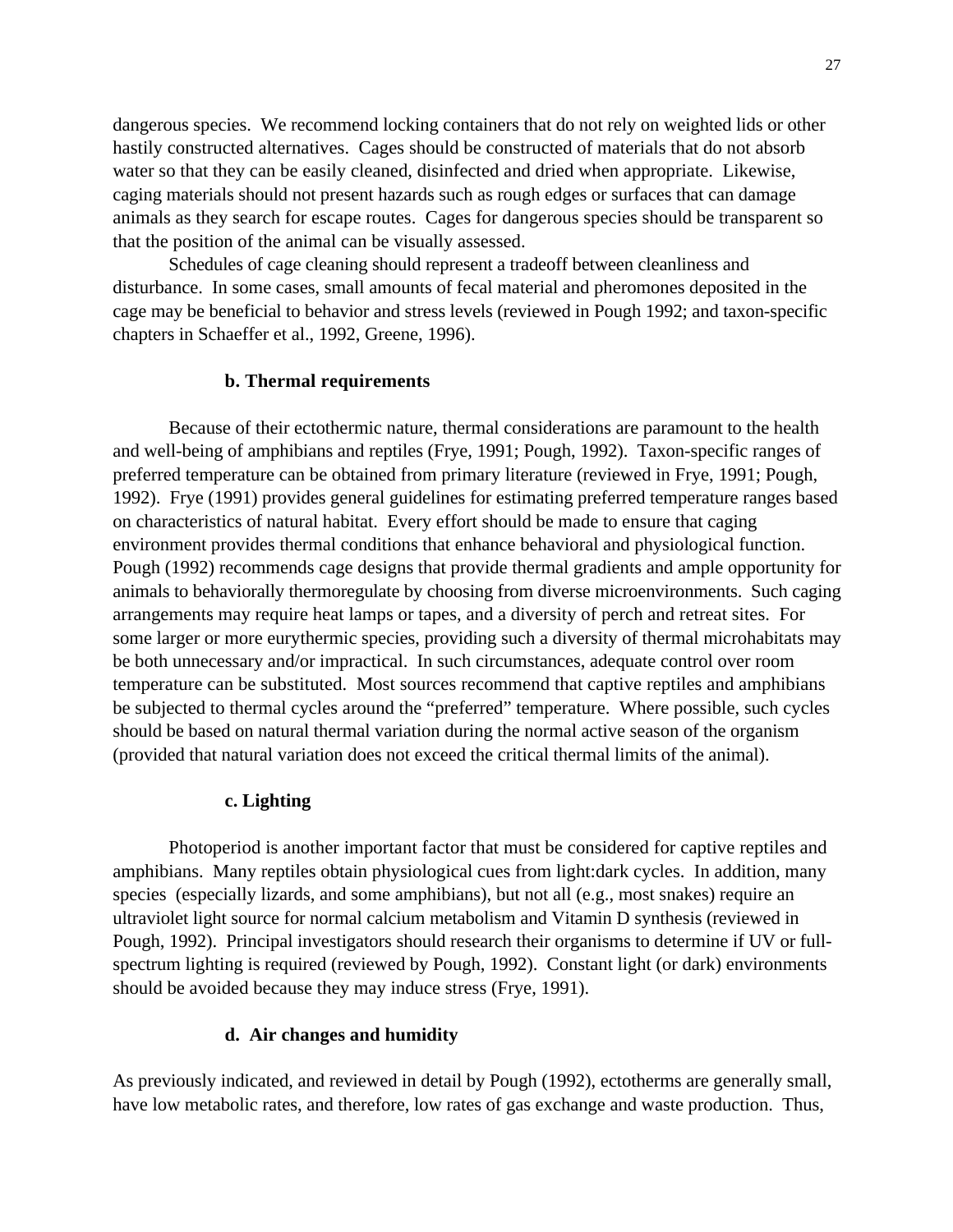mammalian or avian standards for room air changes are generally excessive for reptiles and amphibians. In addition, high humidity is necessary for some species; a condition that is more practical and economical with lower air turnover rates (Pough, 1992), and which may require virtually sealed containers for some amphibians (Jaeger, 1992). Humidity requirements should be considered on a case-by-case basis. It is reasonable for the IACUC to request references that recommend specific humidity guidelines for particular taxonomic groups.

#### **e. Food and water**

General nutritional requirements (e.g., herbivory, omnivory, insectivory, carnivory) are wellknown for most amphibians and reptiles (Pough, 1992; Schaeffer et al., 1992). For particular species, there is often information available in the primary literature regarding natural diets. Captive diets should mimic natural diets to the closest extent possible, but this is often difficult and substitute foods must be used. Amphibians and reptiles should be fed appropriate foods on schedules that maintain normal growth and/or maintenance depending on the needs of specific studies. Because of their low energy requirements, ectotherms do not usually need frequent feedings, at least in comparison to mammals and birds. The key criteria for feeding schedules should be maintenance of weight and general health. Some reptiles and amphibians may require vitamin supplements (reviewed in Pough, 1992).

Water requirements are also variable and species-specific. Water should be provided with knowledge of a species natural history as a guide (Frye, 1991; Pough, 1992; Greene, 1996). For most species, water bowls should be large enough to facilitate full-body soaking should the animal so desire. Water bowls should be kept full to provide *ad libitum* access (subject to needs of experimental design). For some species with high humidity requirements, or that refuse to drink from open water bowls, frequent misting may be required (Frye, 1991; Pough, 1992; Greene, 1996).

## **f. Substrates**

Appropriate cage substrates will again vary by organism, and specific recommendations for broad taxonomic groups can be found in Schaeffer et al. (1992). Several undesirable substrates have been identified, including ground corncobs, kitty litter, pine shavings (all of which swell when ingested), and cedar shavings (which have toxic properties, reviewed in Pough, 1992). Attractive qualities of cage substrates include absorbancy, non-toxicity, and resistance to bacterial growth. Substrates that may cause intestinal blockage if ingested should be avoided (Frye, 1991). Some substrates also lend themselves to greater ease of cleaning or replacement (e.g. newsprint, butcher paper, artificial turf).

### **g. Other considerations**

For many species, and especially among lizards (Greenberg, 1992), social environment may play an important role in health and well-being. In some cases, territorial individuals may do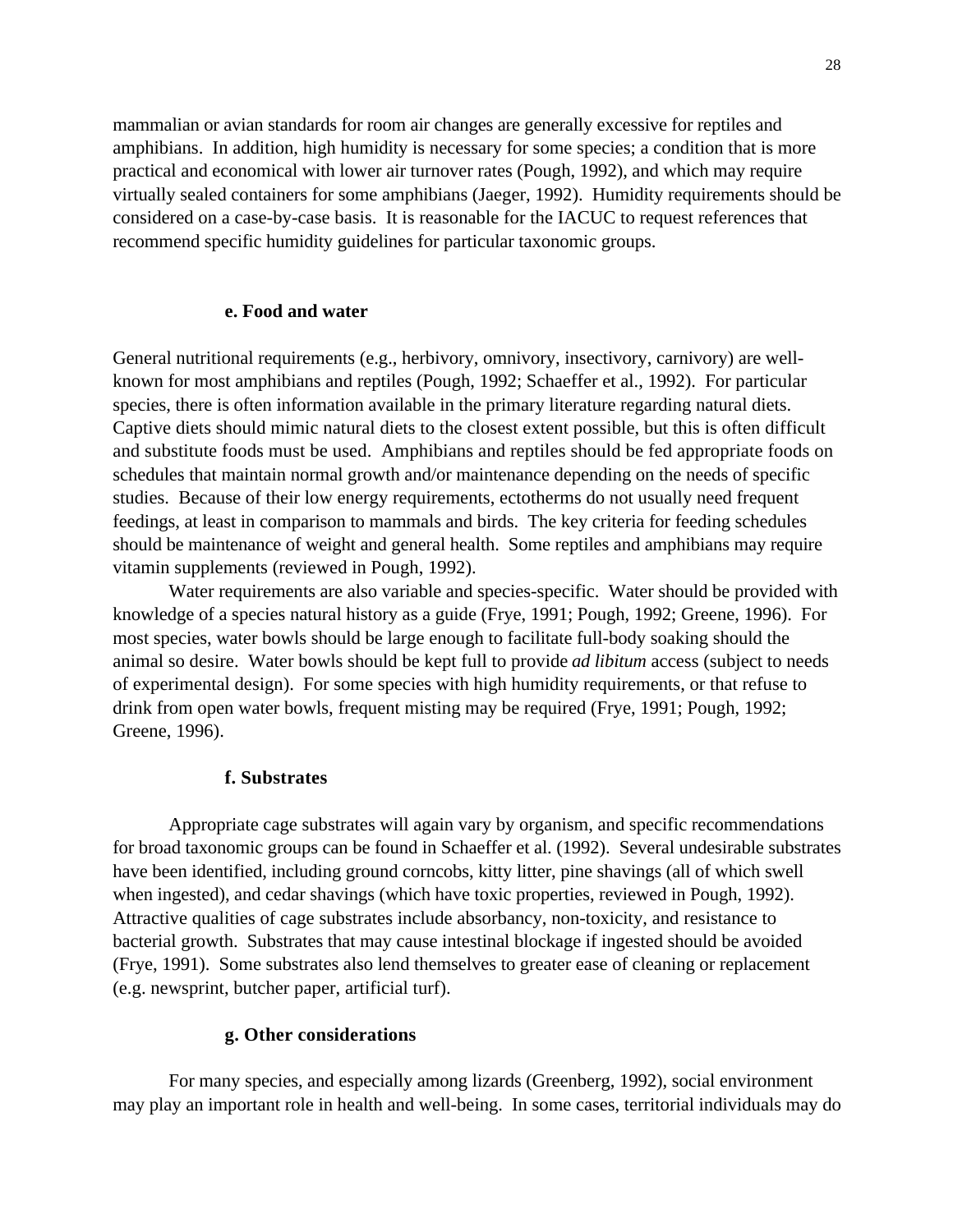better when housed individually (e.g., when dominance hierarchies form, some individuals may be injured or excluded from access to food, water, or basking sites), whereas in others, social interactions may enhance an individuals environment (reviewed in Pough, 1992). For species that communicate chemically, efforts should be made to minimize residual pheromones that may have been left by previous cage occupants, or that may be transferred by handling (Jaeger, 1992; Pough, 1992). We recommend that the degree of allowed social interactions be considered on a case-by-case basis, while considering the aims of the study and well-being of the animals. For some animals, especially when the researcher seeks to support a reproductive colony, the induction of artificial hibernation may be beneficial and should be considered (reviewed in Frye, 1991).

## **VI. Disposition of ill or dead animals during the course of study**

**1. Diagnosis.** Diagnosis of specific health problems should be attempted whenever a research animal shows signs of illness. The greatest challenges are in those very small and very large reptiles, and also venomous species. The repertoire of diagnostic techniques is particularly limited in small reptiles and amphibians such as small geckos and dart frogs. Where colonies of amphibians or reptiles are affected, one or more ill animals should be killed for complete postmortem evaluation including histopathology. Where this is not practical or possible, then a variety of antemortem evaluations can be used to try and elucidate the problem. A laboratory animal veterinarian or clinician with experience in amphibian and reptile medicine should be consulted. The American Association of Reptilian and Amphibian Veterinarians is a professional organization having members with this experience and interest (see: http://www.arav.org/). Diagnostic techniques include blood evaluations (complete blood counts and plasma biochemical evaluations), imaging (radiology, CAT Scan, MRI, ultrasound), endoscopy/laparoscopy, microbial cultures, fecal examinations, and histologic examination of biopsy specimens.

**2. Treatment.** Specific treatment will depend upon diagnostic findings and/or overall assessment by the clinician. A veterinary clinician or laboratory animal veterinarian should be consulted for recommendations. Treatment is both an art and a science. The art is selection of a treatment regime prior to having all diagnostic test results. This will be dependent upon past experiences of the clinician. The science entails selecting the most appropriate diagnostic tests and then either persisting with or changing the current treatment regime. Treatment may entail local, oral and perenteral antimicrobials, parasiticides, fluid administration, and use of drugs to relieve pain. The immune system of reptiles appears to be temperature dependent so maintaining the ill animal at an ideal temperature is imperative. More detailed information on various treatments can be found elsewhere (Klingenberg, 1966; Jacobson, 1999; Wright and Whitaker, 2001a).

**3. Necropsy** – Scientifically valuable specimens should be preserved for museum donation, and necropsy may destroy the utility of a specimen. Necropsy, however, may be indispensable for assessing cause of death when such information is critical. Necropsy guides for amphibians (Nichols, 2001) and reptiles (Jacobson, 1978) are available. Necropsies start on the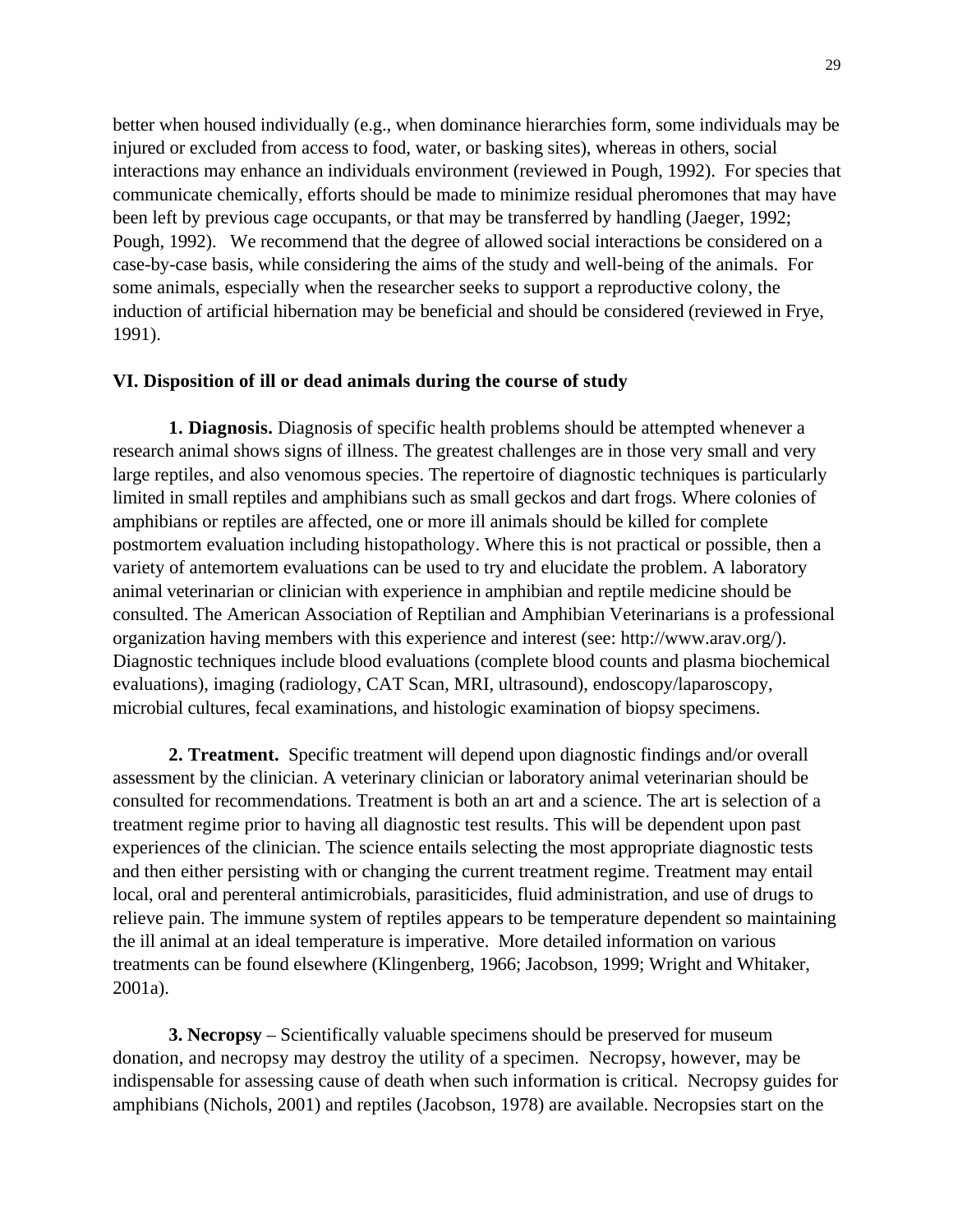outside and move internally in a methodical manner. The exterior of the animal should be thoroughly examined, describing all gross abnormalities. Drawings of the animal, both dorsally and ventrally, should be used to indicate location of lesions. Wounds to the integument should be noted. Any other changes such as swellings to joint spaces of long bones and cutaneous or subcutaneous masses are recorded. Samples of all significant lesions should be collected for histopathology. Samples are placed in neutral buffered 10% formalin (NBF). NBF will only penetrate 6 mm in 24 hr, so make sure tissues are thin enough to allow adequate fixation. The NBF to tissue volume ratio should be 10:1. If hard tissue such as long bone is collected, it should be fixed in a container separate from the soft tissues to allow adequate penetration and fixation.

The overall appearance of the animal will dictate whether to continue with a full necropsy. If the animal is in an advanced state of postmortem change, such as being bloated with gas, skin or discolored, collection of tissues for histopathologic evaluation will be unrewarding.

A complete necropsy should include collection and archiving of fixed (neutral buffered 10% formalin) and frozen tissue (at least -70 C) samples from all tissues, so that materials are available for retrospective studies and research (e.g., toxin analysis, nutrient analysis, virus isolation, transmission studies, immunodiagnostic and molecular diagnostic tests). Normal tissue specimens should be saved in addition to obvious lesions. Specimens from lesions should be representative of the entire lesion and large enough to include adjacent normal tissue. This not only facilitates comparison of pathologic tissue with normal but often the active process and the primary etiologic agent are found at the edges of a lesion.

## **VII. Disposition of living healthy animals following study**

Upon completion of short-term studies, some researchers may wish to release field-trapped specimens whenever this is practical and ecologically appropriate. However, repatriation of research animals into the wild is controversial (Pough, 1992) and should probably be limited to field-oriented studies with special circumstances (see below). Captive animals that cannot be released should be disposed of properly, either by distribution to colleagues for further study or educational purposes, or by preservation and deposition as teaching or voucher specimens in research collections. Obviously, some specimens will be deposited as voucher specimens in an appropriate reference collection to document that the identification was appropriate and to provide a basis for comparison among studies (Reynolds et al., 1994).

## **1. Euthanasia**

In both the field and laboratory, the investigator must be careful to ensure that animals subjected to euthanasia procedure are dead before disposal. In those rare instances where specimens are unacceptable for deposition as vouchers or teaching purposes, disposal of carcasses must be in accordance with acceptable practices as required by applicable regulations. Animals containing administered toxic substances or drugs (including euthanasia agents like T-61) must not be disposed of in areas where they may become part of the natural food web.

#### **a. Incineration**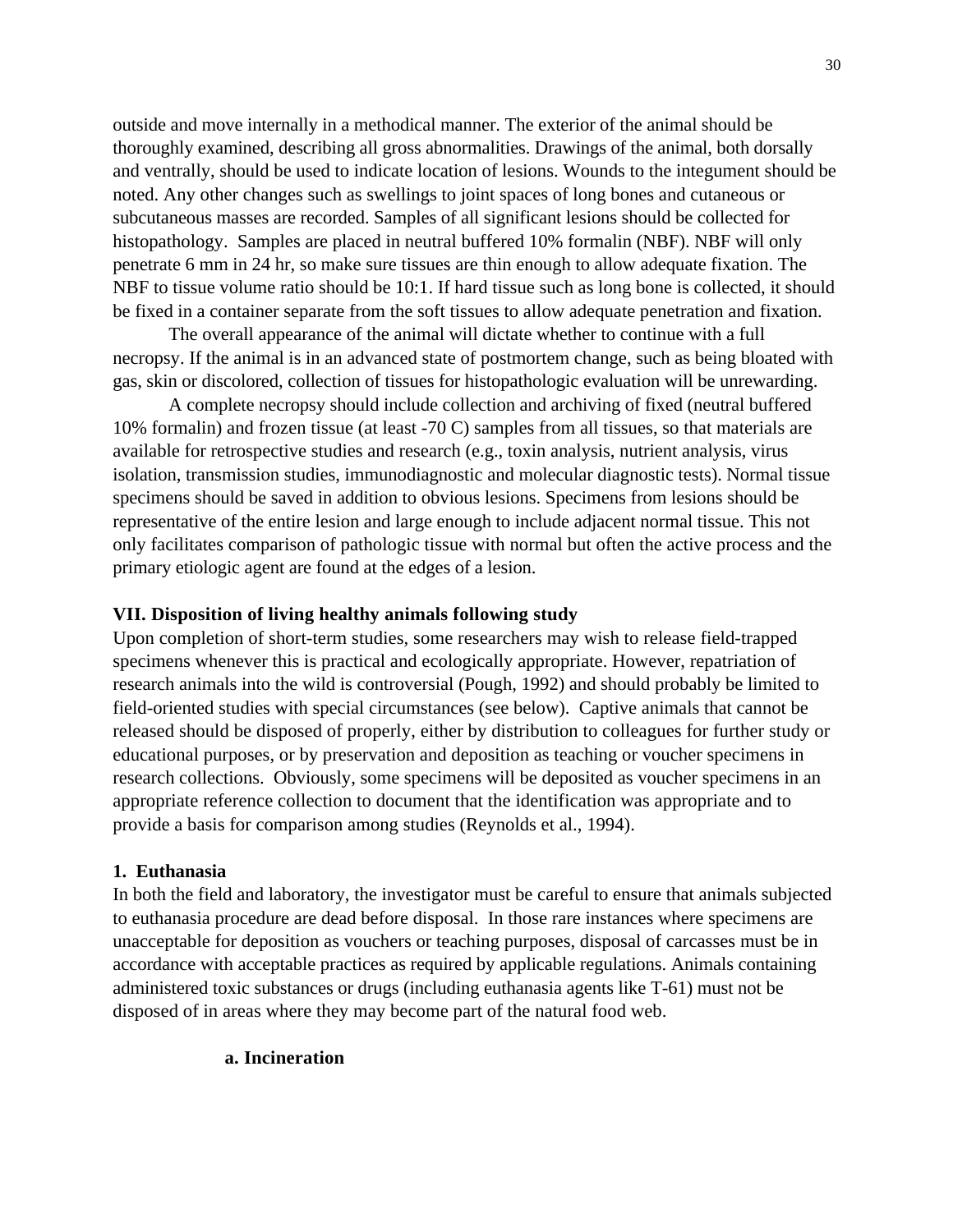A standard operating procedure for the disposal of animal carcasses from medical or agricultural studies is incineration. In many cases carcasses of amphibians and reptiles used in research retain scientific or educational value, and incineration may be inappropriate. The decision to utilize incineration as a means of disposal should be considered on a case-by-case basis.

## **b. Donation to teaching or museum collections**

When possible, specimens that retain scientific or educational value should be properly preserved (Simmons, 2002) and donated to teaching or museum collections.

## **2. Living animals**

In cases where animals are not sacrificed as a study endpoint, and they are pathogen-free and in good health, there are several options to consider for disposition. Consistent with the concept of minimizing ecological impact and obtaining maximum use out of living organisms, and especially those that were captured from field populations, transfer to other studies, adoption by zoos, museums, or individuals, and/or repatriation into the wild should be considered.

## **a. Transfer to other studies**

In many cases, at the completion of studies, animals retain value for continued research. The IACUC should be receptive to the transfer of healthy valuable organisms both within and between institutions for the purposes of continued study. This is especially important from the standpoint of reducing the need to collect animals from the wild. Such transfers should be accompanied by full documentation and should adhere to applicable local, State and National laws governing possession and transfer of reptiles and amphibians. Appropriate quarantines should be applied (Jacobson, 1993; Woodford, 2001).

#### **b. Adoption**

In many cases, healthy animals retain significant educational value and can be constructively donated for adoption by zoos, museums, and even private individuals that support educational or captive breeding programs.

### **c. Repatriation into the wild**

Repatriation of research animals into the wild is a controversial issue. Pough (1992) argues that release of reptiles and amphibians held in captivity "...should be prohibited in almost all cases", due to risk of pathogen introduction, and potential effects on natural gene pools. However, under some circumstances, especially with respect to ecological studies that involve integrated laboratory and field components, repatriation of captive animals may be a necessary element to a successful research program. Release of research animals needs to be considered and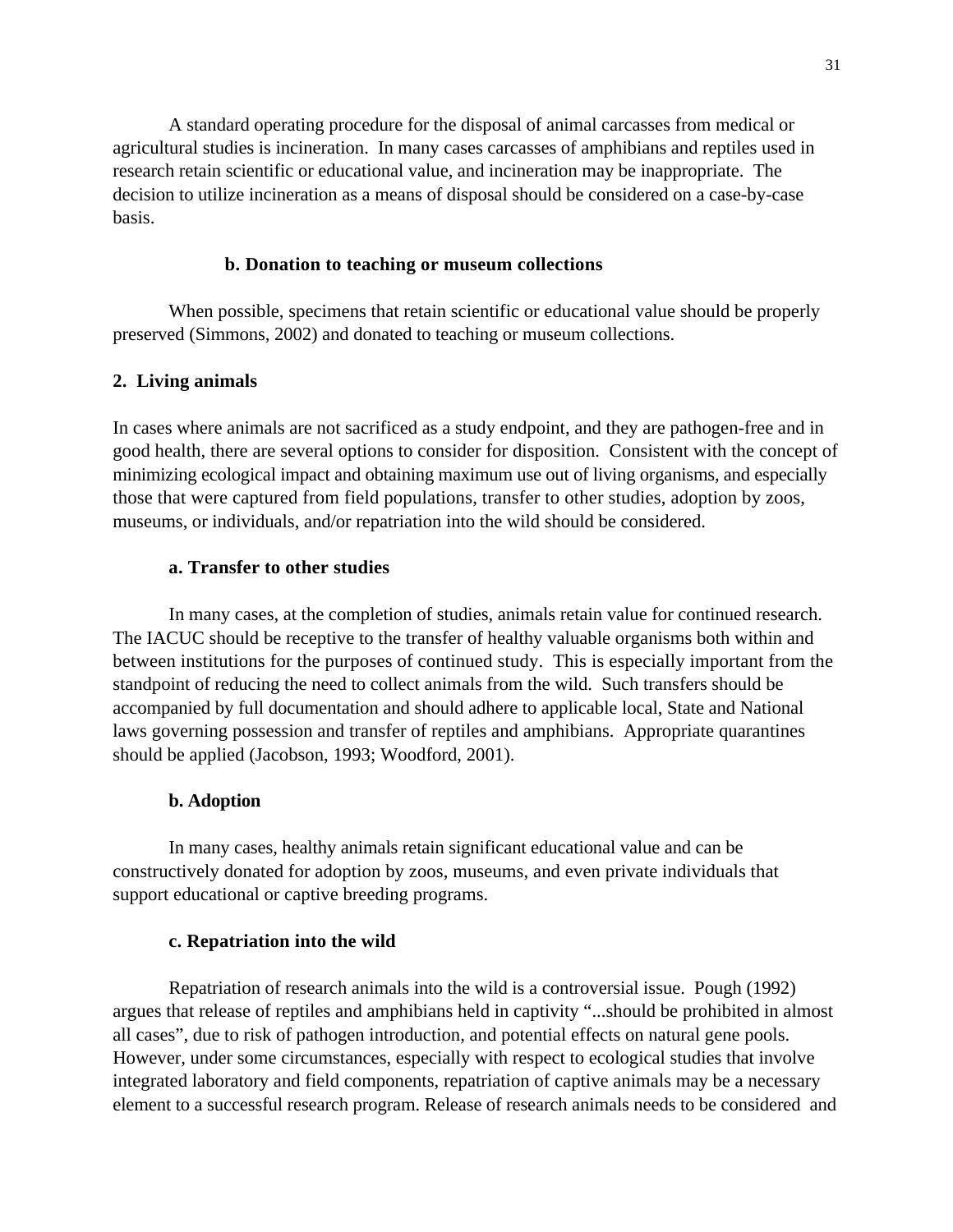incorporated into the design of the study from its inception. Releases should be limited to cases of short-term captivity where healthy animals are released at their capture location. Furthermore, published protocols for planned releases should be followed (Jacobson, 1993; Woodford, 2001). As a general rule, field-trapped animals should be released only:

- (i) If release is not specifically prohibited by national, state, or local law.
- (ii) If they are currently healthy and have been held in isolation from exotic species and other research collections. Animals returned to the wild should never be in contact with other species, especially exotics. Two major pathogens in amphibians, chytrid fungi and ranavirus may have been introduced into wild populations by humans (Daszak et al., 1999). Relatively few infectious diseases have been studied in wild amphibians and reptiles and the exact origin of these pathogens is unknown. Captive amphibians and reptiles can harbor pathogens that were acquired in captivity and may serve as a vector for infecting wild populations.
- (iii) At the original site of capture. Preservation of the integrity of natural gene pools should be paramount. Conservation efforts or safety considerations may dictate that animals be translocated. For these exceptional circumstances, prior approval of relocation should be obtained from appropriate state and/or federal agencies, and approved relocations should be noted in subsequent publication of research results.
- (iv) If their ability to survive in nature has not been irreversibly impaired.
- (v) Where there is reasonable expectation that the released animal will re- establish its former social status.
- (vi) When local and seasonal conditions are conducive to survival.

# **VIII. Preparation and Revisions of These Guidelines**

The initial draft of these guidelines was prepared by George R. Pisani (SSAR), Stephen D. Busack (HL) and Herbert C. Dessauer (ASIH). Victor H. Hutchison prepared the formal copy and Gary D. Schnell the camera-ready copy. The guidelines were revised and expanded to include laboratory as well as field studies in 2004 by Steven J. Beaupre (ASIH), Elliott Jacobson, Harvey Lillywhite (ASIH) and Kelly Zamudio (ASIH). The current product represents the collective efforts of over 75 persons and the societies extend sincere thanks to all participants.

Periodic revision of these guidelines is expected. Investigators are encouraged to send constructive criticisms or applicable new information to officers of the societies.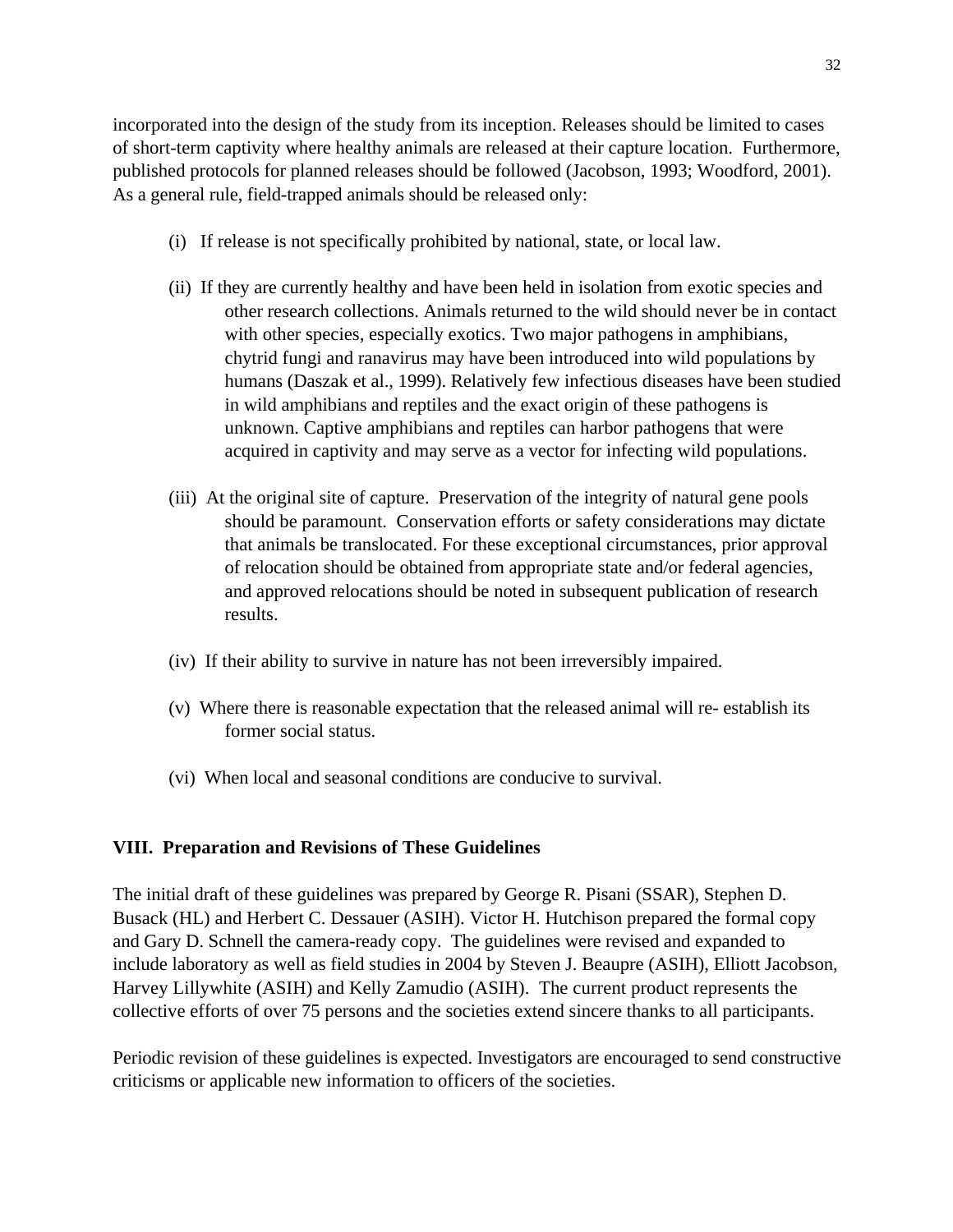## **IX. References**

Amlaner, C. J., Jr. and D. W. MacDonald (eds). 1980. A Handbook on Biotelemetry and Radio Tracking. Pergamon Press, Oxford, England.

Anholt, B. R. and S. Negovetic. 1998. Methods for anaesthetizing and marking larval anurans. Herpetological Review 29(3).

Avery, H. W. and Vitt, L. J. 1984. How to get blood from a turtle. Copeia. 1984, 209-210.

AVMA 1993. Report of the AVMA Panel on Euthanasia. JAVMA 202:229-249.

Beaupre, S. J. 1999. Snake laboratory procedures manual. Version 1.1. Department of Biological Sciences, University of Arkansas, Fayetteville, AR.

Bennett R. A. 2000a. Preparation and equipment useful for surgery in small exotic pets. Pp. 563-585 *In:* The Veterinary Clinics of North America, Exotic Animal Practice. Soft-Tissue Surgery. Bennett RA (ed). WB Saunders Co., Philadelphia.

Bennett R. A. 2000b. Nonreproductive surgery in reptiles. Pp. 715-732 *In*: The Veterinary Clinics of North America. Exotic Animal Practice. Soft-Tissue Surgery. Bennett RA (ed.). WB Saunders Co, Philadelphia.

Berry, K. H. and M. M. Christopher. 2001. Guidelines for the field evaluation of desert tortoise health and disease. Journal of Wildlife Diseases. 2001 Jul; 37(3): 427-450.

Blanchard, F. N. and E. B. Finster. 1933. A method of marking living snakes for future recognition, with a discussion of some problems and results. Ecology 14(4):334.

Brown, L. J. 1997. An evaluation of some marking and trapping techniques currently used in the study of anuran population dynamics. J. Herpetol. 31:410-419.

Brunson, K. 1986. Some unusual injuries to snakes. Kansas Herpetological Society Newsl. No. 65:13-14.

Camper, J. D. and J. R. Dixon, 1988. Evaluation of a microchip marking system for amphibians and reptiles. Texas Parks and Wildlife Department.

Chen, M. H. and C. A. Combs. 1999. An alternative anesthesia for amphibians: ventral application of benzocaine. Herpetological Review, 30:34.

Chrisman, C. L., M. Walsh, J. C. Meek, et al. 1997. Neurologic examination of sea turtles. J Amer Vet Med Assoc, 211:1043-1047.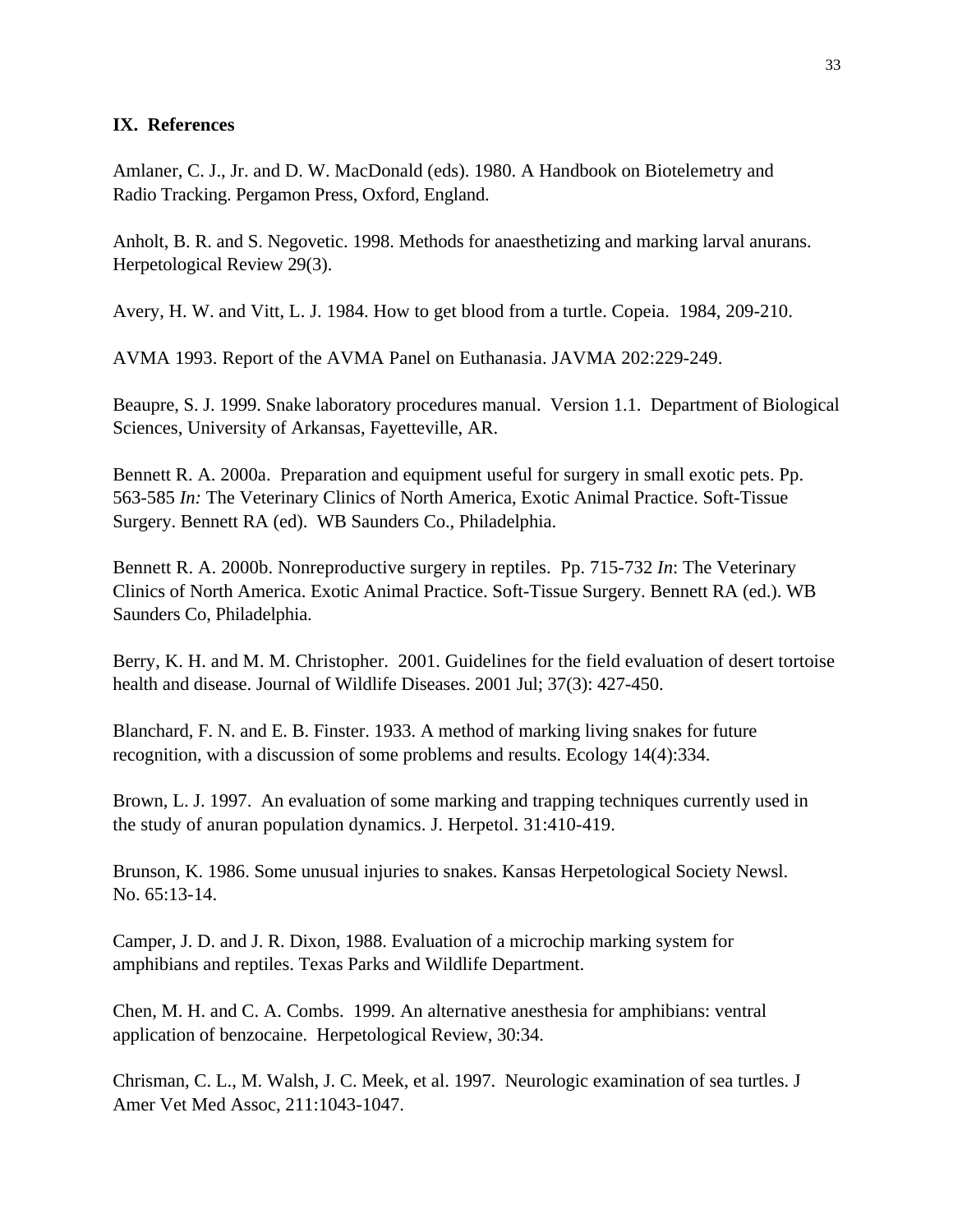Clarke, R. D. 1972. The effect of toe-clipping on survival in Fowler's toad, (*Bufo woodhousei fowleri*). Copeia 1972(l):182-185.

Code of Federal Regulations 21: Food and Drugs, Part 1300 to End. April 1,1980. Superintendent of Documents, U. S. Government Printing Office, Washington, DC 20402.

Code of Federal Regulations Title 10, Part 20. 1984. Standards for Protection Against Radiation. Superintendent of Documents, U. S. Government Printing Office, Washington, DC 20402. (Other information is available from: U. S. Atomic Energy Commissions, Oak Ridge, TN 37831.)

Cooper, J. E., R. Ewbank, C. Platt, and C. Warwick. 1989. Euthanasia of Amphibians and Reptiles. Report of a Joint UFAW/WSPA Working Party. Universities Federation for Animal Welfare, Herts, UK and World Society for the protection of Animals, Herts, UK,

Copeland, D. L. and R. DeRoos. 1971. Effect of mammalian insulin on plasma glucose in the mudpuppy (*Necturus maculosus*). J. Exp. Zool. 178(1): 35-44.

Corn, P. S. 1994. Straight-line drift fences and pitfall traps. Pp. 109-117 *in* Measuring and Monitoring Biological Diversity, Standard Methods for Amphibians (W. R. Heyer, M. A. Donnelly, R. W. McDiarmid, L. C. Hayek and M. S. Foster eds.). Smithsonian Institution Press, Washington, DC.

Daszak, P., A. D. Hyatt, L. Berger, R. Speare, D. E. Green, and A. A. Cunningham. 1999. Emerging infectious diseases and amphibian population declines. Emerg. Infect. Dis. 5: 735-748.

Dearborn, D.G.V.N. 1900. Do the reactions of the lower animals against injury indicate pain sensations? Science, 11:270-272.

Dessauer, H. 1970. Blood chemistry of reptiles: Physiological and evolutionary aspects. *In* Biology of the Reptilia. Eds. C. Gans and T.S. Parsons, Vol. 3, Morphology C. Academic Press, New York. pp. 1-72.

Dessauer, H. C. and M. S. Hafner (eds.). 1984. Collections of frozen tissues: Value, management, field and laboratory procedures, and directory of existing collections. Association of Systematics Collections, Lawrence, KS.

Dessauer, H. C., C. J. Cole, and M. S. Hafner. 1990. Collection and storage of tissues. Pp. 25- 41. *In* D. M. Hillis, and C. Moritz (eds.), Molecular Systematics. Sinauer, Sunderland, MA.

Donnelly, M. A., C. Guyer, J. E. Jutterbock, and R. A. Alford. 1994. Techniques for marking amphibians. Appendix 2, Pp. 277-284 *in* Measuring and Monitoring Biological Diversity,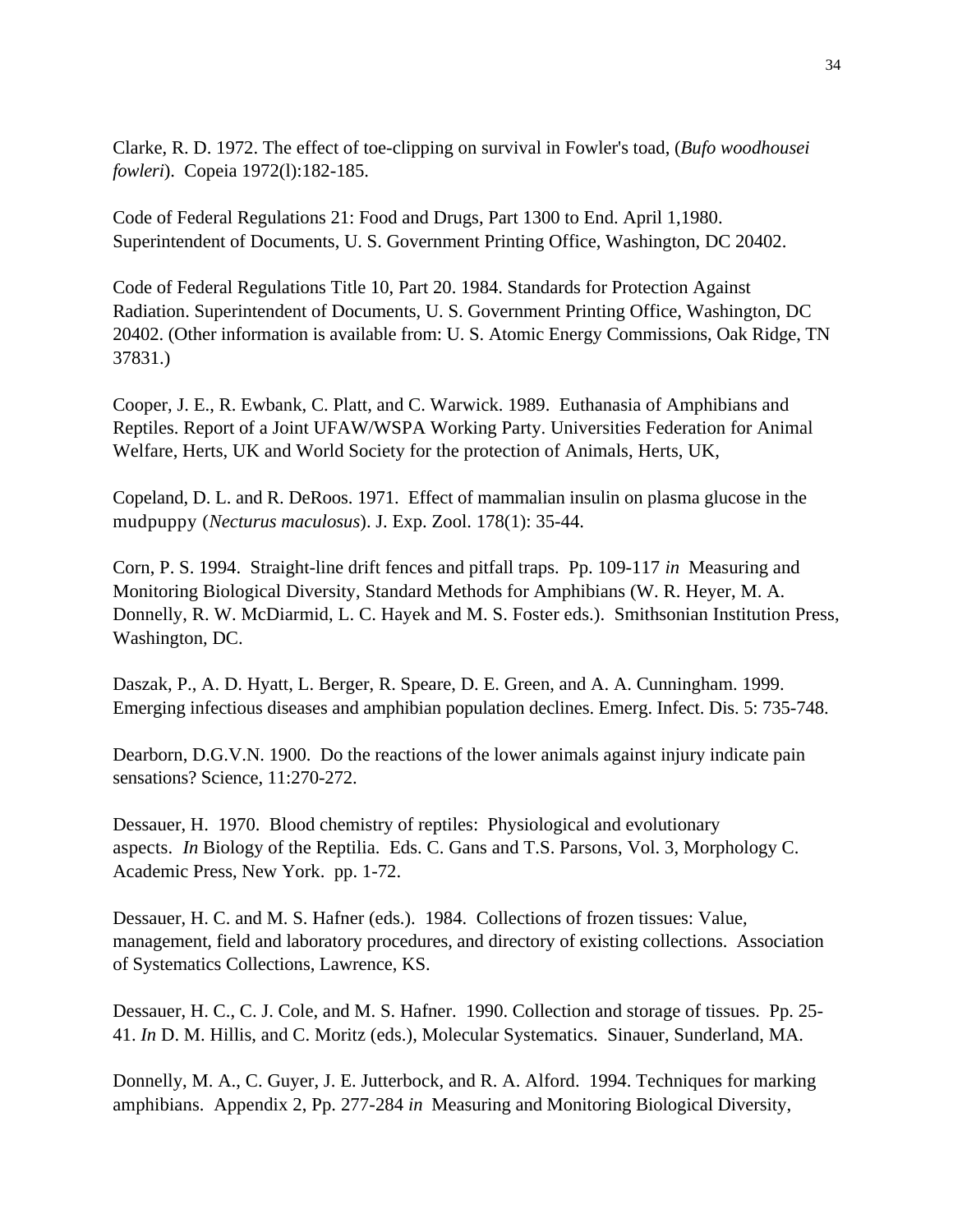Standard Methods for Amphibians (W. R. Heyer, M. A. Donnelly, R. W. McDiarmid, L. C. Hayek and M. S. Foster eds.). Smithsonian Institution Press, Washington, DC.

Dunham, A. E., P. J. Morin and H. M. Wilbur. 1988. Methods for the study of reptile populations. Pp. 330-386. *In:* Biology of the Reptilia, Vol 16, C. Gans and R. B. Huey (eds). Alan R. Liss, New York, NY.

Eckert, S. A. and K. L. Eckert. 1986. Harnessing leatherbacks. Marine Turtle Newsletter No.  $37:1-3.$ 

Esra, G.N., K. Benirschke, and L. A. Griner. 1975. Blood collecting techniques in lizards. Journal of the American Veterinary Medical Association 167:555-556.

Estes, Carol and K. W. Sessions (compilers). 1984a. Controlled Wildlife, vol. 1: Federal Permit Procedures. ISBN 0-942924-05-3. 304 pp. Association of Systematics Collections, Museum of Natural History, Univ. Kansas, Lawrence, KS 66045.

Estes, Carol and K. W. Sessions (compilers). 1984b. Controlled Wildlife, vol. 2: Federally Controlled Species. ISBN 0-942924-06-1. 327 pp. Association of Systematics Collections, Museum of Natural History, Univ. Kansas, Lawrence, KS 66045.

Fellers, G. M., C. A. Drost, and W. R. Heyer. 1994. Handling live amphibians. Appendix 1, Pp. 275-276. *in* Measuring and Monitoring Biological Diversity, Standard Methods for Amphibians (W. R. Heyer, M. A. Donnelly, R. W. McDiarmid, L. C. Hayek and M. S. Foster eds.). Smithsonian Institution Press, Washington, DC.

Ferner, J. W. 1979. A Review of Marking Techniques for Amphibians and Reptiles. Herpetological Circulars No. 9. 42 pp. Society for the Study of Amphibians and Reptiles, Dept. Zoology (D. Taylor), Miami Univ., Oxford, OH 45056.

Fisher, M. and A. Muth. 1995. A backpack method for mounting radio-transmitters to small lizards. Herp. Rev. 26:139-140.

Fleming G. 2001. Crocodilian Anesthesia. Veterinary Clinics of North America: Exotic Animal Practice. Heard D (ed). Saunders, 4: 119-145.

Fowler, M. E. (editor). 1986. Zoo and Wild Animal Medicine. W. B. Saunders Co.,Toronto.

Frye, F. L. 1991. Biomedical and Surgical Aspects of Captive Reptile Husbandry. Krieger Publishing Company, Malabar, FL.

Gandal, C. P. (1958) Cardiac punctures in anesthetized turtles. Zoologica 43, 93-94.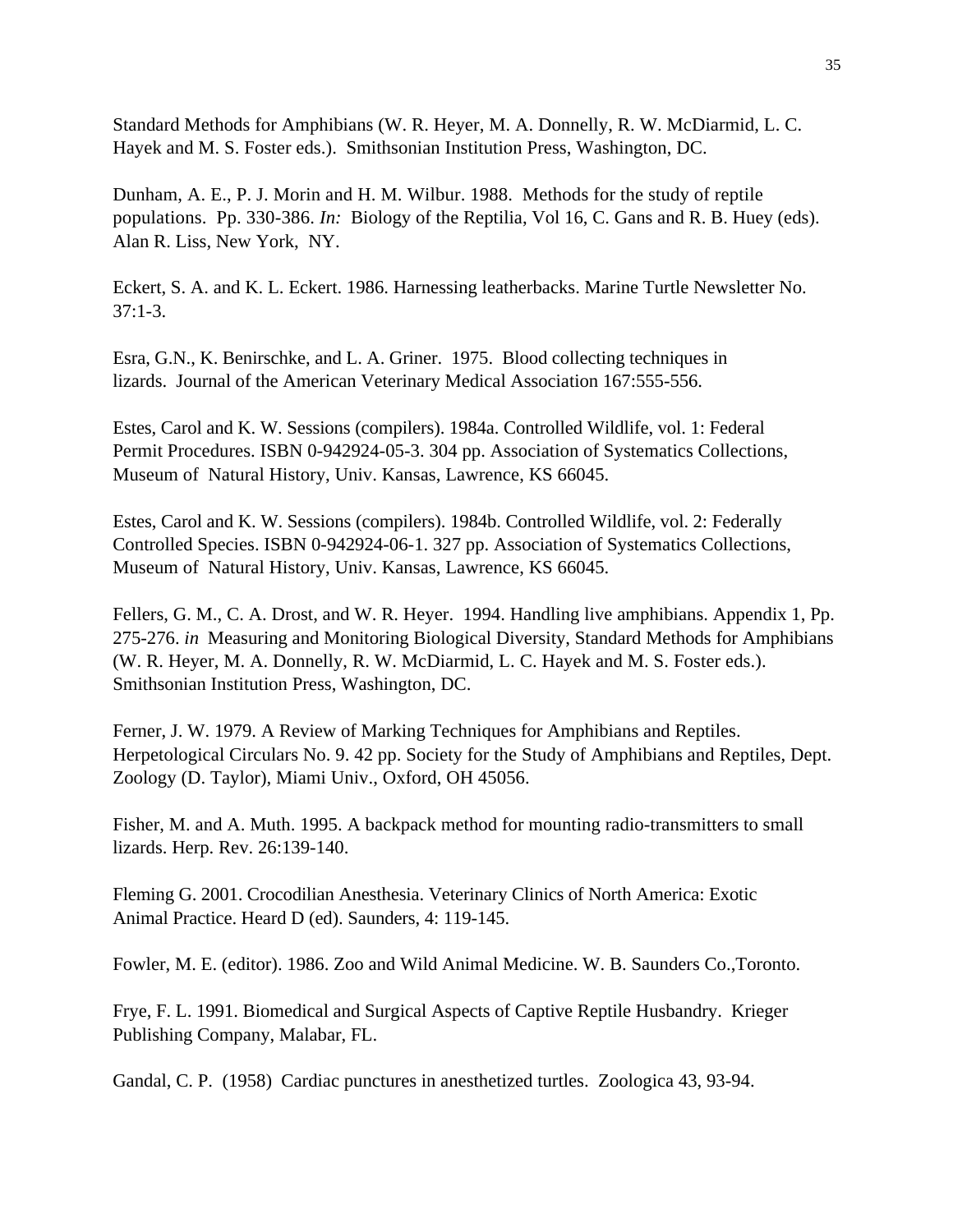Gans, C. and A. M. Taub. 1964. Precautions for keeping poisonous snakes in captivity. Curator 7(3):196-205.

Germano, D. J. and D. F. Williams. 1993. Field evaluation of using passive integrated transponder (PIT) tags to permanently mark lizards. Herpetological Review, 24:54-56.

Gibbons, J. W. and R. Semlitsch. 1981. Terrestrial drift fences with pitfall traps: an effective technique for quantitative sampling of animal populations. Brimleyana No. 7:116.

Gillingham, J. C., et al. 1983. Venomous snake immobilization: A new technique. Herp. Review 14 :40.

Golay, N. and H. Durrer. 1994. Inflammation due to toe clipping in natterjack toads (*Bufo calamita*). Amphibia-Reptilia 15:81-83.

Graham, T. E. 1986. A warning against the use of Petersen disc tags in turtle studies. Herp. Review 17(2):42-43.

Greenberg, N. 1992. The saurian psyche revisited: Lizards in research. Pp. 75-91 *In* Schaeffer, D. O., K. M. Kleinow and L. Krulisch.(eds.). The Care and Use of Amphibians, Reptiles and Fish in Research. Scientists Center for Animal Welfare, Bethesda, MD.

Greene, H. W. 1996. Nonavian reptiles as laboratory animals. Institute for Laboratory Animal Research Journal 37:25-29.

Guidelines for the Care and Use of Lower Vertebrates. September 17, 1986. 8 pp. Committee for the Protection of Animal Subjects, Univ. California, Berkeley, CA 94720.

Hardy, D. L. and H. W. Greene. 1999. Surgery on rattlesnakes in the field for implantation of transmitters. Sonoran Herpetologist 12: 25-27.

Heard, D. 2001. Reptile anesthesia. Veterinary Clinics of North America: Exotic Animal Practice. Heard D (ed). Saunders, 4: 83-117.

Herman, C. A., F. Caputo, L. Magliola, and R. deRoos. 1978. An Improved Cannulation Technique for Prolonged Blood Sampling of the American Bullfrog. Lab. An. Sci. 28(3): 335-338.

Heyer, W. R., M. A. Donnelly, R. W. McDiarmid, L. C. Hayek, and M. S. Foster (eds.) 1994. Measuring and Monitoring Biological Diversity, Standard Methods for Amphibians. Smithsonian Institution Press, Washington, DC.

Jackson, O. F. 1981. Clinical aspects of diagnosis and treatment. In: Diseases of the Reptilia, Vol 2. Eds. J.E. Cooper and O.F. Jackson. Academic Press, London. pp.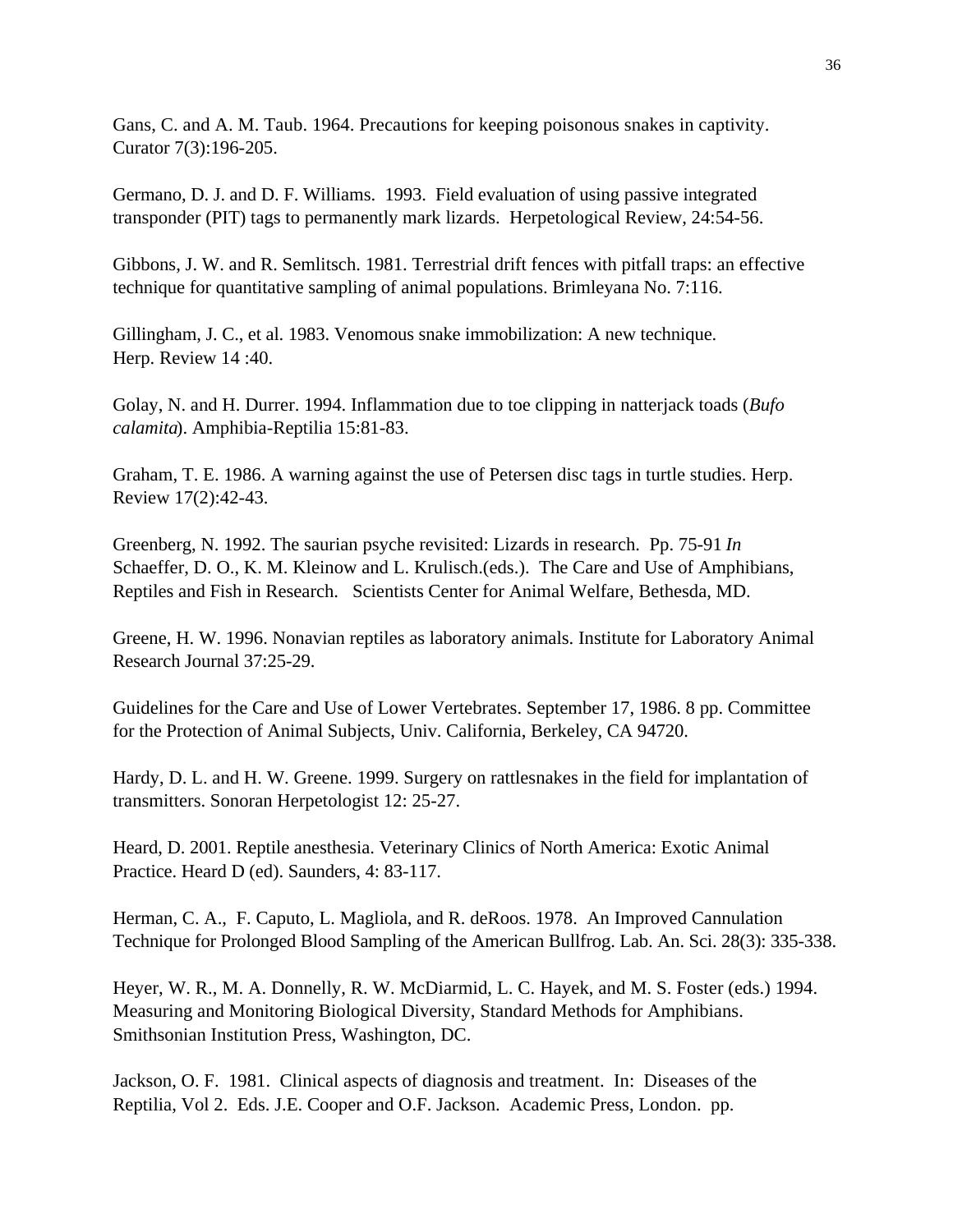507-534.

Jacobs, J. F. and W. R. Heyer. 1994. Collecting tissue for biochemical analysis. Appendix 5, Pp. 299-301 *in* Measuring and Monitoring Biological Diversity, Standard Methods for Amphibians (W. R. Heyer, M. A. Donnelly, R. W. McDiarmid, L. C. Hayek and M. S. Foster eds.). Smithsonian Institution Press, Washington, DC.

Jacobson, E. R. 1978. Reptile Necropsy. Protocol. J. Zoo Animal Med. 9(1):7-13.

Jacobson, E. R. 1984. Immobilization, blood sampling, necropsy techniques and diseases of crocodilians a review. Journal of Zoo Animal Medicine 15, 38-45.

Jacobson, E. R. 1987. Reptiles. In: Veterinary Clinics of North America: Small Animal Practice. Ed. J. Harkness. Saunders, Philadelphia. pp. 1203-1225.

Jacobson, E. R. 1992. Laboratory investigations. In: Beynon, P. H., Lawton, M. P. C., and Cooper, J. E. (eds). Manual of Reptiles, British Small Animal Veterinary Association. Cheltenham, England, pp. 50-62.

Jacobson, E. R. 1993. Implications of Infectious Disease for Captive Propagation and Reintroduction Programs of Threatened/Endangered Reptiles. J. Zoo Wildl. Med. 24:245-255.

Jacobson, E. R. 1999. Antimicrobial therapy in reptiles. In: Bayer Proceedings, The North American Veterinary Conference, January 1999. Supplement to Compendium on Continuing Education for the Practicing Veterinarian, 21 (31E), pp. 33-48.

Jacobson, E. R., N. J. Millichamp, and J. M. Gaskin. 1985. Use of a polyvalent autogenous bacterin for treatment of mixed gram-negative bacterial osteomyelitis in a rhinoceros viper. J.A.V.M.A. 187:1224-1225.

Jacobson, E. R., J. Schumacher, and M. E. Green, 1992. Techniques for sampling and handling blood for hematologic and plasma biochemical determinations in the desert tortoise, *Xerobates agassizii*. Copeia. (1):237-241.

Jaeger, R. G. 1992. Housing, handling and nutrition of salamanders. Pp 25-29 In Schaeffer, D. O., K. M. Kleinow and L. Krulisch.(eds.). The Care and Use of Amphibians, Reptiles and Fish in Research. Scientists Center for Animal Welfare, Bethesda, MD.

Jemison, S. C., L. A. Bishop, P. G. May, T. M. Farrell. 1995. The impact of PIT-tags on growth and movement of the rattlesnake, *Sisturus miliarius*. J. Herpetol. 29:129-132.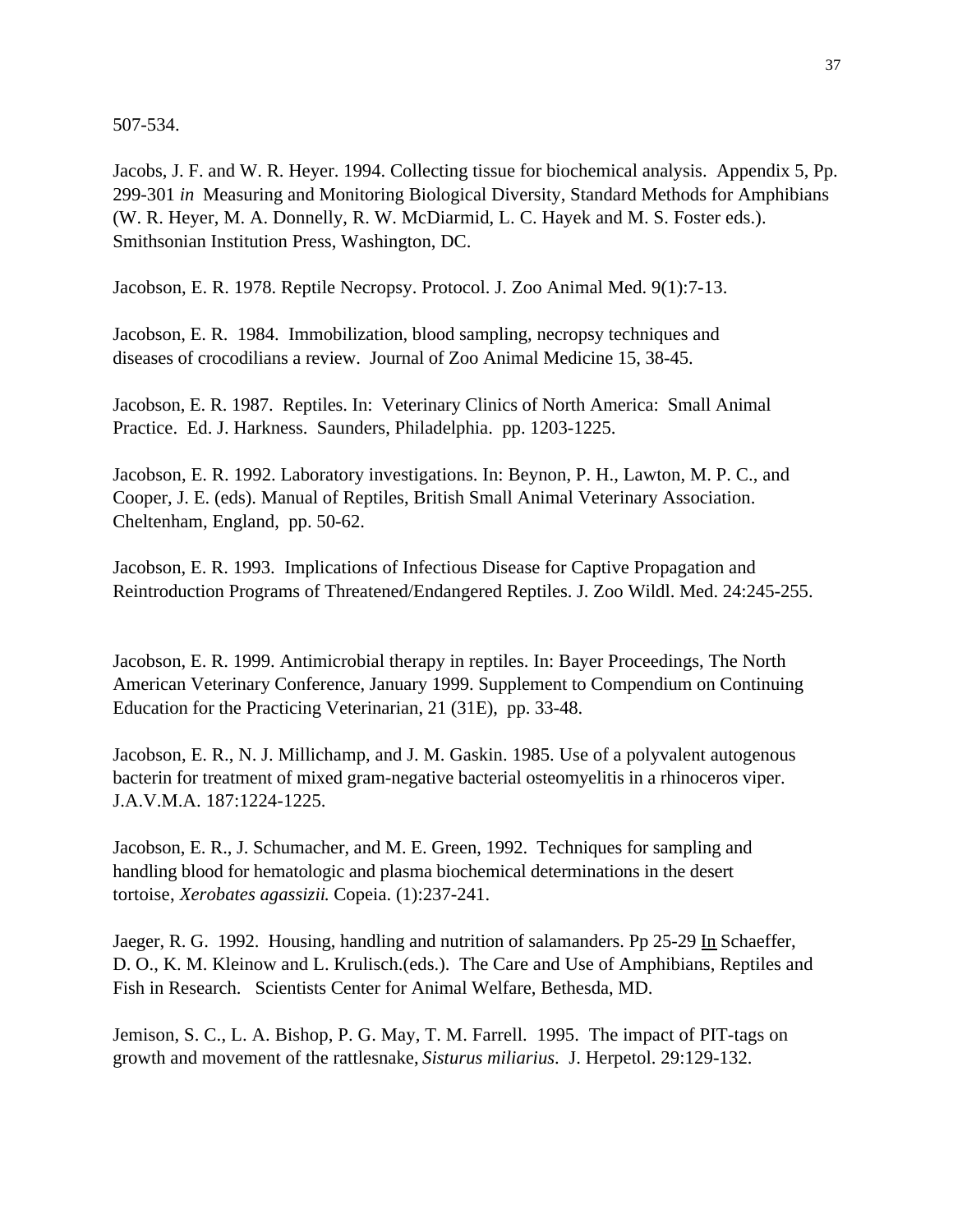Jung, R. E., S. Droege, R. B. Sauer, and R.B. Landy. 2000. Evaluation of terrestrial and streamside salamander monitoring techniques at Shenandoah National Park. Environmental Monitoring and Assessment 63: 65-79.

Kanui, T.I., K. Hole. 1992. Morphine and pethidineantinociception in the crocodile. J Vet Pharmacol Therap15:101-103.

Keck, M. B. 1994. Test for detrimental effects of PIT tags in neonatal snakes. Copeia 1994:226-228.

King, S. T. and R. S. Schrock 1985. Controlled Wildlife, vol. 3: State Regulations. ISBN 0-942924-07X. 315 pp. Association of Systematics Collections, Museum of Natural History, Univ. Kansas, Lawrence, KS 66045.

Klingenberg, R. J. 1966. Therapeutics. In D. R. Mader, Reptile Medicine and Surgery. WD Saunders Co., Philadelphia, pp. 299-321.

LaPointe, J. and E. R. Jacobson. 1974. Hyperglycemic Effect of Neurohypophyseal Hormones in the Lizard, *Klaluberina riversiana*. Gen. Comp. Endocrinol. 22:135-136.

Levell, J. P. 1997. A field guide to reptiles and the law. Second edition, Serpent's Tale Natural History Books. Lancastor, MN 270 pp.

Liang, Y-F, S. I. Terashima. 1993. Physiological properties and morphologic characteristic of cutaneous and mucosal mechanical nociceptive neurons with A-d peripheral axons in the trigeminal ganglia of crotaline snakes. J Comp Neuro 328:88-102.

Lillywhite, H. B., and A. W. Smits. 1984. Lability of blood volume in snakes and its relation to activity and hypertension. Journal of Experimental Biology 110, 267-274.

Lillywhite, H. B., R. A. Ackerman, and L. Palacios. 1983. Cardiorespiratory responses of snakes to experimental hemmorage. Journal of Comparative Physiology 152, 59-65.

Lock, B. A. 2000. Reproductive surgery in reptiles. In The Veterinary Clinics of North America, Exotic Animal Practice. Soft-Tissue Surgery. Bennett RA (ed). WB Saunders Co., Philadelphia. pp733-752.

Machin, K. L. 2001. Fish, amphibian, and reptile analgesia. In Veterinary Clinics of North America: Exotic Animal Practice. Heard, D. (ed). Saunders, 4: 19-33.

Malaro, M. C. 1998. A legal primer on managing museum collections. Second Edition. Smithsonian Institution Press, Washington, DC.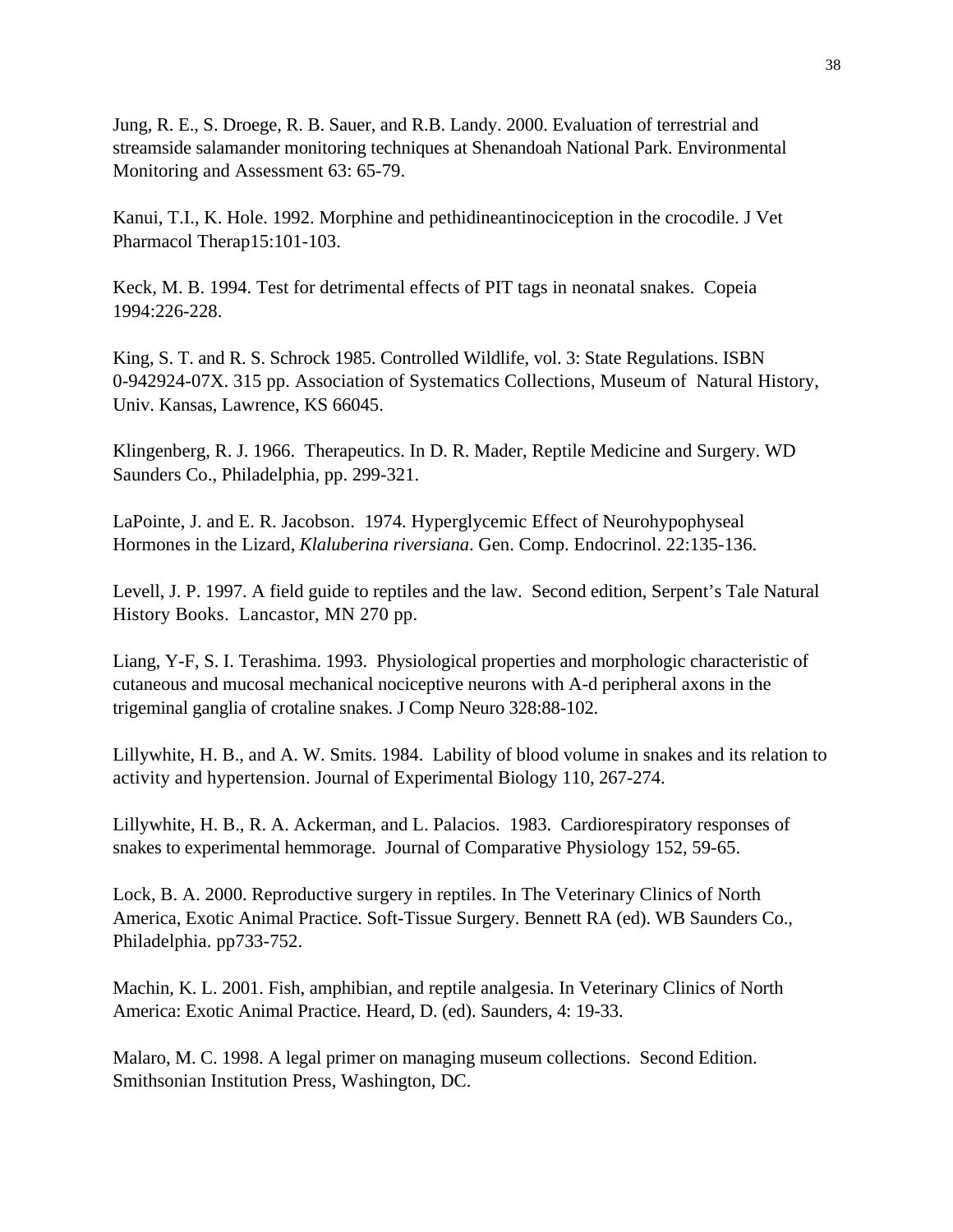Marcus, L. C. 1981. Veterinary Biology and Medicine of Captive Amphibians and Reptiles. Lea & Febiger, Philadelphia.

Maxwell, J. H. 1979. Anesthesia and surgery. In: Turtles: Perspectives and Research. Eds. M. Harless and H. Morlock. John Wiley and Sons, Inc., New York. pp. 127-152.

McDiarmid, R. W. 1994. Preparing amphibians as scientific specimens. Appendix 4, Pp. 289- 297 *in* Measuring and Monitoring Biological Diversity, Standard Methods for Amphibians (W. R. Heyer, M. A. Donnelly, R. W. McDiarmid, L. C. Hayek and M. S. Foster eds.). Smithsonian Institution Press, Washington, DC.

McDonald, H. S. 1976. Methods for the physiological study of reptiles. In: Biology of the Reptilia. Eds. C. Gans and W. R. Dawson, Vol. 5, Physiology A. Academic Press, New York. pp. 19-125.

McKinstry, D. M. 1983. Morphologic evidence of toxic saliva in colubrid snakes: a checklist of world genera. Herp. Review 14(l):12-15.

Murphy, J. B. and B. L. Armstrong. 1978. Maintenance of rattlesnakes in captivity. Univ. Kans. Mus. Nat. Hist. Spec. Pub. 3:1-40.

Nace, G. W., et al. 1974. Amphibians: Guidelines for the breeding, care and management of laboratory animals. I.L.A.R. (NAS/NRC))> ISBN 0-309-00210-X. 150 pp. National Academy of Sciences, 2101 Constitution Avenue NW, Washington, DC 29418.

Nagy, K., and P. A. Medica. 1986. Physiological ecology of desert tortoises in southern Nevada. Herpetologica 42:73-92.

National Institutes of Health Guide for Grants and Contracts. Special Edition: Laboratory Animal Welfare. 14(3):1-30, June 25, 1985. Superintendent of Documents, U.S. Government Printing Office, Washington, DC 20402.

ibid. Supplement. 14(8):1-82, June 25, 1985.

Nauwelaerts, S., J. Coeck, and P. Aerts. 2000. Visible implant elastomers as a method for marking adult anurans. Histological Review 31(3):154-155. Nichols, D. K. 2001. Necropsy. In Amphibian Medicine and Captive Husbandry. Wright, K. M. and B. R. Whitaker (eds). Krieger Publ. Co., Malabar, Florida, pp.331-334.

Nishikawa, K. C. and P. M. Service. 1988. A fluorescent marking technique for individual recognition of terrestrial salamanders. J. Herpetology 22: 351-353.

Olson, G. A., J. R. Hessler, and R. E. Faith. 1975. Techniques for blood collection and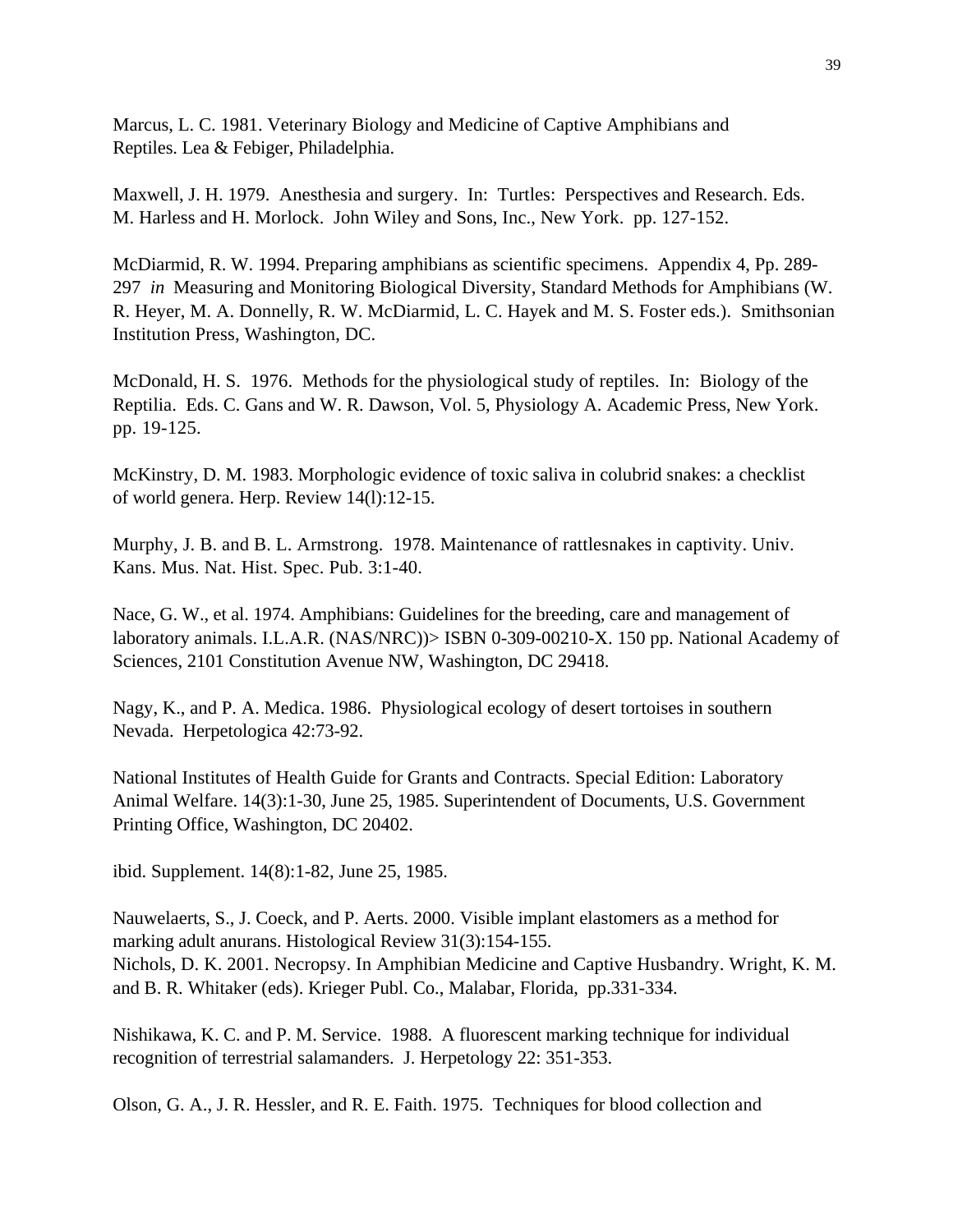intravascular infusions of reptiles. Laboratory Animal Science 25:783-786.

Ott, J. A. and D. E. Scott. 1999. Effects of toe-clipping and PIT-tagging on growth and survival in metamorphic *Ambystoma opacum*. J. Herpetol. 33:344-348.

Ottaviani, G., and A. Tazzi. 1977. The lymphatic system. *In*: Biology of the Reptilia. Eds. C. Gans and T. S. Parsons, Vol. 6. Morphology E. Academic Press, New York. pp. 315-462.

Parker, J. L. and H. R. Adams. 1978. The influence of chemical restraining agents on cardiovascular function: A review. Lab. Anim. Sci. 28:575.

Pough, F. H. 1992. Recommendations for the care and use of amphibians and reptiles in academic institutions. National Academy Press, Washington DC.

Powers, D. L. 1985. Preparation of the surgical patient. In D. H. Slater (ed). Textbook of Small Animal Surgery. Philadephia, WB Saunders, pp.279-284.

Pritchard, P. C. H., et al. 1982. Sea turtle manual of research and conservation techniques. 95 pp. Western Atlantic Turtle Symposium, San Jose, Costa Rica.

Quinn, H. and J. P. Jones. 1974. Squeeze box technique for measuring snakes. Herpetol. Rev. 5:35.

Raney, E. C. and E. A. Lachner. 1947. Studies on the growth of tagged toads (*Bufo terrestiis americanus* Holbrook). Copeia (2):113-116.

Reaser, J. 1995. Marking amphibians by toe-clipping; a response to Halliday. FROGLOG, March 12:1-2.

Reinert, H. K. and D. Cundall. 1982. An improved surgical implantation method for radio -tracking snakes. Copeia 1982:702-705.

Reynolds, R. P., R. I. Crombie, and R. W. McDiarmid. 1994. Voucher Specimens. Pp. 66-73 *in* Measuring and Monitoring Biological Diversity, Standard Methods for Amphibians (W. R. Heyer, M. A. Donnelly, R. W. McDiarmid, L. C. Hayek and M. S. Foster eds.). Smithsonian Institution Press, Washington, DC.

Rosskopf, W. J. 1982. Normal hemogram and blood chemistry values for California desert tortoises. Veterinary Medicine/Small Animal Clinician 77, 85-87.

Samour, H. J., D. Risley, T. March, B. Savage, O. Nieva, and D. M. Jones. 1984. Blood sampling techniques in reptiles. Veterinary Record 114, 472-478.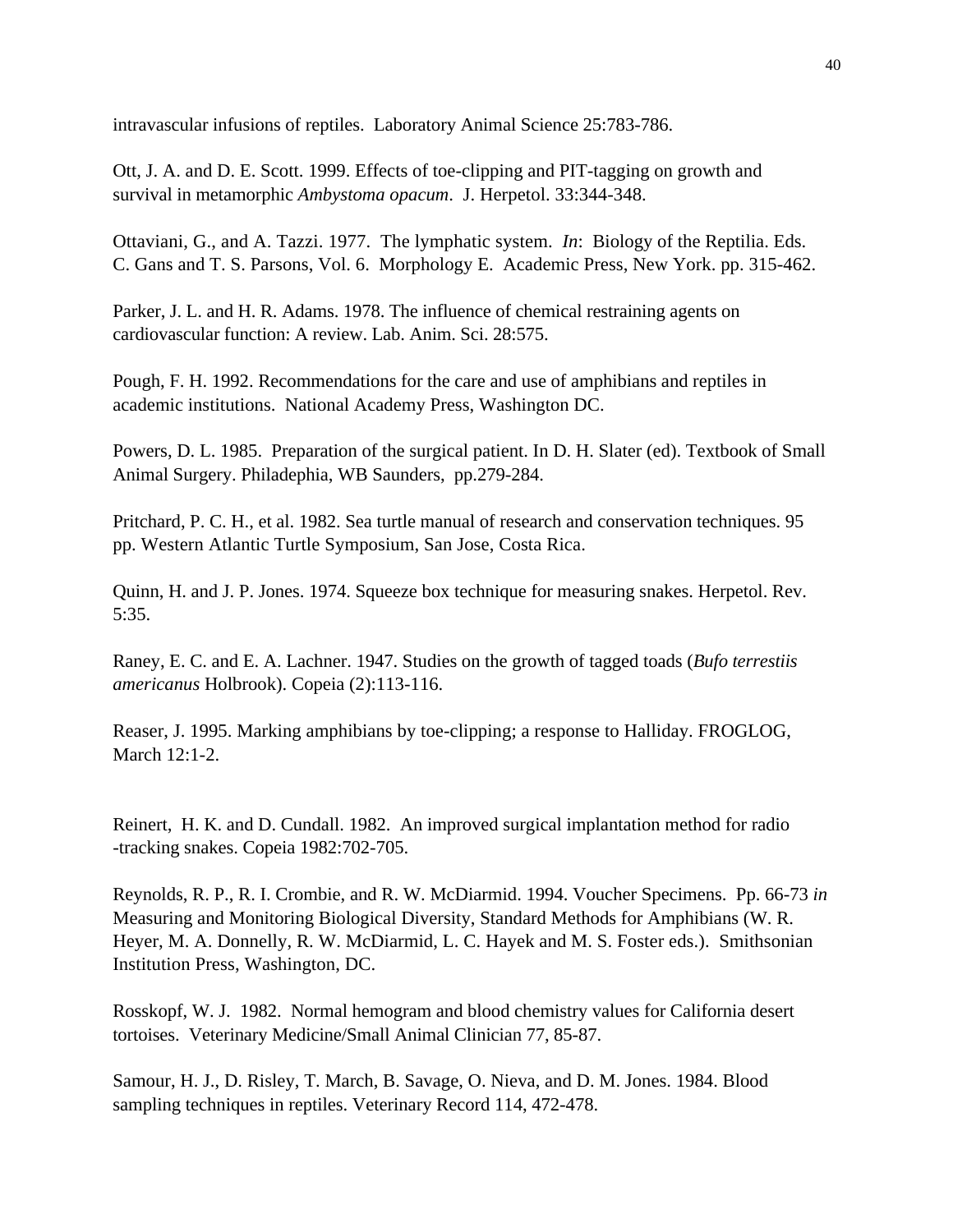Schaeffer, D. O., K. M. Kleinow and L. Krulisch. (eds.) 1992. The Care and Use of Amphibians, Reptiles and Fish in Research. Scientists Center for Animal Welfare, Bethesda, MD.

Schlaepfer, M. A. 1998. Use of fluorescent marking technique on small terrestrial anurans. Herp. Review 29: 25-26.

Simmons, J. E. 2002. Herpetological Collecting and Collections Management. Revised Edition. Herpetological Circulars #31, Society for the Study of Amphibians and Reptiles 153 p.

Smith, A. W., et al. 1986. Report of the AVMA Panel on Euthanasia. Journal AVMA 188(13):252-268.

Smits, A. W., and M. M. Kozubowski. 1985. Partitioning of body fluids and cardiovascular responses to circulatory hypovolemia in the turtle *Pseudemys scripta elegans*. Journal of Experimental Biology 116, 237-250.

Spray, D. C. 1976. Pain and temperature receptors of anurans. *In* Frog Neurobiology. R. Linas, and W. Precht (eds), Springer Verlag, Berlin.

Stephens, G. A., and J. S. Creekmore. 1983. Blood collection by cardiac puncture in conscious turtles. Copeia. 1983, 522-523.

Stevens, C. W. 1988. Opioid antinociception in amphibians. Brain Res Bull 21:959-962.

Stevens, C. W. 1992. Alternatives for the use of mammals for pain research. Life Sci 50:901-912.

Taylor, R. W. and E. R. Jacobson. 1981. Hematology and serum chemistry of the Gopher Tortoise, *Gopherus polyphemus*. Comparative Biochemistry and Physiology 72A, 425-428.

Ten Donkelaar, H. J., R. de Boer-van Huizen. 1987. A possible pain control system in a non -mammalian vertebrate ( a lizard, *Gekko gecko*). Neurosci Lett 83:65-70.

Thomas, R. A. 1977. Selected bibliography of certain vertebrate techniques. USDI/BLM Tech. Note (306):1-88.33.

Tompkins, W. G. (ed) 1998. Ethical and legal issues: Fish and wildlife. Pp. 321-339. *In* The new museum registration methods. R. A. Buck and J. A. Gilmore (eds). American Association of Museums, Washington, DC.

Wallach, J. D. and W. J. Boever. 1983. Diseases of Exotic Animals: Medical and Surgical Management. 1159 pp. W. B. Saunders Co., Philadelphia.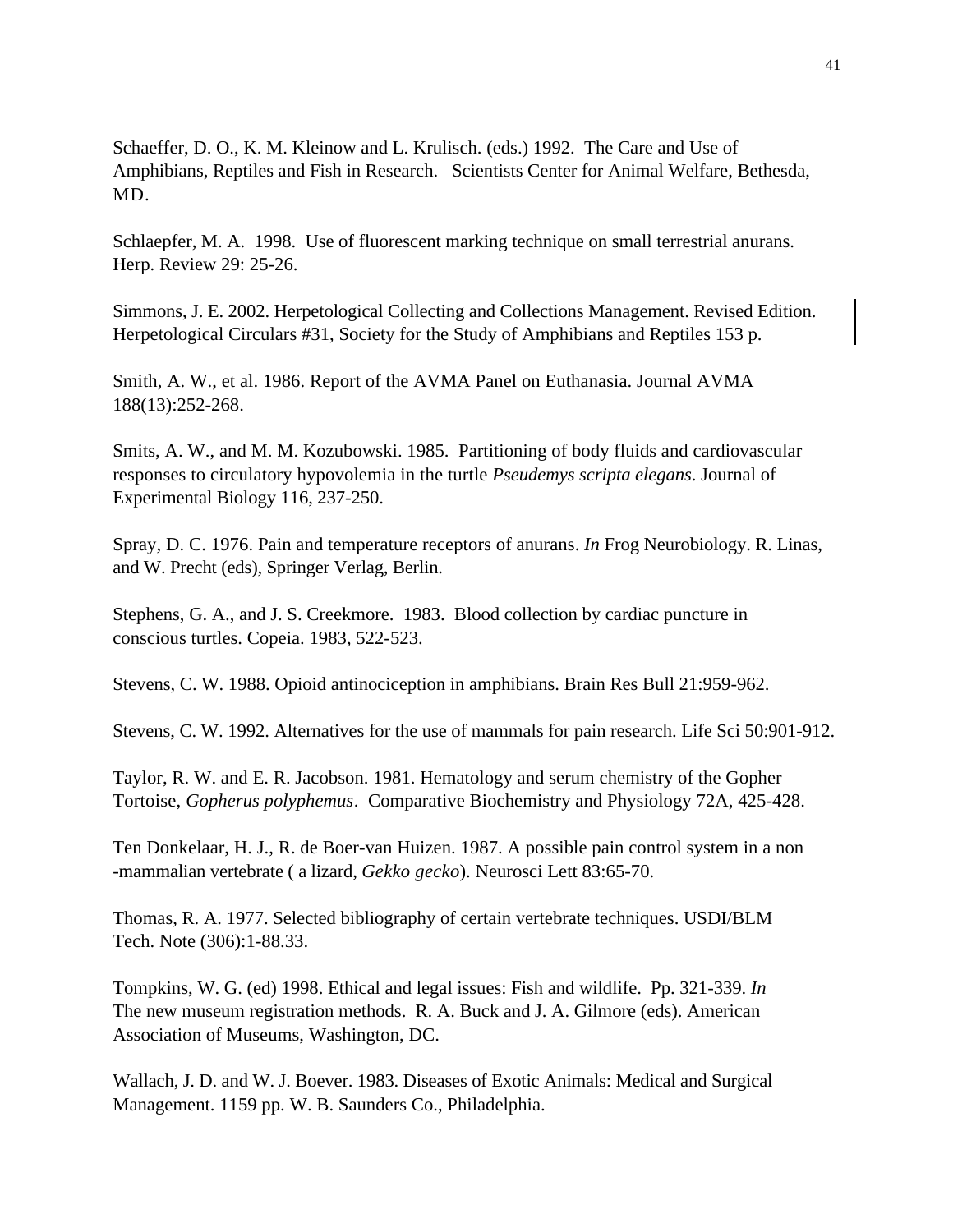Wang, J. P. and S. C. Adolph. 1995. Thermoregulatory consequences of transmitter implant surgery in the lizard *Sceloporus occidentalis*. J Herp 29:489-493.

Weatherhead, P. J. and F. W. Anderka. 1984. An improved radio transmitter and implantation technique for snakes. J. Herpetol. 1984; 18: 264-269.

Woodford, M. H. 2001. Quarantine and health screening protocols for wildlife prior to translocation and release in to the wild. Office International des Epizooties, Paris, France.

Wright, K. M. 2000. Soft-Tissue Surgery. In The Veterinary Clinics of North America, Exotic Animal Practice. R. A. Bennett (ed). WB Saunders Co., Philadelphia.2000, pp.753-758.

Wright, K. M. 2001a. Restraint techniques and euthanasia. In Amphibian Medicine and Captive Husbandry. K. M. Wright and B. R. Whitaker(eds). Krieger Publ. Co., Malabar, Florida, 2001, 111-122.

Wright, K. M. 2001b. Amphibian hematology . In Amphibian Medicine and Captive Husbandry. K. M. Wright and B. R. Whitaker (eds). Krieger Publ. Co., Malabar, Florida, 129  $-146.$ 

Wright, K. M. 2001c. Surgical techniques. In Amphibian Medicine and Captive Husbandry. K. M. Wright and B. R. Whitaker (eds). Krieger Publ. Co., Malabar, Florida, Pp. 273-283.

Wright, K. M. and B. R. Whitaker. 2001a. Pharmacokinetics. *In* Amphibian Medicine and Captive Husbandry. K. M. Wright and B. R. Whitaker (eds). Krieger Publ. Co., Malabar, Florida, pp.310-330.

Wright, K. M. and B. R. Whitaker (eds.) 2001b. Amphibian Medicine and Captive Husbandry. K. M. Wright and B. R. Whitaker (eds). Krieger Publ. Co., Malabar, Florida.

Young, E. (editor). 1975. The Capture and Care of Wild Animals. Ralph Curtis Books. P.0. Box 183, Sanibel, FL 33957.

Zimmerman, E. 1986. Breeding Terrarium Animals. T.F.H. Publications, Inc. Ltd., Neptune City, New Jersey.

## **X. Appendix A: Additional Resources**

Canadian Journal of Zoology. National Research Council of Canada, NRC Research Press, Ottawa, Ontario K1A OR6, Canada. http://pubs.nrc-cnrc.gc.ca/cgi-bin/rp/rp2\_desc\_e?cjz

Canadian Veterinary Journal. 339 Booth St., Ottawa, Ontario KlR 7Kl, Canada.